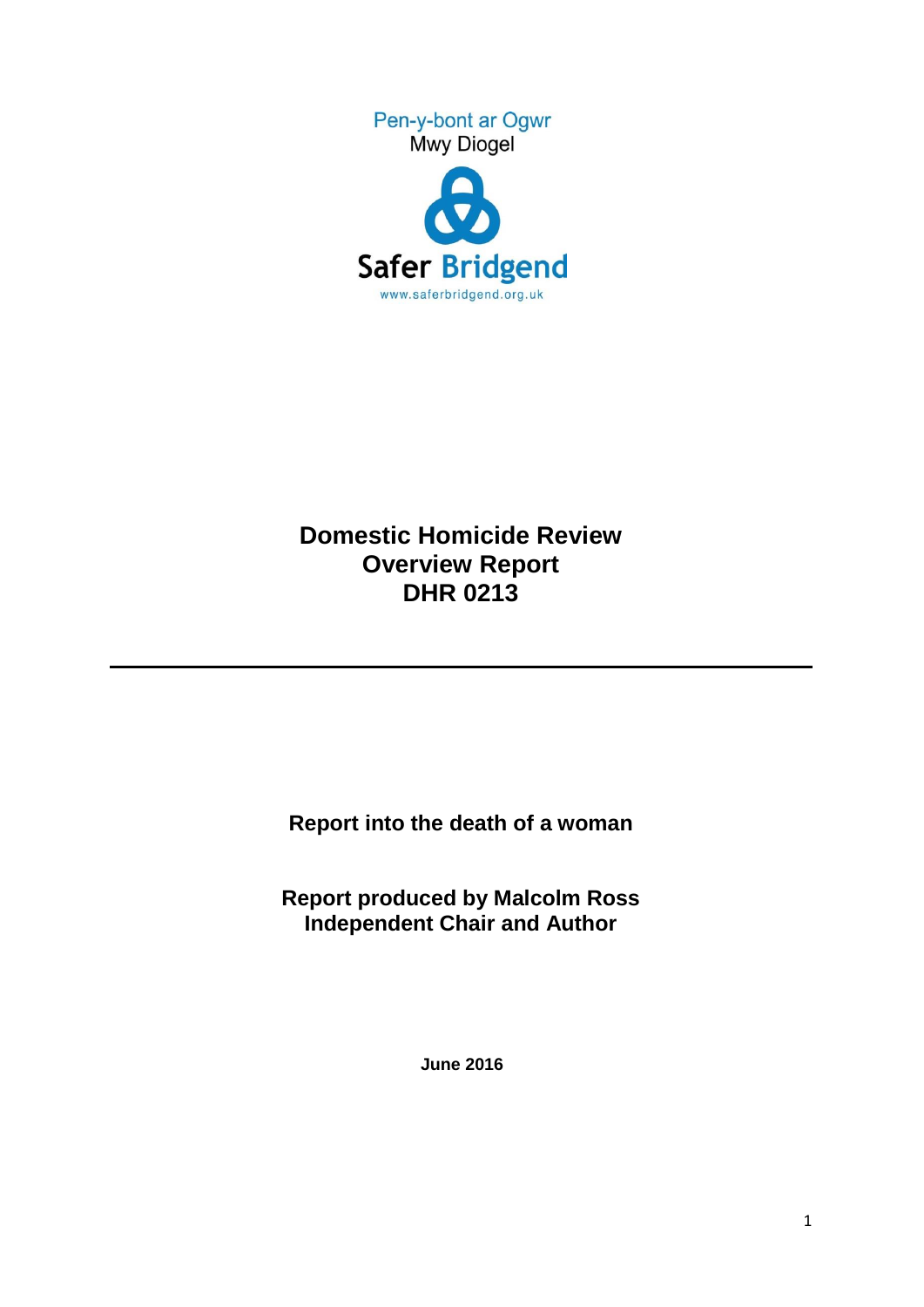# **List of Abbreviations**

| <b>ARC</b>    | Assisted Recovery in the Community                                  |
|---------------|---------------------------------------------------------------------|
| <b>ABMUHB</b> | Abertawe Bro Morgannwng University Health Board                     |
| <b>BCSP</b>   | <b>Bridgend Community Safety Partnership</b>                        |
| <b>CMHT</b>   | <b>Community Mental Health Team</b>                                 |
| <b>CPA</b>    | Care Programme Approach                                             |
| <b>CPN</b>    | <b>Community Psychiatric Nurse</b>                                  |
| <b>DHR</b>    | <b>Domestic Homicide Review</b>                                     |
| <b>GP</b>     | <b>General Practitioner</b>                                         |
| <b>GUM</b>    | Genito - Unary Medicine                                             |
| <b>HMC</b>    | Her Majesty's Coroner                                               |
| <b>HMP</b>    | Her Majesty's Prison                                                |
| <b>IMR</b>    | <b>Individual Management Review</b>                                 |
| <b>MARAC</b>  | Multi Agency Risk Assessment Conference                             |
| <b>MASH</b>   | Multi-Agency Safeguarding Hub                                       |
| <b>NSPCC</b>  | National Society for the Prevention of Cruelty to Children          |
| <b>OASys</b>  | Offender Management System                                          |
| PPD1          | South Wales referral form for Public Protection issues notification |
| <b>WASPI</b>  | Wales Accord for Sharing Personal Information                       |
| <b>WCADA</b>  | Welsh Centre for Action on Dependency and Addiction                 |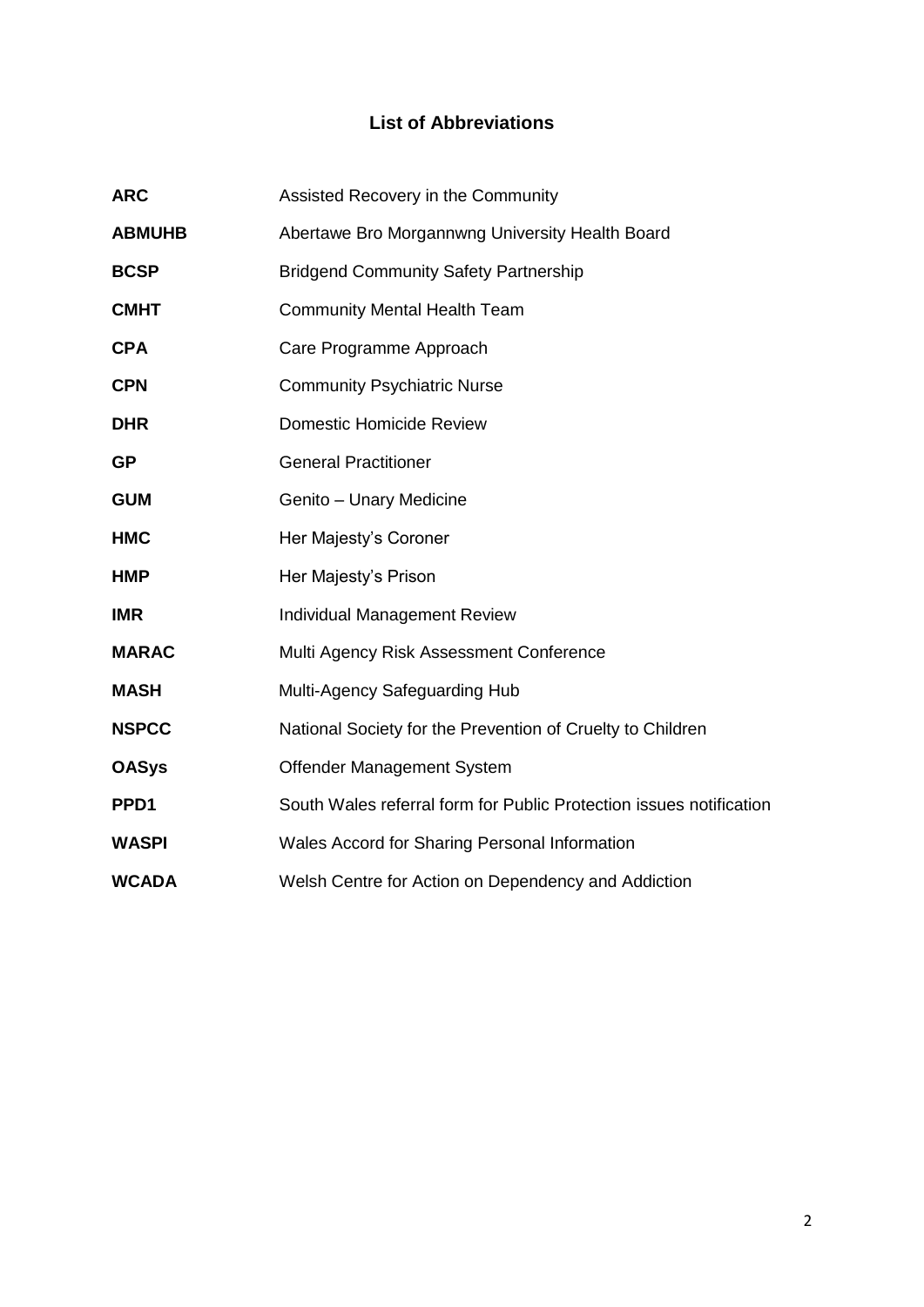| <b>CONTENTS</b>                                         | Page           |
|---------------------------------------------------------|----------------|
| List of abbreviations                                   | $\overline{2}$ |
| Introduction and background                             | $4 - 13$       |
| Purpose of the review                                   | $4 - 5$        |
| Process of the review                                   | 5              |
| Independent Chair and Author                            | $5 - 6$        |
| <b>DHR Panel Members</b>                                | 6              |
| Parallel proceedings                                    | 6              |
| Scope of the review                                     | $\overline{7}$ |
| <b>Individual Management Reviews</b>                    | $\overline{7}$ |
| The Area                                                | 8              |
| Subjects of the review                                  | 8              |
| Genogram                                                | 9              |
| Summary                                                 | $10 - 11$      |
| <b>Terms of Reference</b>                               | $11 - 12$      |
| Family Involvement                                      | $12 - 13$      |
| Summary of key events, analysis and agency intervention | $13 - 38$      |
| Views of the Family                                     | 39 - 40        |
| Analysis and recommendations                            | 40 - 44        |
| Conclusions                                             | 44 - 46        |
| List of recommendations                                 | 46             |
| Bibliography                                            | 46             |
| <b>Action Plan</b>                                      | $47 - 60$      |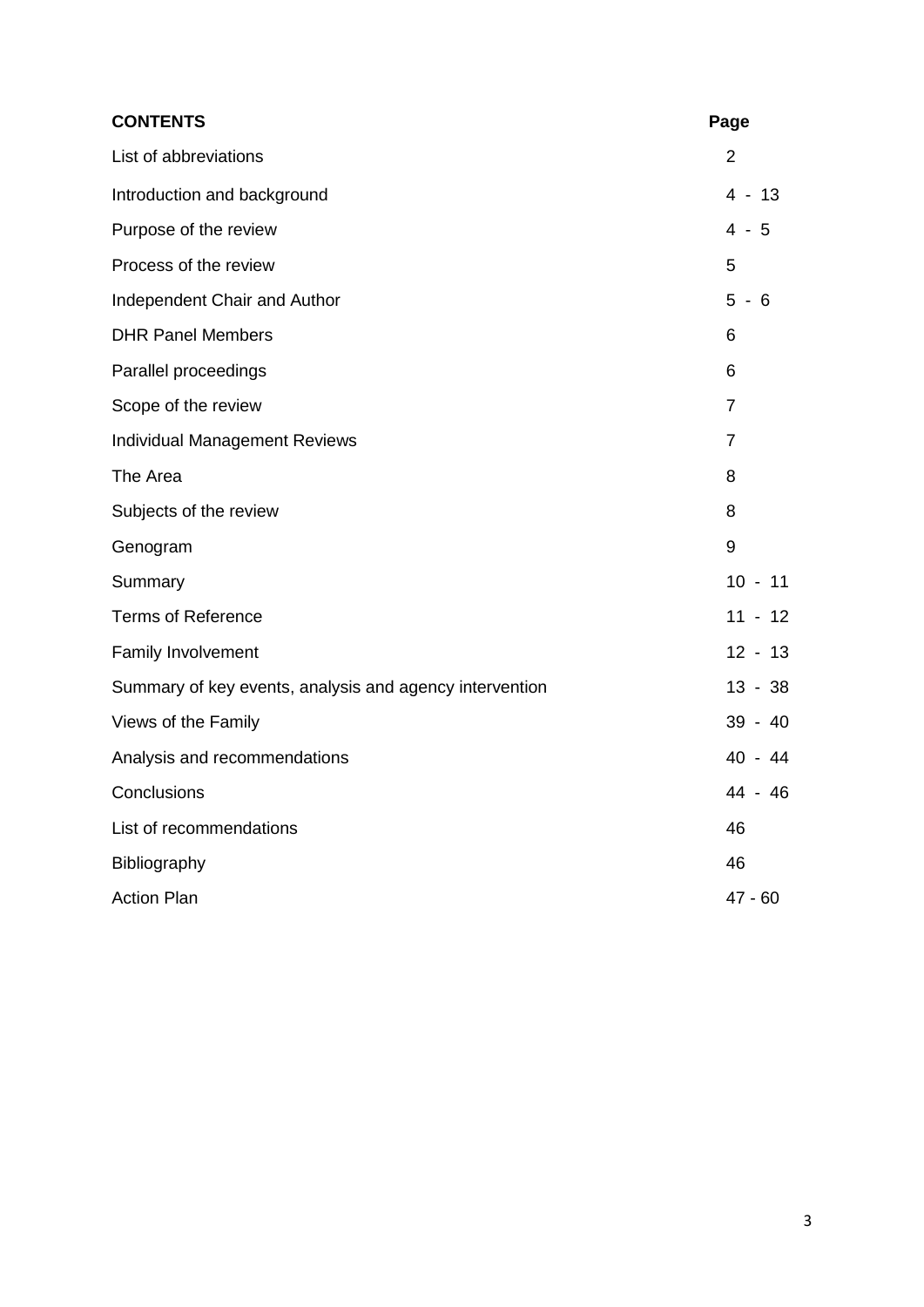# **INTRODUCTION AND BACKGROUND**

# **Introduction**

1.1 This Domestic Homicide Review (DHR) examines the circumstances surrounding the death of a 44 year old Bridgend woman, (the Victim) on  $14<sup>th</sup>$  July 2013. Her husband (the alleged perpetrator) was arrested and charged with her murder. He has since been convicted of her murder and has been sentenced to life imprisonment with a recommendation of 18 years before he can apply for parole.

# **Purpose of a Domestic Homicide Review**

1.2 The Domestic Violence, Crimes and Victims Act 2004, establishes at Section 9(3), a statutory basis for a Domestic Homicide Review, which was implemented with due guidance<sup>1</sup> on 13<sup>th</sup> April 2011. Under this section, a domestic homicide review means a review "*of the circumstances in which the death of a person aged 16 or over has, or appears to have, resulted from violence, abuse or neglect by—*

> *(a) a person to whom he was related or with whom he was or had been in an intimate personal relationship, or*

> *(b) a member of the same house hold as himself, held with a view to identifying the lessons to be learnt from the death"*

- 1.3 Where the definition set out in this paragraph has been met, then a Domestic Homicide Review must be undertaken.
- 1.4 It should be noted that an intimate personal relationship' includes relationships between adults who are or have been intimate partners or family members, regardless of gender or sexuality.
- 1.5 In March 2013, the Government introduced a new cross-government definition of domestic violence and abuse<sup>2</sup>, which is designed to ensure a common approach to tackling domestic violence and abuse by different agencies. The new definition states that domestic violence and abuse is:

*"any incident or pattern of incidents of controlling, coercive or threatening behaviour, violence or abuse between those aged 16 or over who are or have been intimate partners or family members regardless of gender or sexuality. This can encompass, but is not limited to, the following types of abuse:* 

- *psychological*
- *physical*
- *sexual*

 $\overline{a}$ 

- *financial*
- *emotional*

<sup>1</sup> Multi-Agency Statutory Guidance For The Conduct of Domestic Homicide Reviews - Home Office 2011 *www.homeoffice.gov.uk/publications/crime/DHR-guidance*

<sup>&</sup>lt;sup>2</sup> Multi-Agency Statutory Guidance for the Conduct of Domestic Homicide Reviews Revised August 2013 Home Office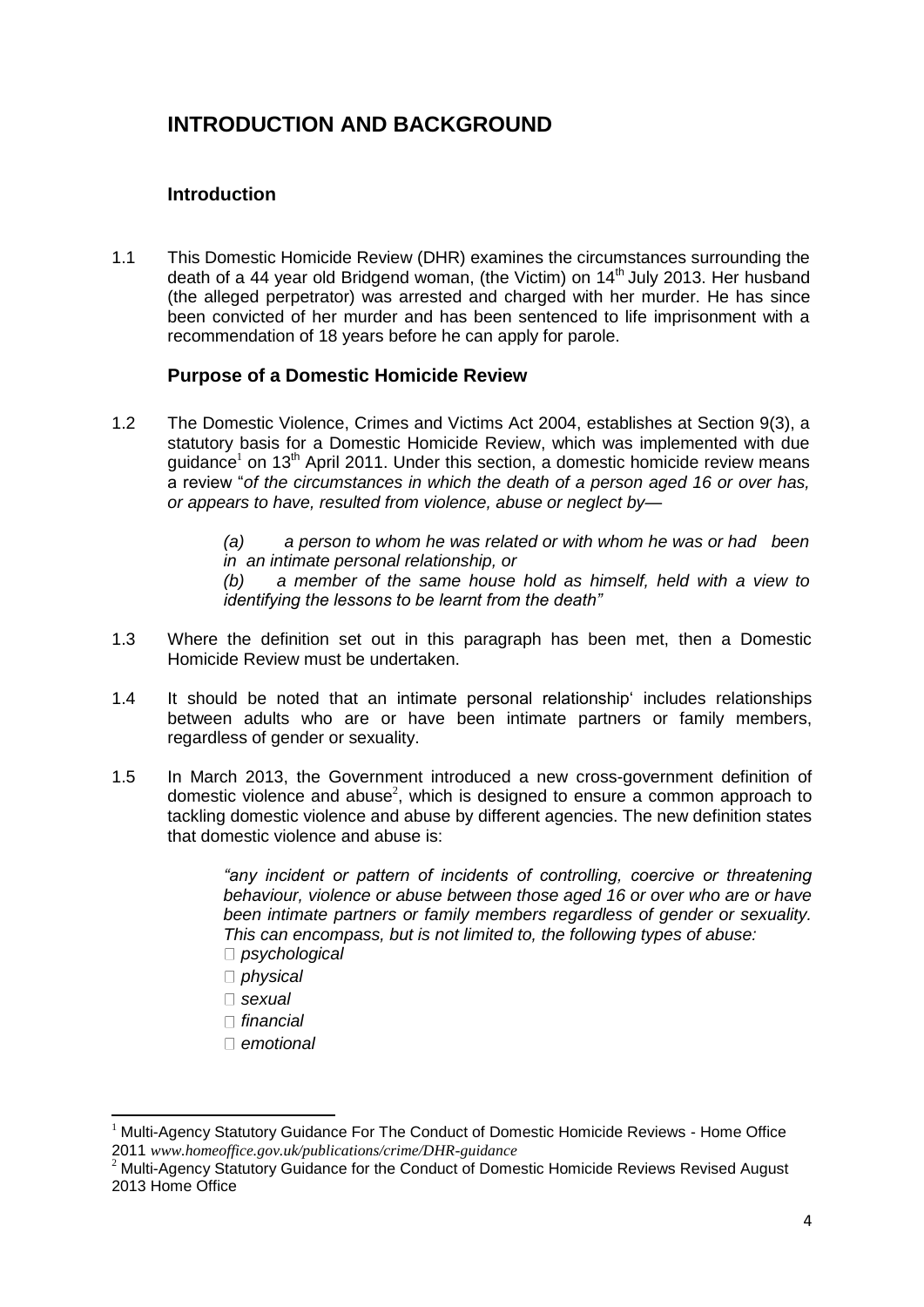- 1.6 Domestic Homicide Reviews are not inquiries into how a victim died or who is to blame. These are matters for Coroners and criminal courts. Neither are they part of any disciplinary process. The purpose of a DHR is to:
	- Establish what lessons are to be learned from the homicide regarding the way in which local professionals and organisations work individually and together to safeguard victims;
	- Identify clearly what the those lessons are both within and between agencies, how and within what timescales they will be acted on, and what is expected to change as a result:
	- **Apply these lessons to service responses including changes to the** policies and procedures as appropriate; and
	- Prevent domestic homicide and improve service responses for all victims and their children through improved intra and inter-agency working,

#### **Process of the Review**

- 1.7 South Wales Police notified Bridgend Community Safety Partnership of the homicide and Bridgend Community Safety Partnership Executive Group reviewed the circumstances of this case against the criteria set out in Government Guidance and recommended to the Chair that a Domestic Homicide Review should be undertaken. The Chair ratified the decision.
- 1.8 The Home Office was notified of the intention to conduct a DHR on  $30<sup>th</sup>$  August 2013 An independent person was appointed to be chair and author of the DHR Panel. At the first review panel meeting terms of reference were drafted.
- 1.9 Home Office Guidance<sup>3</sup> requires that DHRs should be completed within 6 months of the date of the decision to proceed with the review. The Overview report was presented to the Bridgend Safety Partnership Executive Group and accepted on 30<sup>th</sup> July 2014. Since that date a 'Learning Event' was held for all practitioners where Mental Health requested some amendments to the mental health issues within the report which took some months to be completed, hence the delay in submission of this report.

#### **Independent Chair and Author**

1.10 Home Office Guidance<sup>4</sup> requires that;

*The Review Panel should appoint an independent Chair of the Panel who is responsible for managing and coordinating the review process and for producing the final Overview Report based on IMRS and any other evidence the Review Panel decides is relevant", and "…The Review Panel Chair should, where possible, be an experienced individual who is not directly associated with any of the agencies involved in the review."*

**.** 

 $3$  Home Office Guidance 2013 page 15

<sup>4</sup> Home Office Guidance 2013 page 11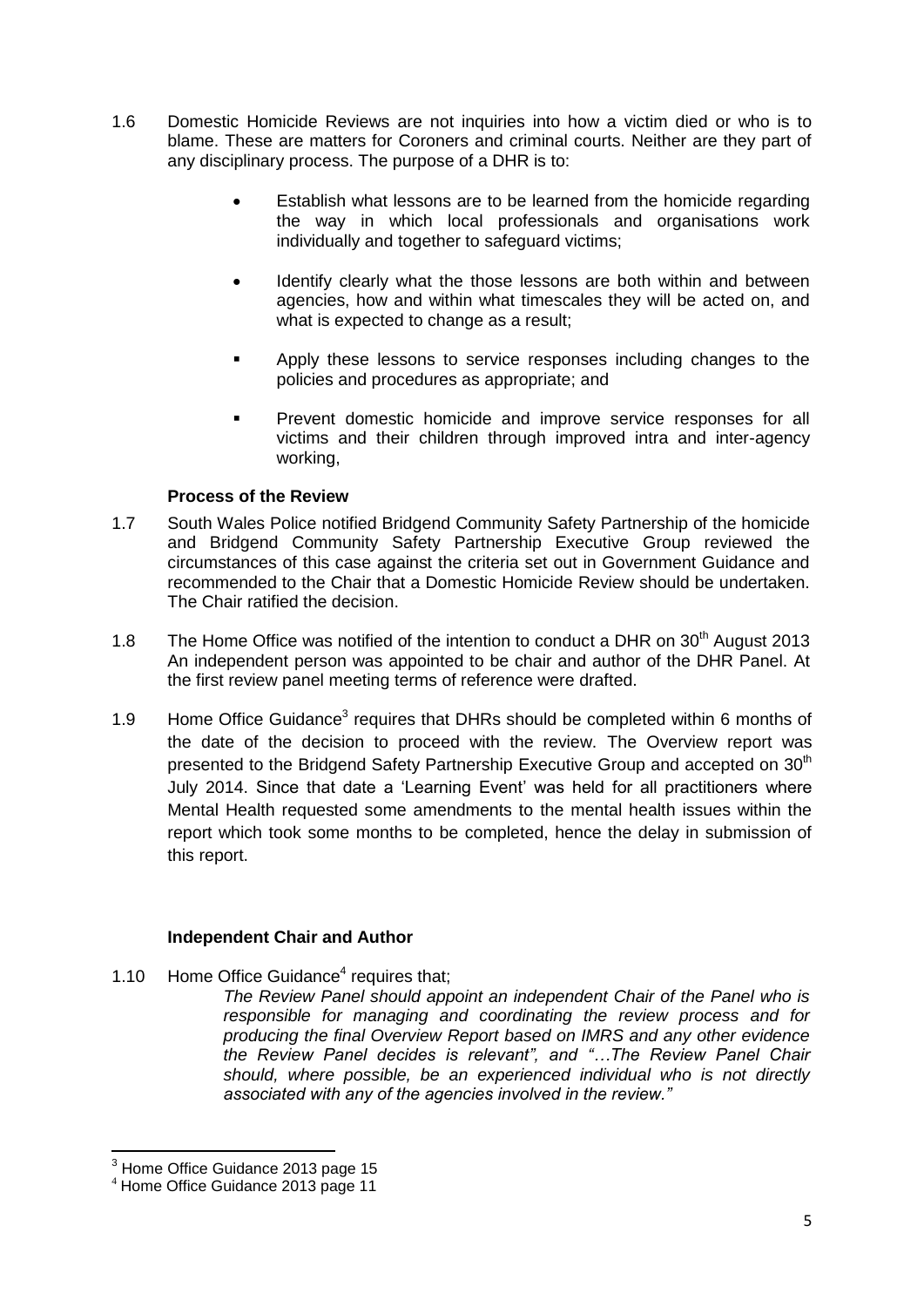1.11 The Independent Author, Mr Malcolm Ross, was appointed at an early stage, to carry out this function. He is a former Senior Detective Officer with West Midlands Police and has many years' experience in writing over 80 Serious Case Reviews and Chairing that process and, more recently, performing both functions in relation to Domestic Homicide Reviews. Prior to this Review process he had no involvement either directly or indirectly with the members of the family concerned or the delivery or management of services by any of the agencies. He has attended the meetings of the panel, the members of which have contributed to the process of the preparation of the Report and have helpfully commented upon it.

## **DHR Panel Members**

- 1.12 In accordance with the statutory guidance, a DHR Panel was established to oversee the process of the review. Mr Ross chaired the Panel and also attended as the author of the Overview Report. Other members of the panel and their professional responsibilities were:
	- Head of Risk Reduction South Wales Fire and Rescue Service
	- Detective Chief Inspector South Wales Police Public Protection Unit
	- Senior Probation Officer, National Probation Service
	- Head of Treatment Services WCADA
	- Adult Safeguarding Officer Well Being Directorate Adult Services
	- Inspector South Wales Police Community Safety Department
	- Manager Bridgend County Borough Council Community Safety Partnership
	- Acting Head Safeguarding Adults ABMU
	- Mental Health Forensic Lead
	- Independent Chair and Author of Review Report
- 1.13 The administration for the process was conducted by Business Support Officer, Bridgend County Borough Council
- 1.14 None of the Panel members had direct involvement in the case, nor had line management responsibility for any of those involved.
- 1.15 The business of the Panel was conducted in an open and thorough manner. The meetings lacked defensiveness and sought to identify lessons and recommended appropriate actions to ensure that better outcomes for vulnerable people in these circumstances are more likely to occur as a result of this review having been undertaken.

## **Parallel proceedings**

- 1.16 The Panel were aware that the following parallel proceedings were being undertaken:
	- BCSP advised HM Coroner on 16<sup>th</sup> September 2013 that a DHR was being undertaken. HM Coroner opened the inquest and adjourned it to a date to be fixed.
	- The review was commenced in advance of criminal proceedings having been concluded and therefore it proceeded with awareness of issues of disclosure that may arise.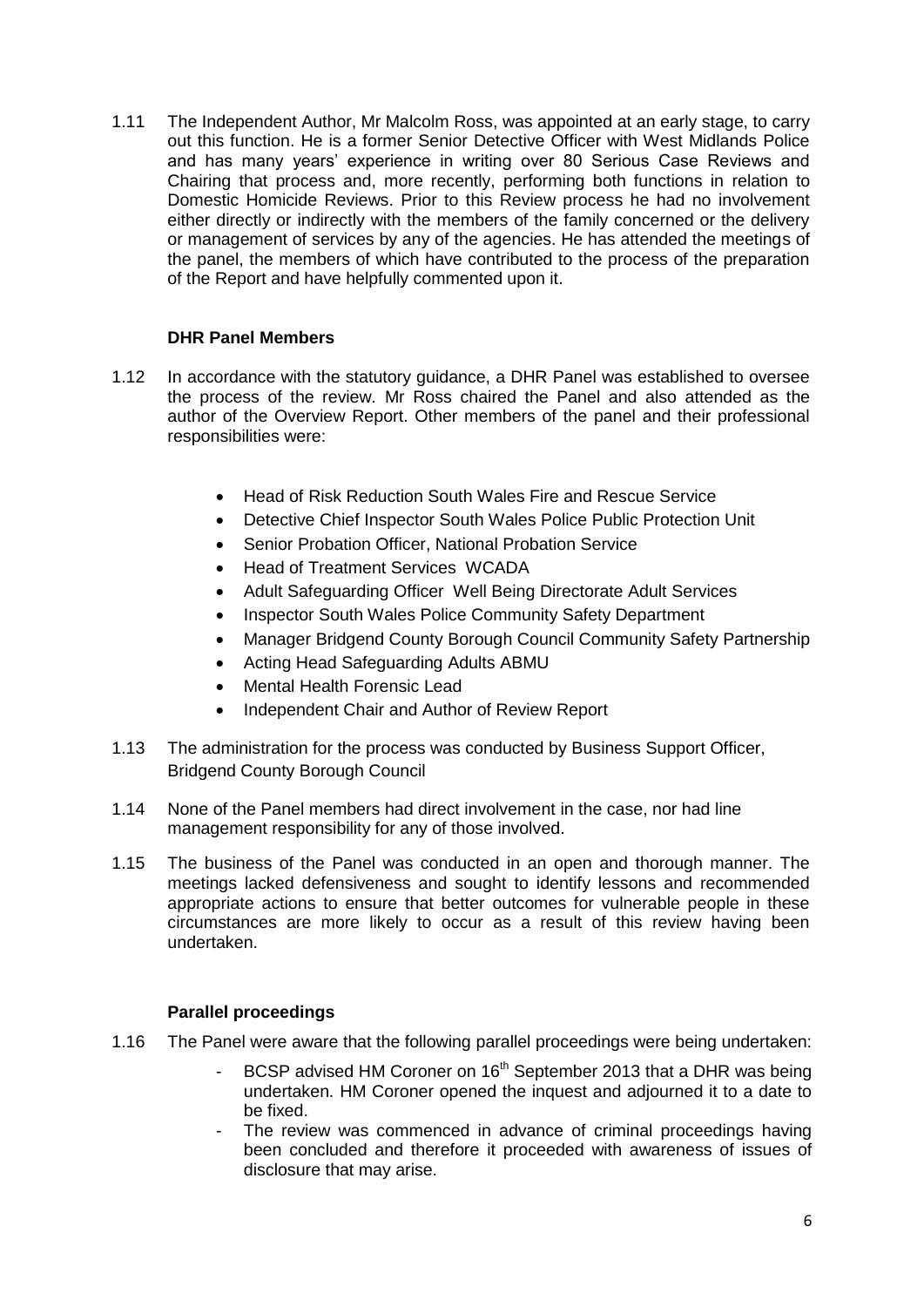## **Scoping the Review**

- 1.17 The process began with an initial scoping exercise prior to the first panel meeting. The scoping exercise was completed by the BCSP to identify agencies that had involvement with the victim and alleged perpetrator prior to the homicide. Where there was no involvement or insignificant involvement, agencies advised accordingly.
- 1.18 It was decided that the review should focus on the period from  $1<sup>st</sup>$  January 1996 until the time of death of the victim,  $14<sup>th</sup>$  July 2013, unless it became apparent to the Independent Chair that the timescale in relation to some aspect of the review should be extended.
- 1.19 The review also considered any relevant information relating to agencies contact with the victim and alleged perpetrator outside the time frame as it impacts on the assessment in relation to this case.

#### **Individual Management Reviews**

- 1.20 An Individual Management Review (IMR) and comprehensive chronology was received from the following organisations:
	- Abertawe Bro Morgannwg University Health Board Mental Health
	- Bridgend County Borough Council Adult Well Being Directorate
	- South Wales Police
	- Wales Probation Service
	- Bridgend County Borough Council Education Department (information sheet)
	- Bridgend County Borough Council Safeguarding and Family Support
	- South Wales Fire and Rescue Service
	- Abertawe Bro Morgannwg University Health Board GP and Emergency Department.
- 1.21 Guidance<sup>5</sup> was provided to IMR Authors through local and statutory quidance and through an author's briefing. Statutory guidance determines that the aim of an IMR is to:
	- Allow agencies to look openly and critically at individual and organisational practice and the context within which people were working to see whether the homicide indicates that changes could and should be made.
	- To identify how those changes will be brought about.
	- To identify examples of good practice within agencies.
- 1.22 Agencies were encouraged to make recommendations within their IMRs and these were accepted and adopted by the agencies that commissioned the Reports. The recommendations are supported by the Overview Author and the Panel.
- 1.23 The IMR Reports were of a high standard providing a full and comprehensive review of the agencies' involvement and the lessons to be learnt.

**<sup>.</sup>** <sup>5</sup> Home Office Guidance 2013 Page 18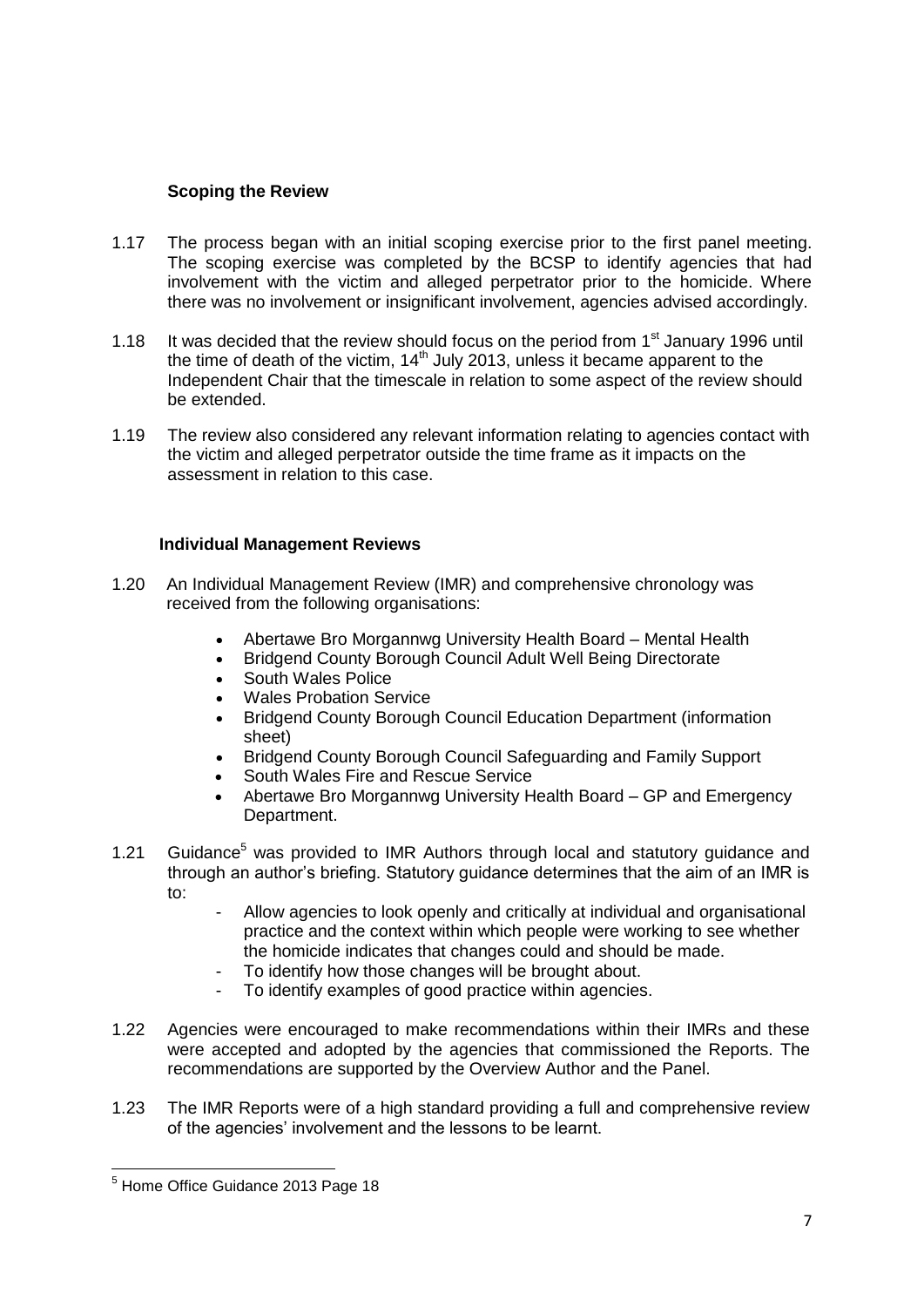#### **The area**

- 1.24 The town where this Family resided at the time of the homicide is situated in the M4 corridor of South Wales. It is a small town with just over 10,000 residents, the majority being aged between25 years to 64 years. There are very few residents aged between 16 and 24 years (only 9%)
- 1.25 The main employment of the residents is classed as professional occupations followed by those within the skilled trades and Administrative and secretarial worlds. Unemployment is low, around 5%. The majority of people are in full time employment (30%) or retired (20%). 40% of residents have no formal qualifications while those with GCSEs, BCSE A level or degrees constitute around 55% of the population.
- 1.26 The majority of the households (38%) consist of one family with no dependent children, followed by 34% of household which are single occupancy.

#### **Subjects of the Review**

- 1.27 The following genogram identifies the family members in this case, as represented by the following key:
	- Victim a 45 year old woman mother of 4 children
	- Perpetrator . a 45 year old man estranged husband to the victim
	- C1 first child of Victim deceased
	- C2 second child of Victim and Perpetrator
	- C3 third child of Victim and Perpetrator
	- C4 fourth child of Victim and Perpetrator
	- MGM Mother of Victim and grandmother of C1 4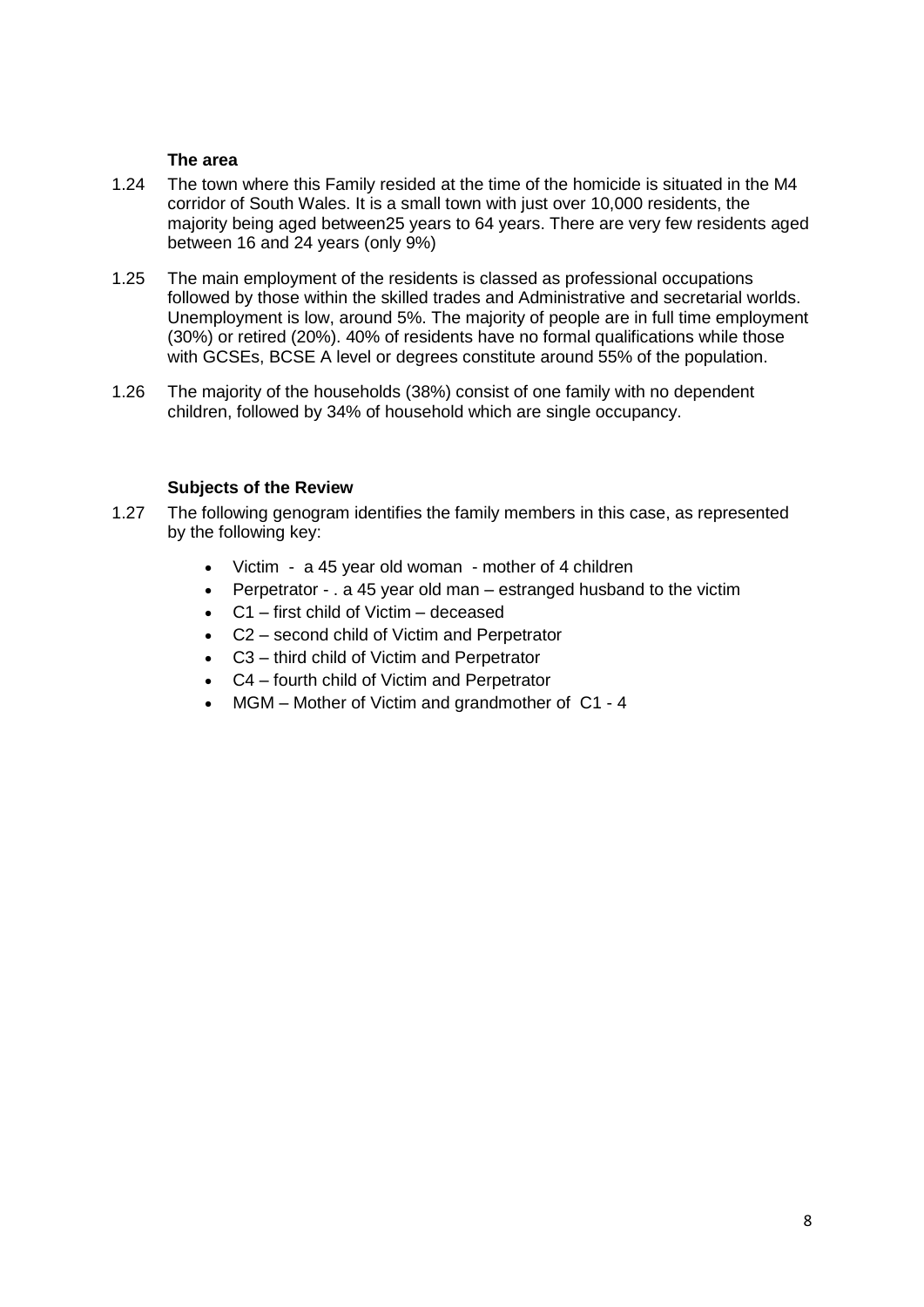GENOGRAM

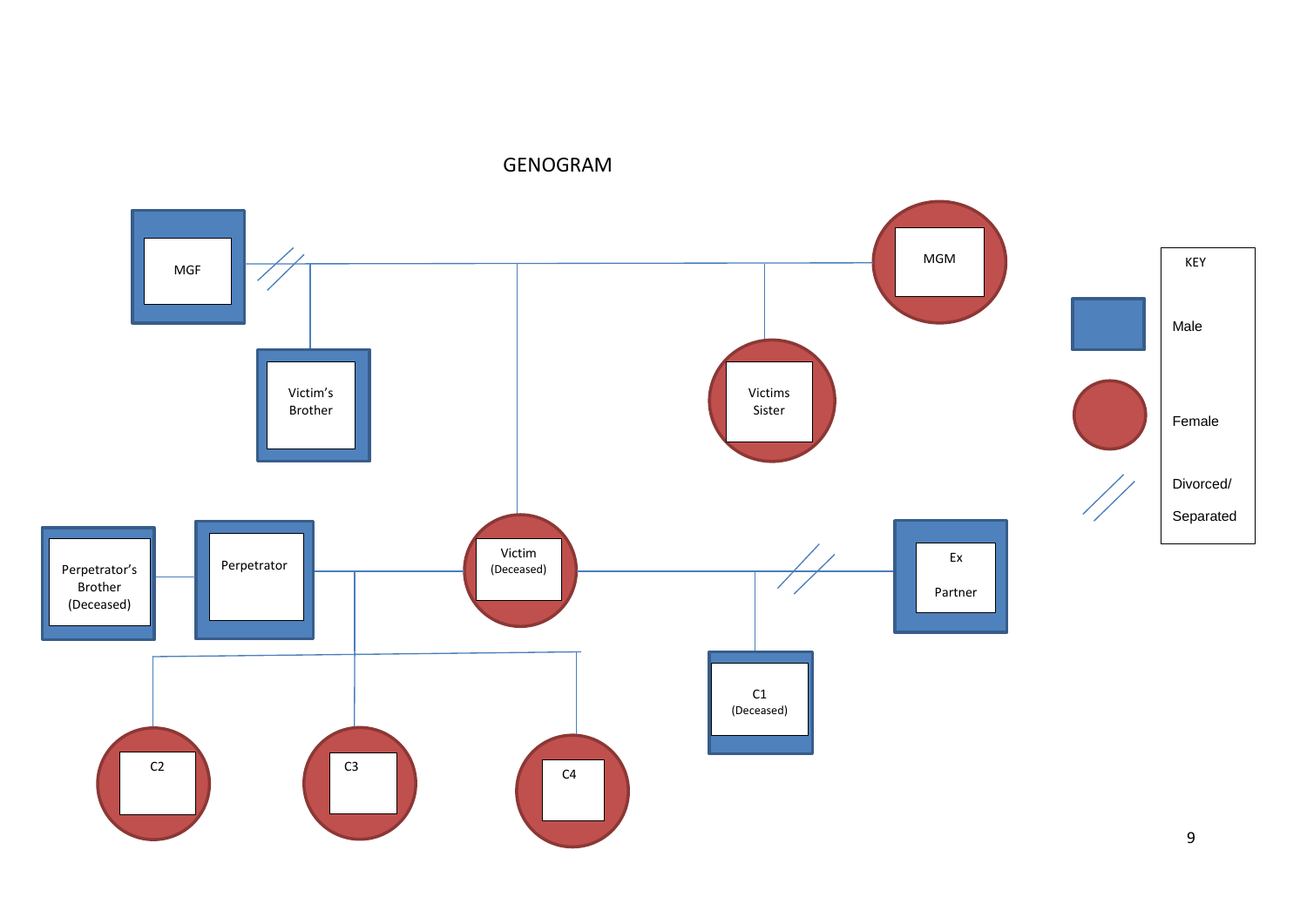#### **2 Summary**

- 2.1 The Victim and the Perpetrator married in the mid '90's but separated in 2011. The Victim already had her first child, but she went on to have another three with the Perpetrator. The eldest child died in tragic circumstances in 2008. She was described as a slight woman with a loving nature, and very much smaller in build than the Perpetrator.
- 2.2 The Perpetrator was a man with a long history of offending behaviour between 1981 and 2005. He had eleven convictions for fourteen offences which included one offence against the person, three offences against property, five theft and kindred offences, one public order, one assault on a police officer, one offence of dangerous driving, failing to provide a specimen of breath, affray and possession of an offensive weapon. He served three short custodial sentences. He was a large, well-built man, very powerful and dominating.
- 2.3 He had an extensive history of hazardous drinking. He received treatment from mental health services over an 18 year period for depression and had a history of taking overdoses of prescribed medicine. The focus of the Perpetrator's mental health treatment was not to curb or cure his drinking but to manage symptoms of depression and unstable mood. He was also diagnosed with personality disorder which would have been a treatment obstacle but was not a treatment target. He discharged himself from services in 2011 when he stopped taking his mood stabilizing medication.
- 2.4.1 He was also known to be violent and his behaviour was very unpredictable. Domestic Violence against the Victim was not unusual and episodes of serious threats to the Victim's life were also known. Attempting to strangle her and attempting to drown her in a bath of water was the description of some of the attacks he made on the victim.
- 2.3 Agencies had years of contact with the Perpetrator, the Victim and the children, especially during the 1990 and early 2000's. At the time there was not thought to be a high risk of harm and few interventions were put in place to protect the Victim or the children. The severity of the domestic abuse from the Perpetrator may have been underestimated.
- 2.4 The full extent of the abuse was not understood nor was the emotional impact of the abuse on the victim or the children.
- 2.5 Although the Victim and Perpetrator separated in 2011, the Perpetrator would visit the Victim's home every day and other family members describe how he controlled her movements whilst he was with her. There was some suggestion that during his time with the Victim, he may have pressured her to continue their intimate relationship.
- 2.6 In 2013 the Victim, her mother and one of her children went abroad for a holiday. She returned to the resort on her own within a short time and on returning to the UK disclosed that she again intended to return to the resort.
- 2.7 The Perpetrator was informed of her intention which unexpectedly, initially did not cause any friction between them. The children assumed that the Perpetrator would be angry, but he did not appear to be so. The Victim had booked flights to return to the resort on  $17<sup>th</sup>$  July 2013.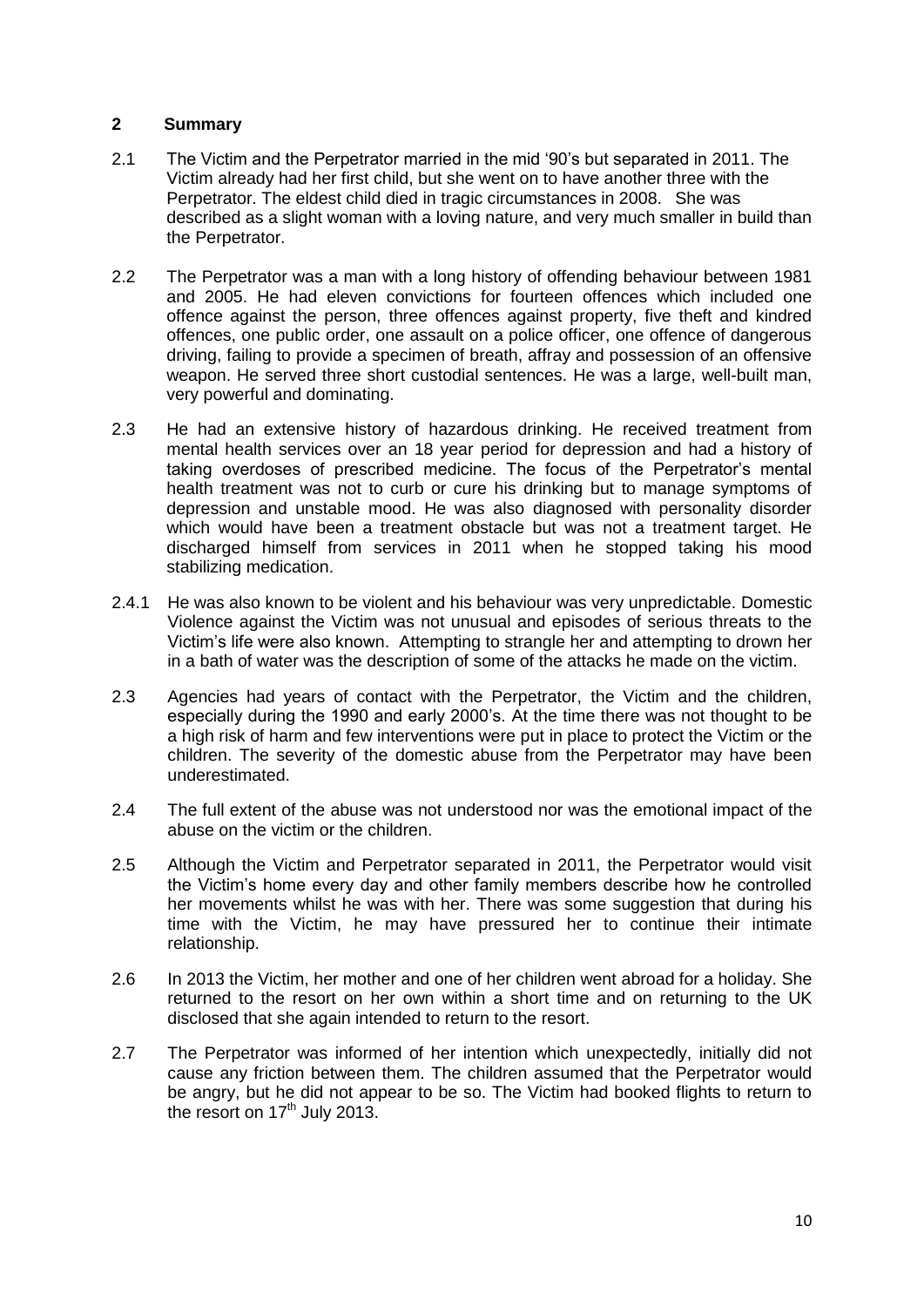- 2.8 On 13<sup>th</sup> July 2013, the Perpetrator went to the Victim's house as usual. They took the dogs for a walk and later went for a meal at a local restaurant. He then went to his sister's house where he was living at that time.
- 2.9 The following day, the Perpetrator again went to the Victim's house at 9.00am. He took C3 to work at 1.30pm and arranged to collect C3 at the end of her shift at work at 10.00pm. He indicated that he was going to see a friend and go drinking. At 10.00pm he failed to collect C3 from work. C3 rang the Victim and the Perpetrator but there was no reply from either. C3 then rang C2 and both went to the Victim's house. They found they couldn't get the key in the lock of the front door. The house was secure.
- 2.10 Being concerned about the welfare of their mother and knowing that their father had spoken of committing suicide in the past, they called the police.
- 2.11 Officers attended and found the body of the Victim in an upstairs room apparently having been strangled. The family car was missing and police circulated observation for the vehicle.
- 2.12 The Perpetrator was very quickly traced at his place of work and arrested. He was found to have cuts to his wrists and apparently had taken tablets. He was taken to a nearby hospital where he was admitted for 4 days. He was taken into custody and interviewed about the death of the Victim. He made no comment to all questions. He was charged with her murder.
- 2.13 The Perpetrator later appeared before the Crown Court and was convicted of Murder. He was sentenced to life imprisonment with a recommendation that he serves 18 years.

#### **Terms of Reference for the Review**

#### **Aim**

- 2.14 The aim of the DHR is to:
	- Establish what lessons are to be learned from the domestic homicide regarding the way in which local professionals and organisations work individually and together to safeguard victims;
	- Identify clearly what the those lessons are both within and between agencies, how and within what timescales they will be acted on, and what is expected to change as a result;
	- Apply these lessons to service responses including changes to the policies and procedures as appropriate; and
	- Prevent domestic homicide and improve service responses for all domestic violence victims and their children through improved intra and inter-agency working,

#### **Process**

2.15 An Independent Chair/Author has been commissioned to manage the process and compile the report. Membership of the Domestic Homicide Review Panel will include representatives from relevant agencies.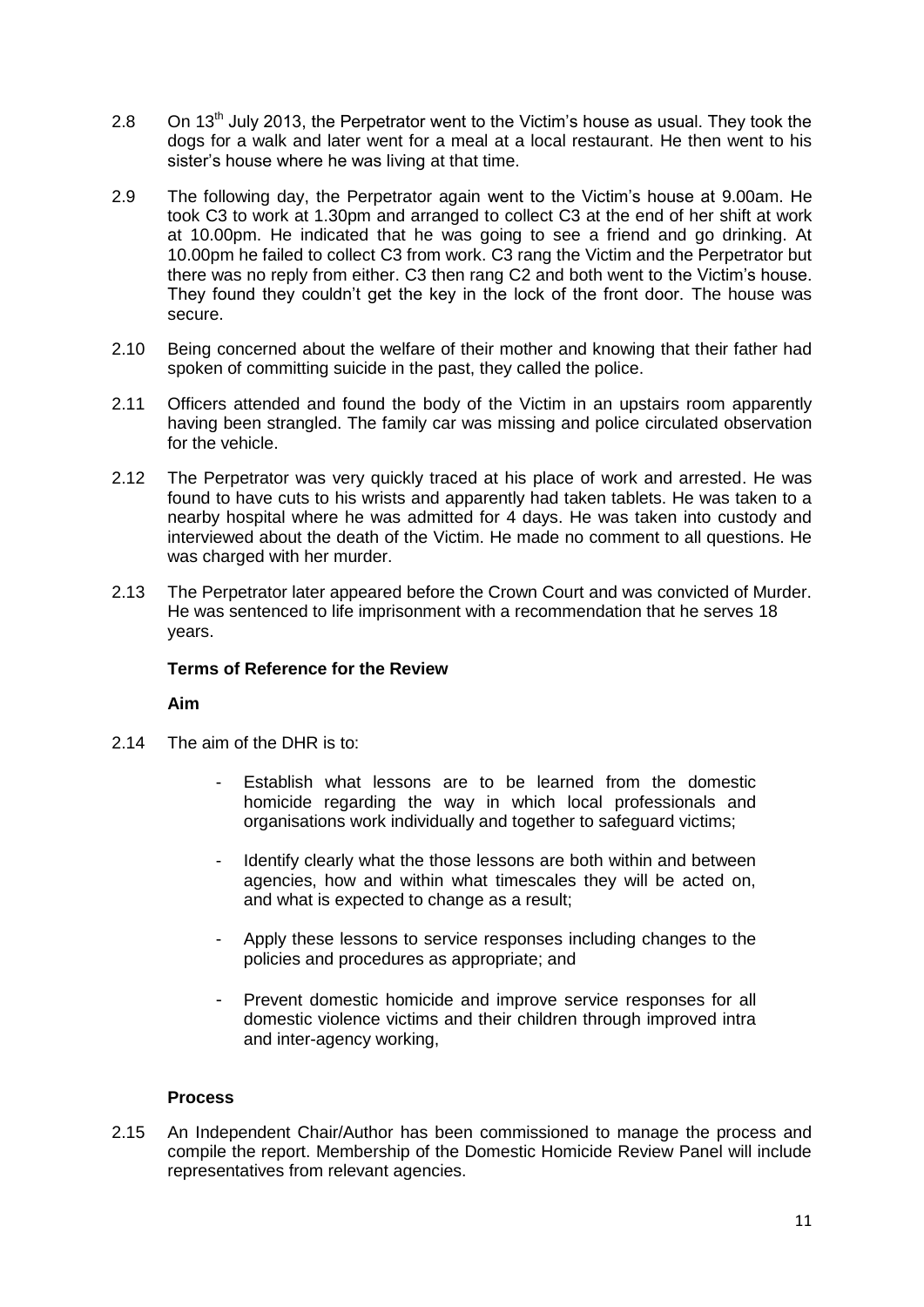#### **Individual Needs**

2.16 Home Office Guidance<sup>6</sup> requires consideration of individual needs and specifically:

"Were procedures sensitive to the ethnic, cultural, linguistic and religious identity of the victim, the perpetrator and their families? Was consideration for vulnerability and disability necessary?"

- 2.17 Section 149 of the Equality Act 2010 introduced a public sector duty which is incumbent upon all organisations participating in this review, namely to:
	- eliminate discrimination, harassment, victimisation and any other conduct that is prohibited by or under this Act;
	- advance equality of opportunity between persons who share a relevant protected characteristic and persons who do not share it;
	- foster good relations between persons who share a relevant protected characteristic and persons who do not share it.
- 2.18 The review gave due consideration to all of the Protected Characteristics under the Act.
- 2.19 The Protected Characteristics are: age, disability, gender reassignment, marriage and civil partnerships, pregnancy and maternity, race, religion or belief, sex and sexual orientation
- 2.20 There was nothing to indicate that there was any discrimination in this case that was contrary to the Act.

# **Family Involvement**

2.21 Home Office Guidance<sup>7</sup> requires that:

"Members of informal support networks, such as friends, family members and colleagues may have detailed knowledge about the victim's experiences. The Review Panel should carefully consider the potential benefits gained by including such individuals from both the victim and perpetrator's networks in the review process. Members of these support networks should be given every opportunity to contribute unless there are exceptional circumstances", and:

"Consideration should also be given at an early stage to working with family liaison officers and senior investigating officers involved in any related police investigation to identify any existing advocates and the position of the family in relation to coming to terms with the homicide."

2.22 The 2013 Guidance states $8$ :

 $\overline{\phantom{a}}$ <sup>6</sup> Home Office Guidance page 25

<sup>7</sup> Home Office Guidance page 15

<sup>&</sup>lt;sup>8</sup> Home Office Guidance 2013 page 16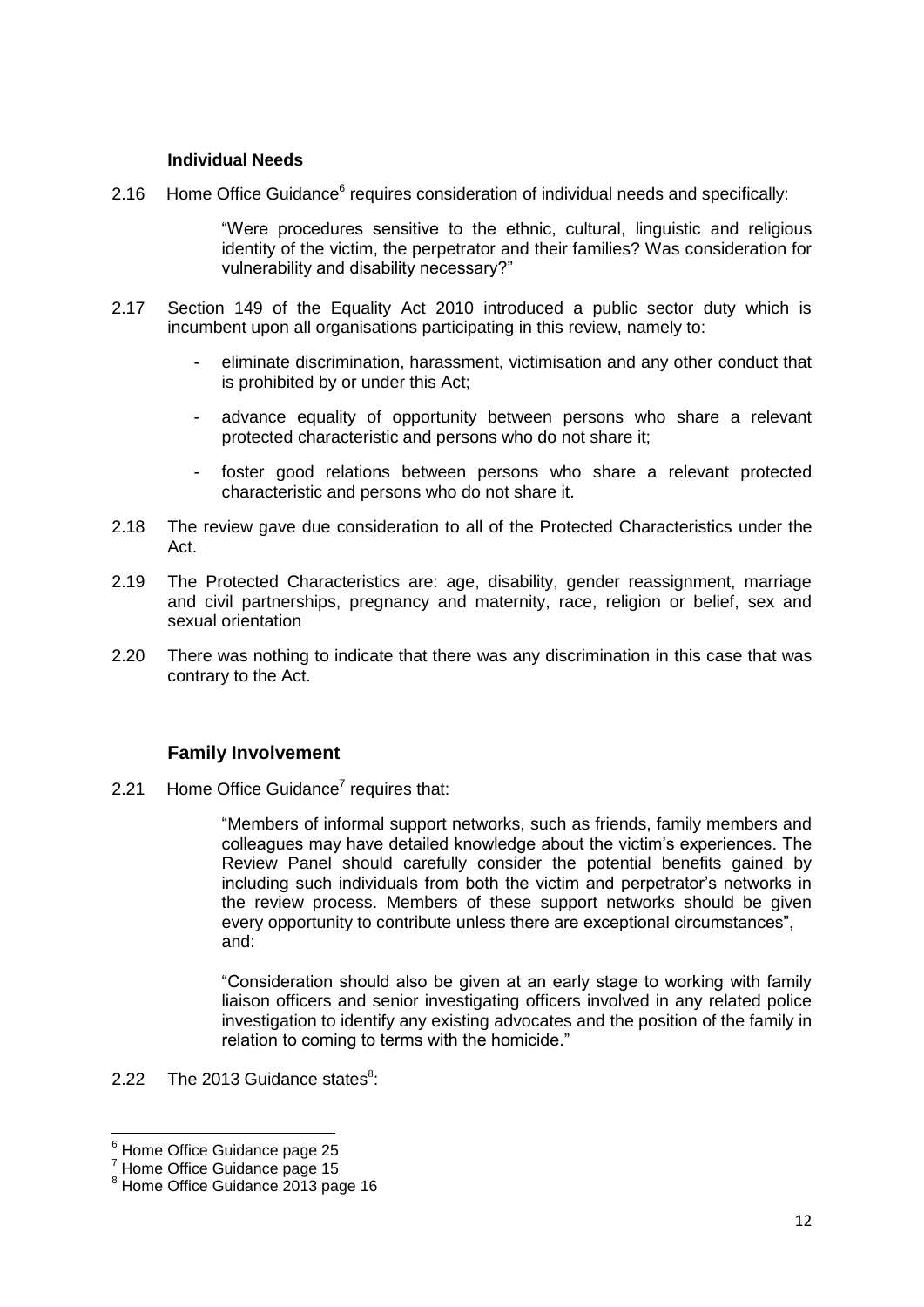"The Review Panel should recognise that the quality and accuracy of the review is likely to be significantly enhanced by family, friends and community involvement. The panel should therefore make every effort to include these parties and, to ensure that when approaching and interacting with these parties, the Review Panel follows best practice".

- 2.23 In this case the Overview Report Author made contact with the Senior Investigating Officer (SIO) from South Wales Police at an early stage. Contact with the children of the Victim and alleged perpetrator was initially made by a letter sent, via the Police Family Liaison Officer, to the victim's eldest child, the Victim's mother and the Victim's sister, explaining the review process and inviting them to contribute to the review should they wish to do so.
- 2.24 The Victim's children were seen by the Author at the eldest child's home on 26th September 2013 in the company of the two other children and her grandmother. They indicated that they wished to be part of the review process and after a lengthy conversation, they were left to consider in what way they wished to contribute. Later that day the Author visited the Victim's mother and sister at her mother's family home and a similar conversation took place.
- 2.25 The Author has kept the family informed of the process throughout.
- 2.26 Comments made by the family members have been included and referred to in this report.
- 2.27 A letter inviting the Perpetrator to contribute to this review was sent to him and his solicitor whilst the Perpetrator was in HM Prison in remand. He has not acknowledged the letter or indicated that he wishes to be seen as part of the review.
- 2.28 Family members have been supplied with a redacted copy of the Executive Summary of this report.
- 2.29 The family are content with the terms Victim and Perpetrator and would not wish the use of pseudomyns.

## **3 SUMMARY OF KEY EVENTS AND ANALYSIS OF AGENCY INTERVENTIONS**

- 3.1 Whilst the time scales for this review have been determined to be between  $1<sup>st</sup>$ January 1996 and  $14<sup>th</sup>$  July 2013, agencies were asked to consider any pertinent points before those dates that would be of interest to the review process. At the Victim's first appointment with Mental Health Services she described physical violence from the Perpetrator in the context of alcohol intoxication. The Victim described him trying to drown her in the bath on one occasion and attempting to strangle her on another. At the time, he was facing criminal charges for assault towards the Victim. The Victim dropped the charges on condition that he sought help. A referral was sent for Community Psychiatric involvement. He received Community Psychiatric Nurse input and bereavement counselling. He was discharged in October 1995 having maintained stability.
- 3.2 Mental health services became involved again with the Perpetrator in 1997 until 2011. The Perpetrator was briefly admitted to psychiatric hospital following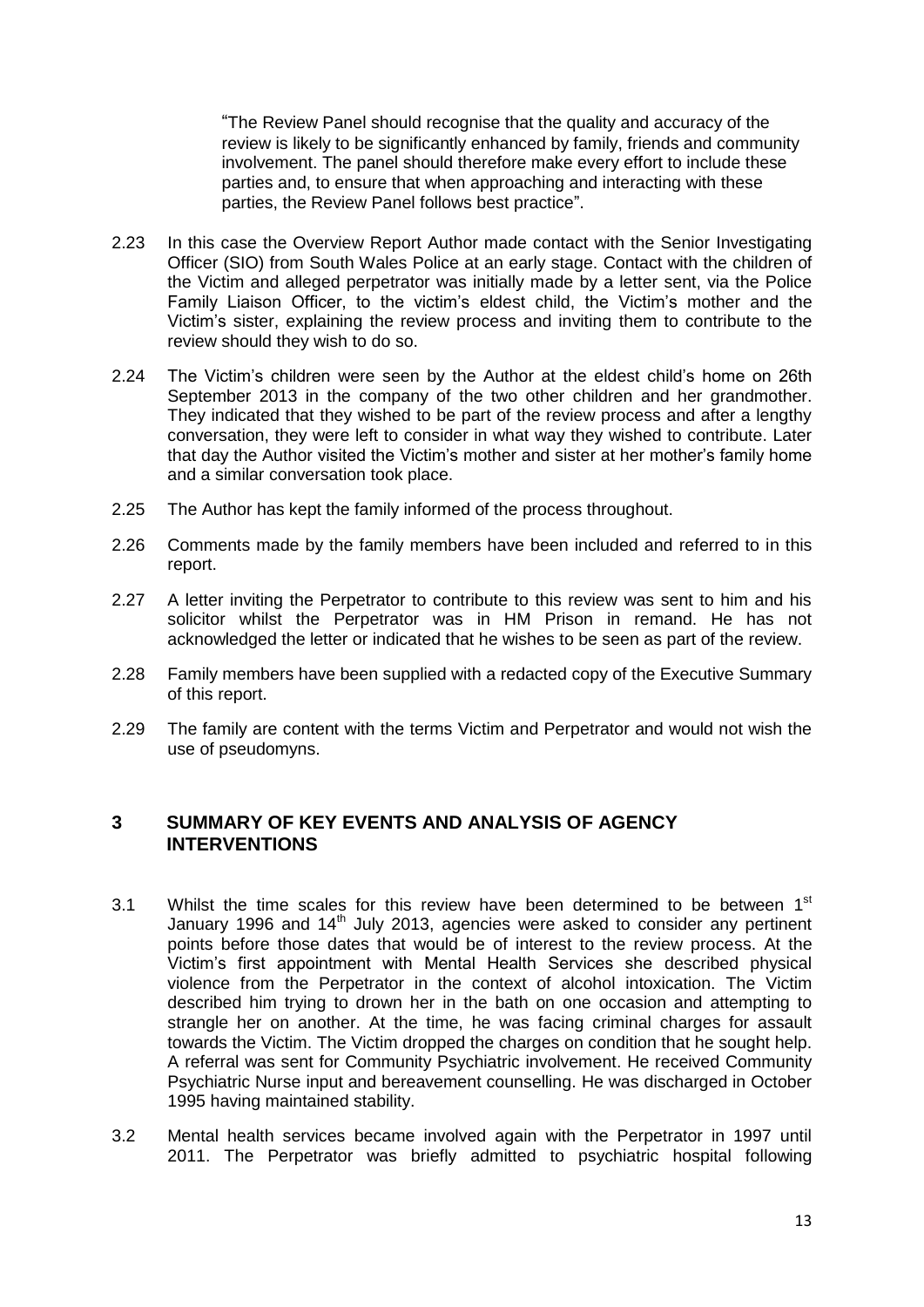overdoses on two occasions between 1997 and 2001 but was otherwise treated on an outpatient basis.

- 3.3 The Perpetrator had a criminal record prior to 1993 having served two prison sentences and had convictions for being drunk and disorderly, for assaults, including assault on a police officer, and criminal damage. He was arrested and convicted of using threatening behaviour in 1997 following a domestic violence incident in 1996. He had a nine month prison sentence in 1999 for dangerous driving and a community order in 2005 for affray and possession of an offensive weapon.
- 3.4 It was also noted during this period that on one occasion charges were brought but the Victim dropped the charges provided the Perpetrator sought treatment. The notes show that he received Community Psychiatric Nurse input and bereavement counselling. He maintained stability so was discharged and did not present again for two years. He was finally discharged from Mental Health Services in 2011. It should be noted that the Victim was also in contact with Mental Health Services on this occasion and was last seen in July 2013.
- 3.5 The Perpetrator was treated for a mood disorder. As part of that treatment, he was offered anger management.

 **1996 C1 aged 9 years this year C2 aged 6 years this year C3 aged 1 year this year C4 Born this year**

- 3.6 Both the Perpetrator and the Victim had separate GPs therefore their records were not joined. However, it would not have been possible to join up the healthcare records of the Perpetrator and the Victim due to confidentiality, information governance and consent to share information. There is very limited information $9$  that can be shared about people's healthcare.
- $3.7$  On  $10<sup>th</sup>$  November 1996, the Victim reported to Police that she and the Perpetrator had argued after he had consumed alcohol. He had damaged the bathroom door and had thrown paint down the stairs. He had then driven off in his car with C3. Officers attended at the family home by which time the Perpetrator had returned with the child. He threatened the officers whilst in possession of an axe and refused to come out of the house. With the safety of the children in mind the Duty Inspector decided not to take any further action at that time but summoned the Perpetrator at a later date for the offence of threatening behaviour. He subsequently appeared before Magistrates and was fined. It can be argued that in 1996, such action by the police was reasonable, but it is noted that there was no reference to sharing information with Social Services, which in 1996 would have been expected.

**.** 

 $9$  Sharing of information would have legitimately occurred only through child safeguarding, MARAC or criminal investigations.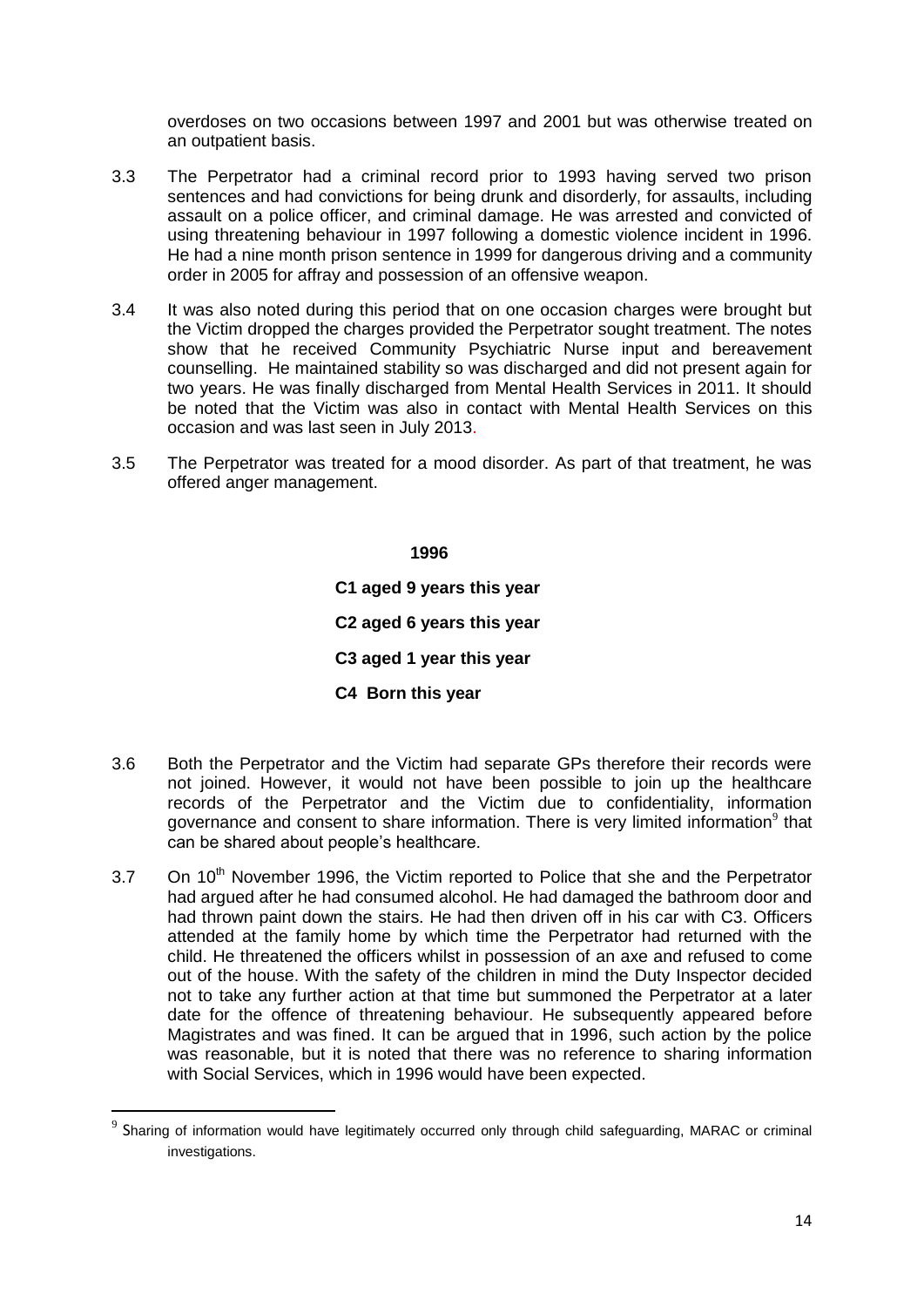3.8 In November 1996, he attended at his GP stating that he had a long time problem of losing his temper and drinking resulting in him not being able handle his life. It was causing problems at home. He had two periods in hospital following overdoses of prescribed medication.

#### **1997**

**C1 aged 10 years this year C2 aged 7 years this year C3 aged 2 years this year C4 aged 1 this year**

- 3.9 During January 1997, GP records indicate that the Victim was seen for anxiety state and for stress related issues at home but no further information is available about these presentations. The Victim's early medical records were transferred from 'Lloyd George folders' onto computer and details have been abbreviated for the computer systems. Therefore details of illnesses and treatments are very brief.
- 3.10 On  $10<sup>th</sup>$  November 1997, the perpetrator was admitted to hospital having overdosed on Paracetamol and Ibuprofen tables. He had a disagreement with nursing staff over smoking and self-discharged before being seen by a Consultant. He had stated that he had family problems due to binge drinking - up to 17 pints of beer over a weekend. He was re-referred to Mental Health Services.
- $3.11$  On  $15<sup>th</sup>$  December 1997, the Perpetrator attended at a psychiatric outpatient clinic where he disclosed the circumstances of his overdose and also admitted pouring petrol around the house with the intention of burning the house down. He reported having problems sleeping, problems controlling his anger and having suicidal ideations.

#### **1998**

**C1 aged 11 years this year**

**C2 aged 8 years this year**

**C3 aged 3 years this year**

#### **C4 aged 2 years this year**

- 3.12 On 16<sup>th</sup> February 1998, at a psychiatric outpatient appointment, the Perpetrator disclosed that he was having trouble sleeping, he was not eating and had not worked since November 1997 due to his illness. He said that he had stopped drinking since October 1997, however he had disclosed in November 1997 that he was drinking some 17 pints over a weekend. It is not known if this was a deliberate lie or if he had got his dates wrong. He put his illness down to his brother's suicide. His medication was amended.
- 3.13 A week later, on 23rd February 1998, the Perpetrator reported to his psychiatric outpatient clinic that he felt better, he was staying away from alcohol and his sleep and appetite had improved.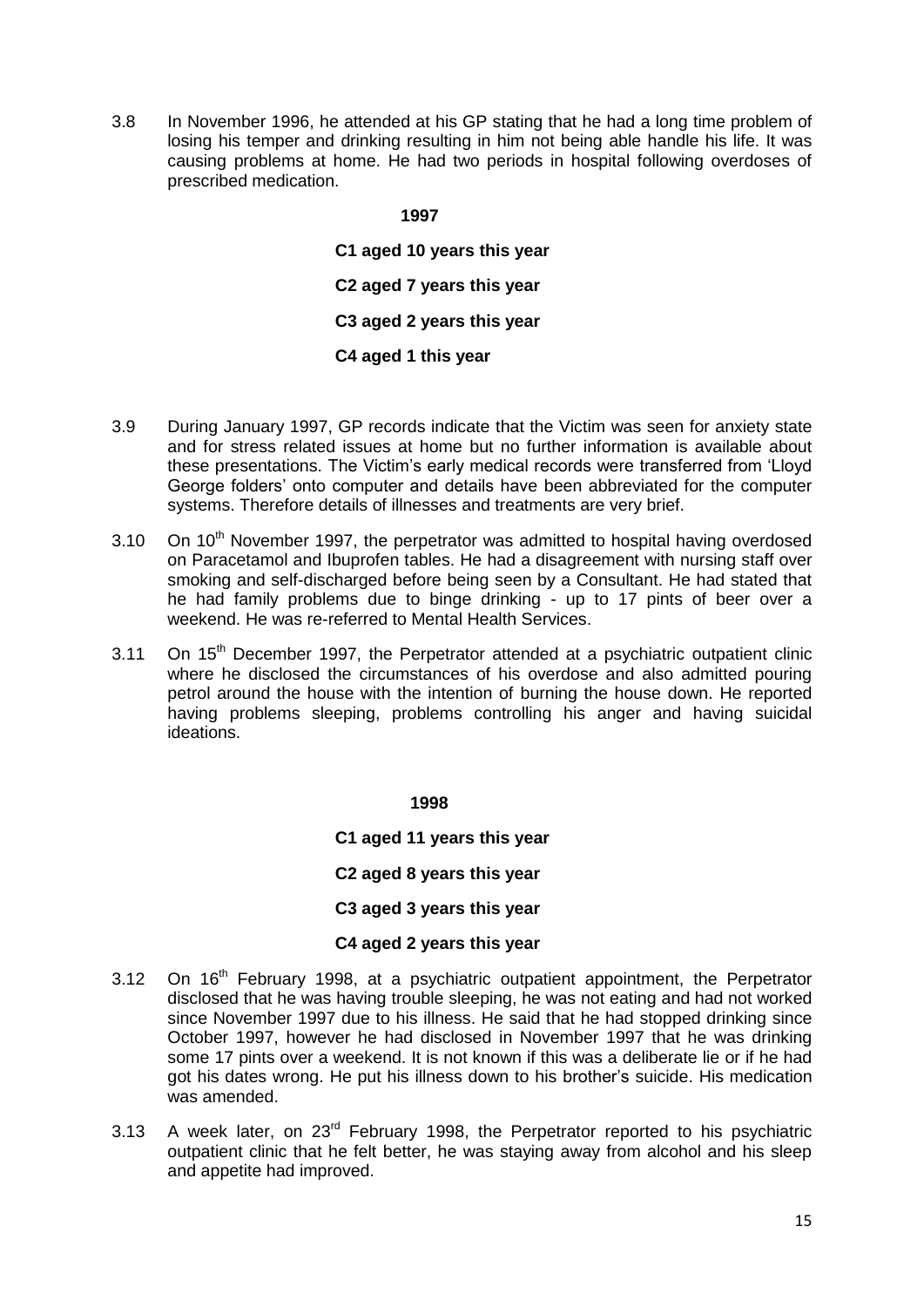- 3.14 On 25<sup>th</sup> February 1998, the Victim called the Perpetrator's mental health Doctors asking if the appointment that had been made for him at the clinic on  $9<sup>th</sup>$  March could be brought forward as the situation at home was beginning to deteriorate. An appointment was made for  $2^{nd}$  March 1998 but he failed to attend due to him being physically unwell.
- 3.15 Two days later on  $27<sup>th</sup>$  February 1998, the Victim presented to her GP with low moods.
- $3.16$  On  $9<sup>th</sup>$  March 1998, the Perpetrator was seen again at the psychiatric outpatient clinic. He was feeling better and stated that he had not been drinking alcohol.
- 3.17 On 6<sup>th</sup> April 1998, he stated that he was still not drinking but he was still getting angry over 'little things'. He failed to attend his psychiatric outpatient appointment on  $27<sup>th</sup>$ April 1998.
- 3.18 On  $8<sup>th</sup>$  June 1998, the Perpetrator disclosed at a psychiatric outpatient clinic appointment, that he had overdosed a month before by taking Diazepam and Venlafaxine tablets and now felt 'stupid' about it. There is no other record of this overdose episode perhaps indicating that he did not attend at the Emergency Department.
- 3.19 His condition improved somewhat during July and August 1998, but in September the Perpetrator disclosed that he had been unable to concentrate at work, resulting in him breaking his arm in an accident. He was having trouble sleeping and his relationship with his wife was poor. His medication was increased.
- 3.20 On 9<sup>th</sup> September 1998, the Perpetrator's GP referred him to the CMHT. He was subject to an initial assessment by the CMHT which noted a history of violence towards his wife that was usually induced by drink.
- 3.21 On  $14<sup>th</sup>$  September 1998, the Perpetrator again attended at the psychiatric outpatient clinic where he stated that he had had a bad weekend, lacking motivation and stated that he would kill himself if he could be sure his family would be cared for. He expressed having no interest in his family. Two days later the CMHT file indicates that his relationship with his wife continued to be poor.
- 3.22 By 28<sup>th</sup> September 1998, he was feeling better. He had no thoughts of self-harm and his interest in his family had improved. On 29<sup>th</sup> September 1998, the Perpetrator's Nurse Therapist wrote to the psychiatric health care clinic informing the clinic that he had missed his last two appointments so he had been 'off-listed'.
- 3.23 Four days later on 3<sup>rd</sup> October 1998, his CPN visited him at home and recorded that the Perpetrator's depressive symptoms continued to fluctuate. This comment was repeated following another home visit on 11<sup>th</sup> November 1998. On 12<sup>th</sup> November 1998, the CMHT record the fact that his depressive moods were causing concerns despite a change of medication. The Perpetrator's tolerance was low, his sleep disturbed and he was experiencing ideas of self-harm. It should be noted that there were four young children in the household during this period.
- 3.24 On 23<sup>rd</sup> November 1998, he disclosed to the psychiatric outpatient clinic that he had impulsively overdosed on Effexor and Diazepam some three weeks before this appointment and he had thought about hurting himself with a chain saw, but had considered that it would be too painful. He denied thoughts of self-harm at that moment.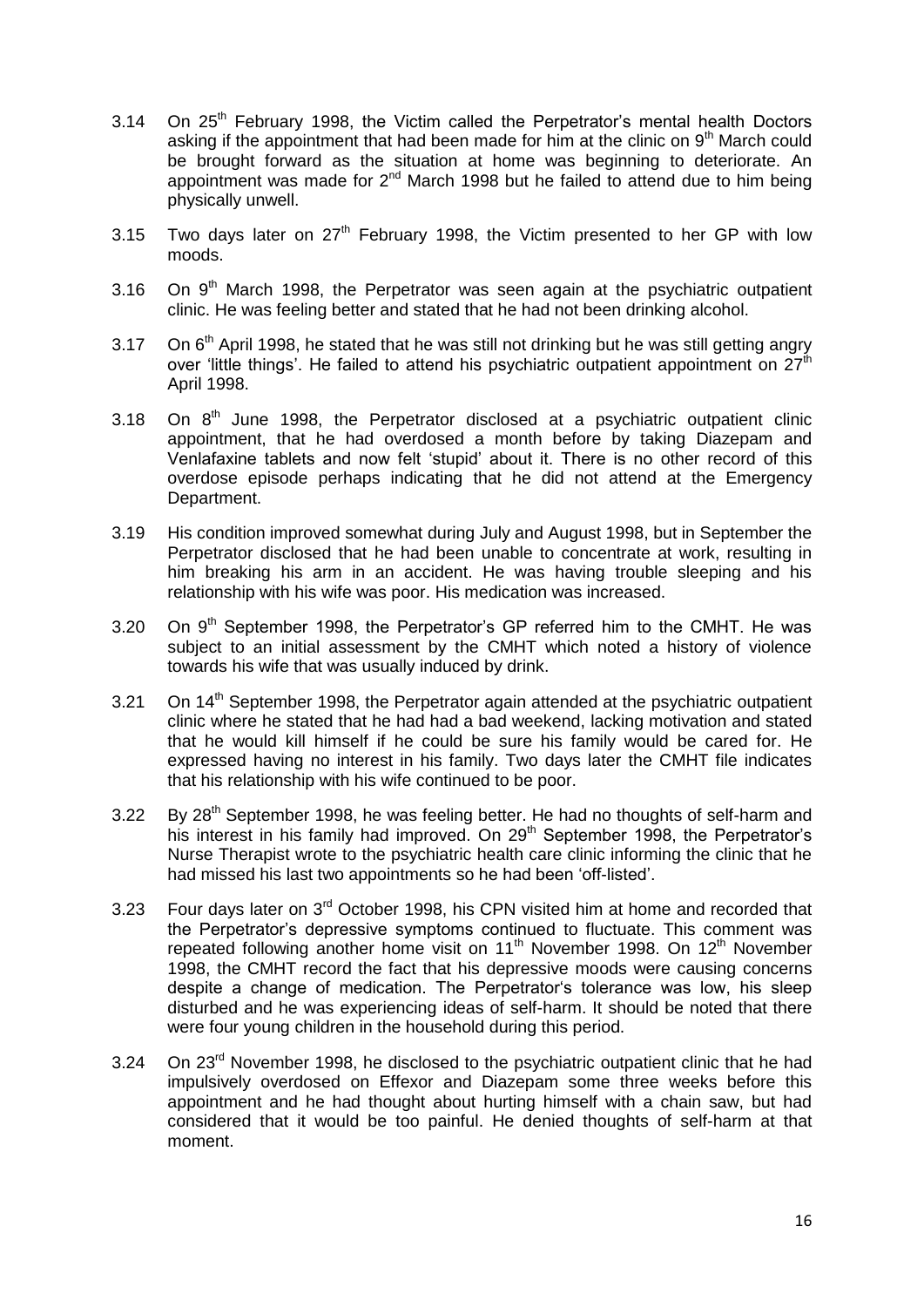- 3.25 He had stopped taking his medication. His medication was again changed, and again no evidence of any thoughts given to the family circumstances or risk.
- 3.26 He failed to attend a psychiatric outpatient appointment on  $7<sup>th</sup>$  December 1998 and by the 21<sup>st</sup> December 1998, he reported feeling much better and he was back in work.

**C1 aged 12 years this year C2 aged 9 years this year C3 aged 4 years this year C4 aged 3 years this year**

- 3.27 On  $1<sup>st</sup>$  January 1999, the Victim attended at her GP with reactive depression.
- 3.28 Later during January 1999, the Perpetrator continued to report fluctuating depression and he failed to attend a psychiatric outpatient appointment on  $1<sup>st</sup>$  February 1999. On 22nd March 1999, his psychiatric outpatient records shows that he appeared to have recovered from his depressive illness and had stopped taking his medication. He was advised to continue.
- 3.29 He was now working full time after being off sick for 6 months.
- 3.30 Just over a month later,  $29<sup>th</sup>$  April 1999, he was admitted to psychiatric hospital following an overdose of Diazepam and after stating he had not taken alcohol for 18 months, but that he had consumed some 10 pints that day. He claimed to have been at a funeral of a friend's father which had upset him and brought memories back to him of his own brother's death. He stated that he wished the tablets had killed him but claimed that he would not do that again. He admitted that he was having a difficult time in his marriage.
- 3.31 He was discharged against medical advice into the care of his sister, with outpatient appointments arranged for him to attend.
- 3.32 On  $4<sup>th</sup>$  Mav 1999, the Perpetrator reported that his wife was threatening to leave him. He had not been in work for 5 weeks. There had been deterioration in his moods. He stated that his employers were being very supportive. His Prozac was increased to 40mgs per day.
- 3.33 On 9<sup>th</sup> July 1999, the Perpetrator was stopped by the Police whilst driving his car. He reversed into the Police car causing damage and injuring an officer. He was described as being very drunk. He was taken into custody and attempted to tear up his clothing and tie the pieces around his neck before being restrained by officers. The Victim subsequently contacted the Police and informed them that the Perpetrator had not taken his medication for about a month. The Perpetrator was charged and subsequently appeared before the Crown Court in October of 1999. He pleaded guilty to dangerous driving and other associated matters and was sentenced to 9 months imprisonment and disqualified from driving for 2 years.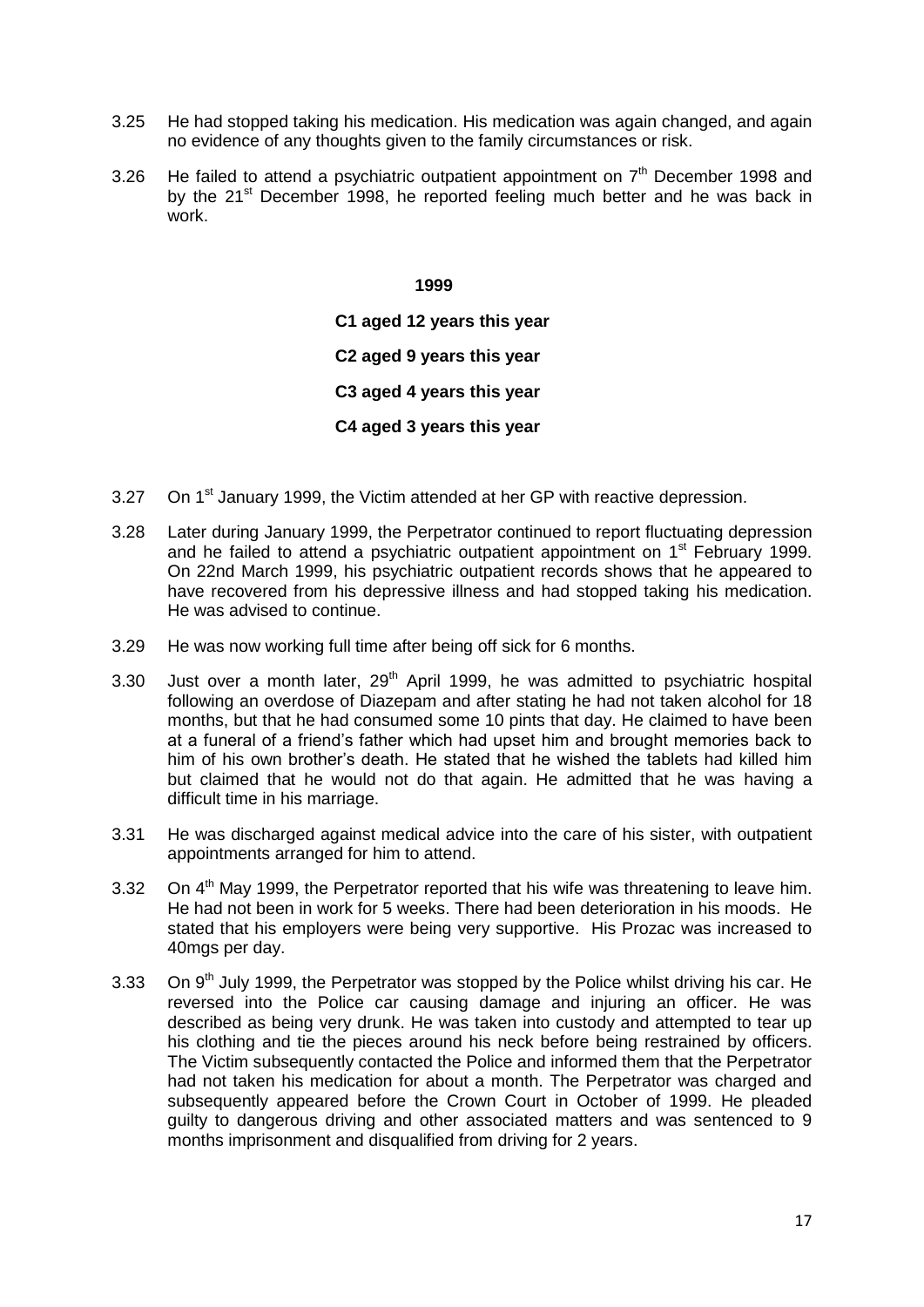- $3.34$  On  $20<sup>th</sup>$  July 1999, the Perpetrator failed to attend at his psychiatric outpatient appointment as he had just returned from holiday. The following week he attended at the clinic again but left without telling staff why he was leaving.
- 3.35 On 3<sup>rd</sup> August 1999, the Perpetrator attended at the psychiatric outpatient clinic stating he left the previous appointment because of tooth ache. He had stopped taking his Prozac tablets. He was showing poor motivation, irritability and loss of temper which he had had for a number of years. He reported that he was now a house husband looking after the children as his wife was working at a night time job. The Author's meetings with the family indicate that this was untrue. He disclosed that he was being seen by a CPN and it is recorded that there were no symptoms of depression. He agreed to be referred to a day hospital for counselling.
- 3.36 Two days later, on  $5<sup>th</sup>$  August 1999, a note on his file with the CMHT, indicates that a Consultant Psychiatrist considered that his angry outburst were part of his premorbid personality.
- 3.37 After discussing the matter with the Perpetrator the Consultant thought it an appropriate time for the CPN to withdraw the services. There was no more involvement with the CPN service.
- 3.38 On 22<sup>nd</sup> December 1999, the Victim attended her GP with depression.

 **2000 C1 aged 13 years this year C2 aged 10 years this year C3 aged 5 years this year C4 aged 4 years this year** 

- 3.39 The Perpetrator was released from Prison in January 2000.
- 3.40 In April and May 2000, the Victim reported to her GP that she was depressed and tired all of the time. By September 2000, her condition had improved somewhat.
- 3.41 The Perpetrator was seen again by a Consultant Psychiatrist in July 2000. He stated that he was feeling depressed and felt lethargic about doing anything. On  $18<sup>th</sup>$ September 2000, a Consultant Psychiatrist had an urgent consultation with the Perpetrator following another overdose. He did not attend the Emergency Department of the hospital and he declared that he felt no adverse effects of the overdose. He promised that he would not make more attempts to overdose and that his wife, the Victim, had removed all tablets from the house to prevent a repeat event.
- $3.42$  On  $9<sup>th</sup>$  October 2000, the Perpetrator was seen at the psychiatric outpatient clinic where his mood was slightly more stable but he was still having panic attacks. He stated that he had no thoughts of self-harm. There were no specific biological symptoms of depression detected. It was suggested that he attended for anger control sessions.
- 3.43 On 23<sup>rd</sup> October 2000, a letter from the psychiatric outpatient clinic to the Perpetrator's GP indicated that a blood test had shown an increase use of alcohol and a depletion of vitamin B.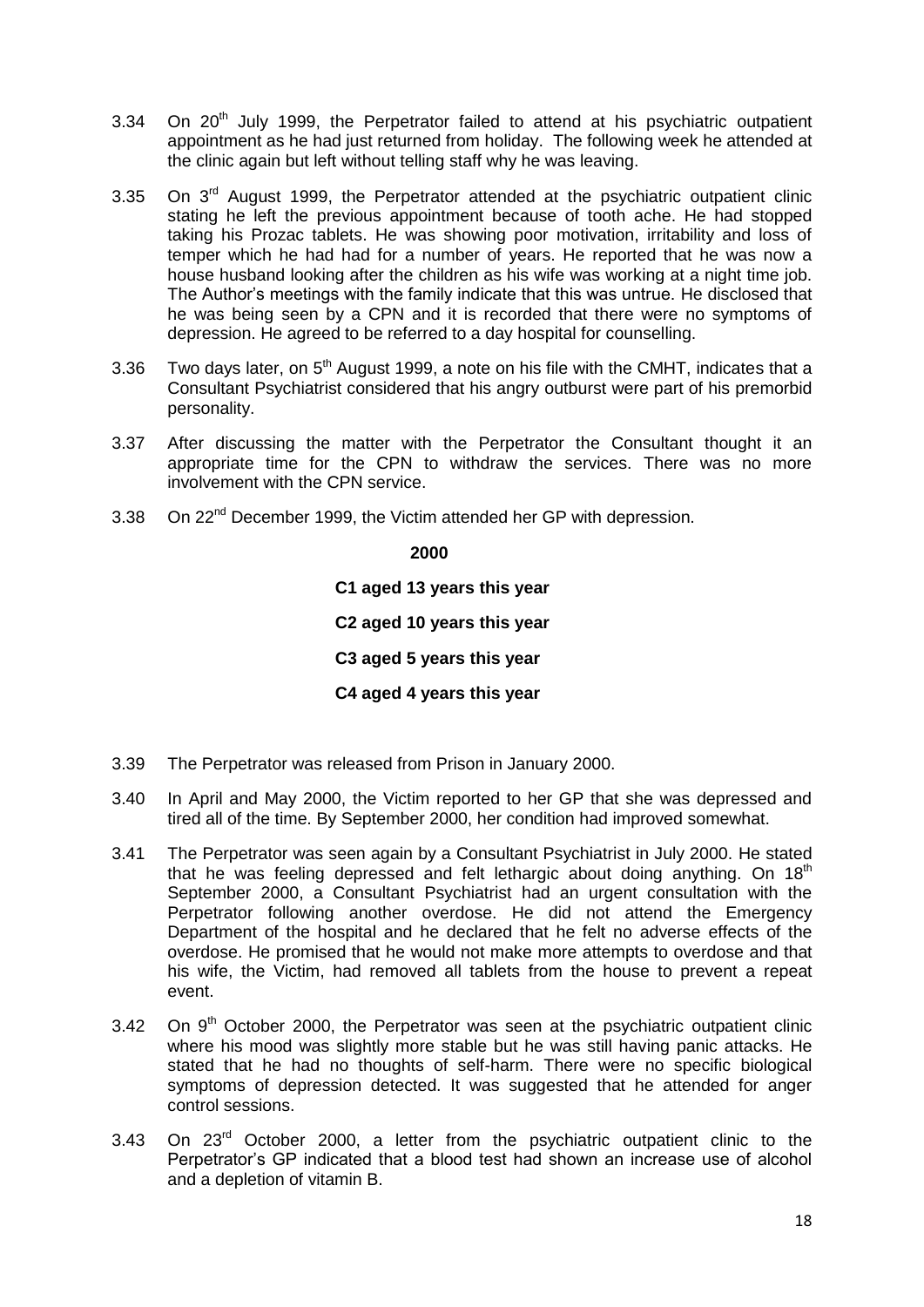3.44 On  $4<sup>th</sup>$  December 2000 he was again seen at the psychiatric outpatient clinic where the Perpetrator described how he had low confidence, he was having angry outbursts over minor issues and he had not been working since his release from prison. He had not been drinking and had used no illicit drugs.

> **2001 C1 aged 14 years this year C2 aged 11 years this year C3 aged 6 years this year C4 aged 5 years this year**

- 3.45 On  $19<sup>th</sup>$  January 2001, the Victim reported to her GP that she was depressed.
- 3.46 By mid-January 2001, the Perpetrator described at the psychiatric outpatient clinic that he felt better, he was less angry and at this time he had a better relationship with his wife. A review was arranged in six months-time.
- 3.47 On 6<sup>th</sup> February 2001, the Victim called the psychiatric outpatient clinic stating that the Perpetrator had taken a serious overdose of his prescribed medication and he had been admitted to a medical ward at a local hospital. She described how he regrets the overdose but still wishes that he was dead. It was decided that he was still at risk of deliberate self-harm and if he attempted to discharge himself he would be assessed and possibly detained under Section 5(2) assessment under the Mental Health Act 1983.
- 3.48 On  $8<sup>th</sup>$  February 2001, the Perpetrator was transferred to psychiatric ward and treated for a depressive illness. It transpired that he had had an argument with his wife on  $5<sup>th</sup>$  February 2001, and had taken the tablets impulsively. He had been found unconscious in his garage by a neighbour while his wife was in the house. He was taken to intensive care where he stated that he had not written a note but had intentionally overdosed in a place where he thought he would not be found. He had not considered his family at the time of doing so, but had intended to kill himself. He stated that he was glad he didn't die and said he had no plans to self-harm again in the future. He had recently received a claim for insurance from the police for damage he had caused to a vehicle. He also stated that his marriage had been under strain recently. He was measured on the BECK $10^6$  Suicidal Intent Scale with a result of being a medium risk with a score of 16. Following his admission he reported that he felt better and wanted to settle down with his family.
- 3.49 On  $16<sup>th</sup>$  February 2001, the Perpetrator was discharged from the psychiatric ward and referred to the Community Mental Health Team (CMHT).
- 3.50 On  $26<sup>th</sup>$  February 2001, just 10 days after his discharge, a member of the public made an anonymous referral to Children's Safeguarding about the perpetrator's family, giving information to the effect that the father suffered from depression and had previous doused the house with petrol, there were domestic violence disturbances that spilled over into the street between the Perpetrator and the Victim

**<sup>.</sup>**  $10$  BECK Suicidal Intent Scale is a self- report measure of suicidal thinking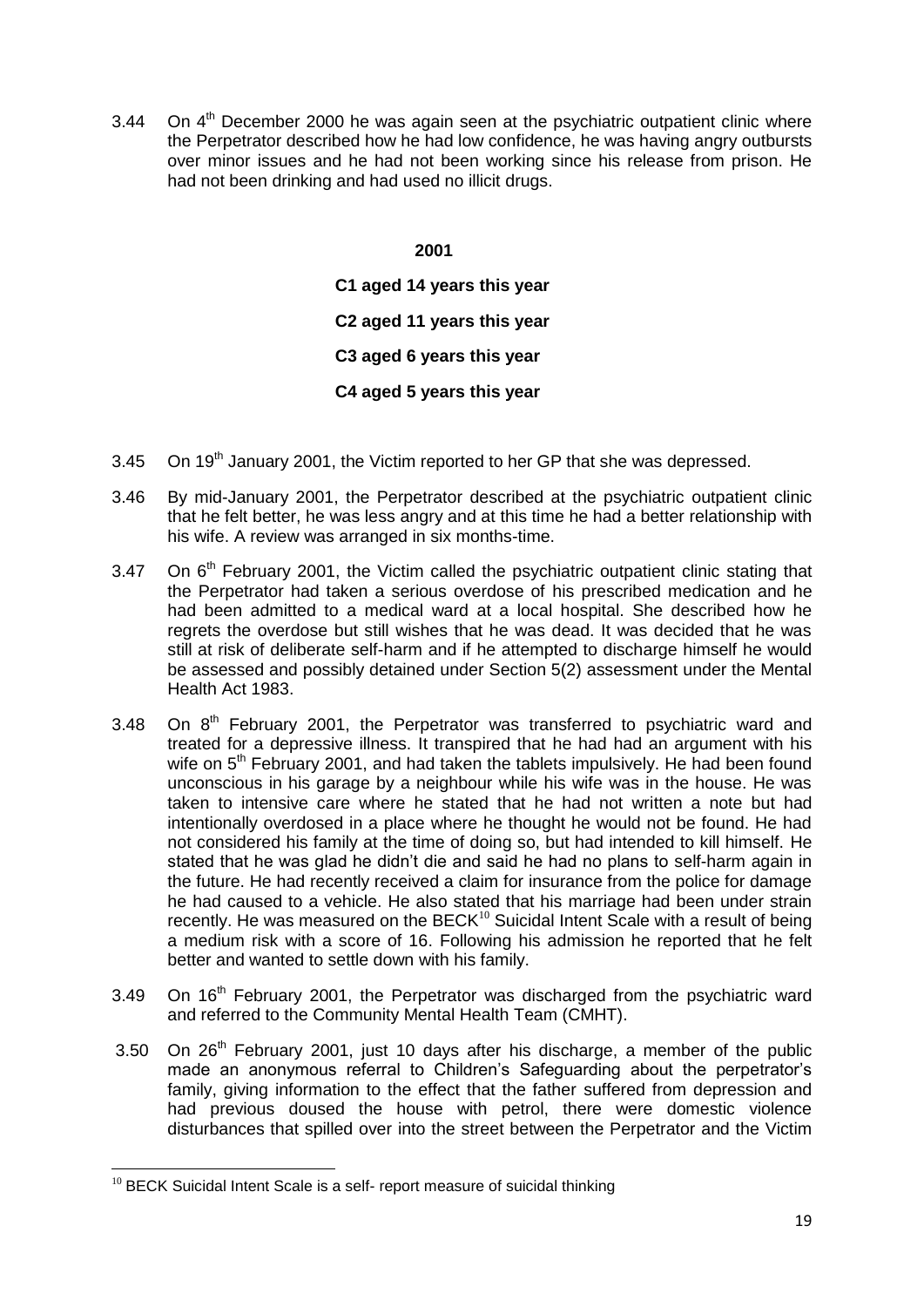and the son was so upset regarding the father's overdosing that he went to a neighbour's house and wet himself. The information went on to suggest that the mother locked the children out of the house and only allowed them back in at meal times. The caller was concerned that if a social worker should contact the family then the Perpetrator would 'go off it again'. Family members refute that this was the case.

- 3.51 From the records it appears that with respect to this information enquiries were made with other agencies, but concerns are raised in this report that telephone contact with the Health Visitor did not take place until  $14<sup>th</sup>$  March 2001. There were no concerns expressed by the Health Visitor, who, apparently, had known the family for some 14 years, although the Health Visitor had 'heard rumours about the father'. There are no further details about the rumours, or what had been done about them.
- 3.52 On 15th March 2001, the local Comprehensive School was approached for information and although C1's behaviour had been deteriorating over the last 10 months in that C1 had been tearful and disruptive, there were no concerns. It is recorded that the Victim was supportive of the children's education but the father was not known to the school.
- 3.53 Still following on from the anonymous referral, on  $16<sup>th</sup>$  March 2001 the local primary school was contacted for information and there were no concerns expressed about C2, C3 and C4.
- 3.54 On  $19<sup>th</sup>$  March 2001, the CPN was contacted in connection with the referral. It was stated that the Perpetrator was known to have a depressive disorder but had been prescribed Lithium and despite overdosing in February 2001, he was responding well and there were no immediate concerns.
- 3.55 The result of the anonymous referral and the protracted checks with other agencies the referral is signed off as:

"No further action was deemed necessary by the Team Manager as there were no concerns expressed by agencies".

- 3.56 Records from the CMHT indicate that during March, April and up until 11<sup>th</sup> May 2001, the Perpetrator progressed well.
- 3.57 On 11<sup>th</sup> May 2001, he attended at the psychiatric outpatient clinic where he reported hearing noise calling his name. It was deemed to be a result some of his medication which was stopped.
- 3.58 At a home visit on  $18<sup>th</sup>$  May 2001, the CPN made an entry which is illegible, to the effect that the Victim stated the Perpetrator 'was ???? at times'. Nothing more was recorded.
- 3.59 On 18<sup>th</sup> June 2001, she described him to the CPN as being, 'difficult to live with'.
- 3.60 On  $6<sup>th</sup>$  July 2001, the Perpetrator described himself to the Psychiatrist as being in a reasonable mood and having a good time with his children.
- 3.61 On  $7<sup>th</sup>$  September 2001, the Perpetrator was seen at home during a hand over session with a new CPN. He was in a low mood and under considerable stress. He had smashed the living room up the previous week and the Victim thought that he was on the downward spiral again. He was working illegally and giving another man a large part of his earnings. The possibility of antidepressants was discussed. On  $27<sup>th</sup>$  September 2001, following a referrals meeting in the Community Mental Health Team, a Locum Consultant Psychiatrist prescribed the Perpetrator antidepressants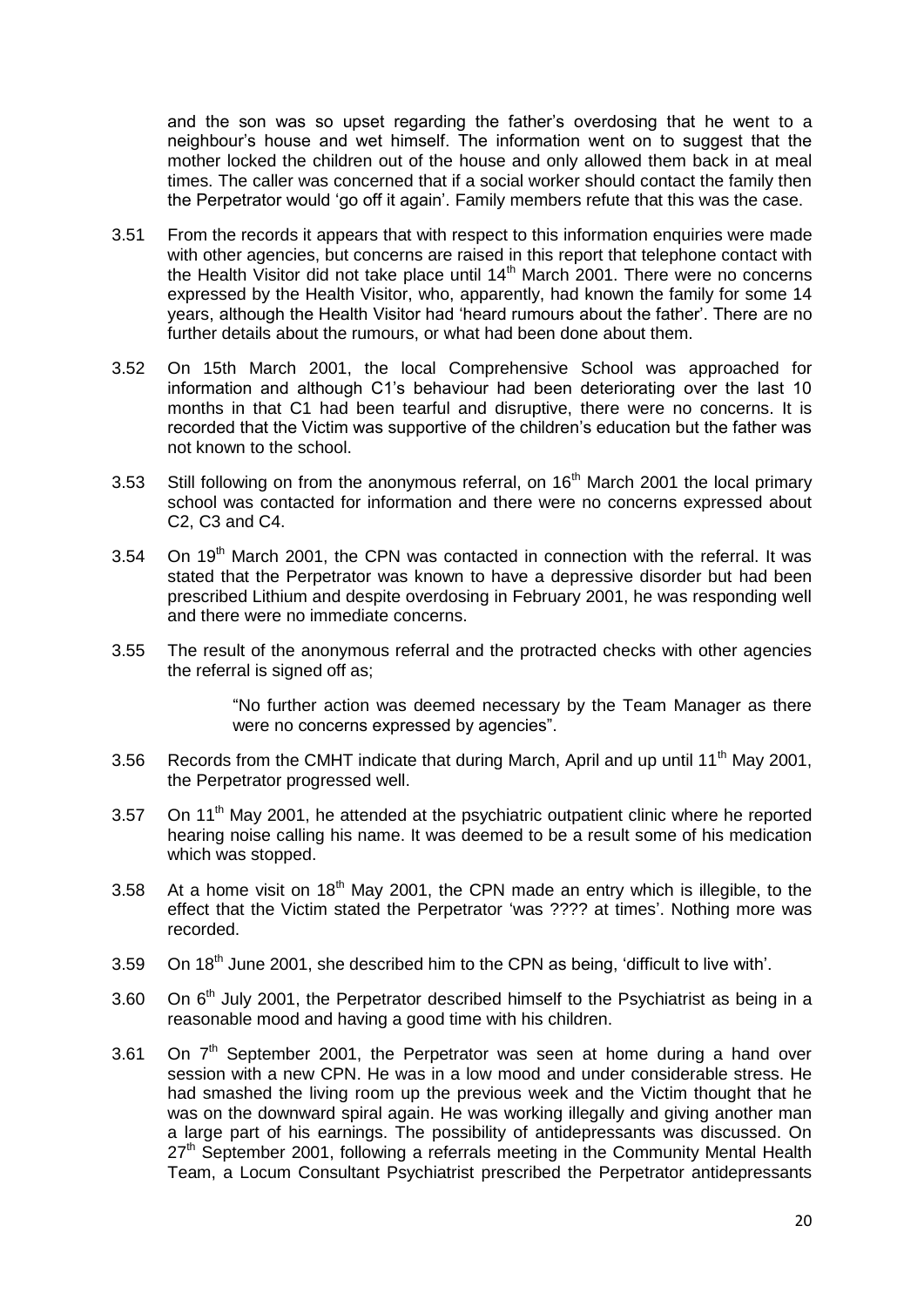without seeing him and without being able to assess his mental state at that time. A comment in the IMR states that although this practice may be within GMC guidelines it was another month before the Perpetrator was seen again after the antidepressants were prescribed.

- 3.62 On  $5<sup>th</sup>$  October 2001, the Perpetrator was seen again by the CMHT. He had had a calm week but he was continuing to work illegally. Three days later, on 8<sup>th</sup> October 2001, the Victim reported to the CMHT that the Perpetrator had stopped taking his medication and had spent the day in bed.
- 3.63 On  $12<sup>th</sup>$  October 2001, the Perpetrator complained that he was suffering side effects from the antidepressants and had stopped taking them. He was feeling better as a result.
- 3.64 On 16<sup>th</sup> October 2001, the Locum Consultant Psychiatrist completed a Disability Living Allowance form for the Perpetrator declaring him unfit for work, albeit the Perpetrator was working illegally and this matter was known and recorded on the Perpetrator's case notes.
- 3.65 On  $9<sup>th</sup>$  November 2001, the CPN attempted to see the Perpetrator at home. He walked out of the meeting. The Victim stated that she was concerned about his 'snapping' at the oldest child and how she felt trapped and she wanted to leave him. She was concerned however that whatever she would do, he would attempt to commit suicide. An appointment was made for him to attend the psychiatric outpatient clinic and the Victim was notified of this appointment.
- 3.66 On 16<sup>th</sup> November 2001, the Victim reported to the CPN and the Psychiatrist that the Perpetrator was depressed, would lose his temper over trivial matters and was nasty towards the oldest child. The CPN arranged to see the Perpetrator weekly and the Psychiatrist arranged to see him every 6- 8 weeks. His medication was changed because he claimed he had a needle phobia and therefore did not want the regular blood tests that were needed for his original mood stabilizer.
- 3.67 On 6<sup>th</sup> December 2001, the Victim contacted the CPN stating that the Perpetrator had taken a higher dose of his medication by mistake. There were no adverse effects.

#### **2002**

**C1 aged 15 years this year C2 aged 12 years this year C3 aged 7 years this year C4 aged 6 years this year**

3.68 During January 2002, the Perpetrator appeared to be progressing well with the medication he was prescribed. On 11<sup>th</sup> January 2002, CPN supported him in his application for Disability Living Allowance.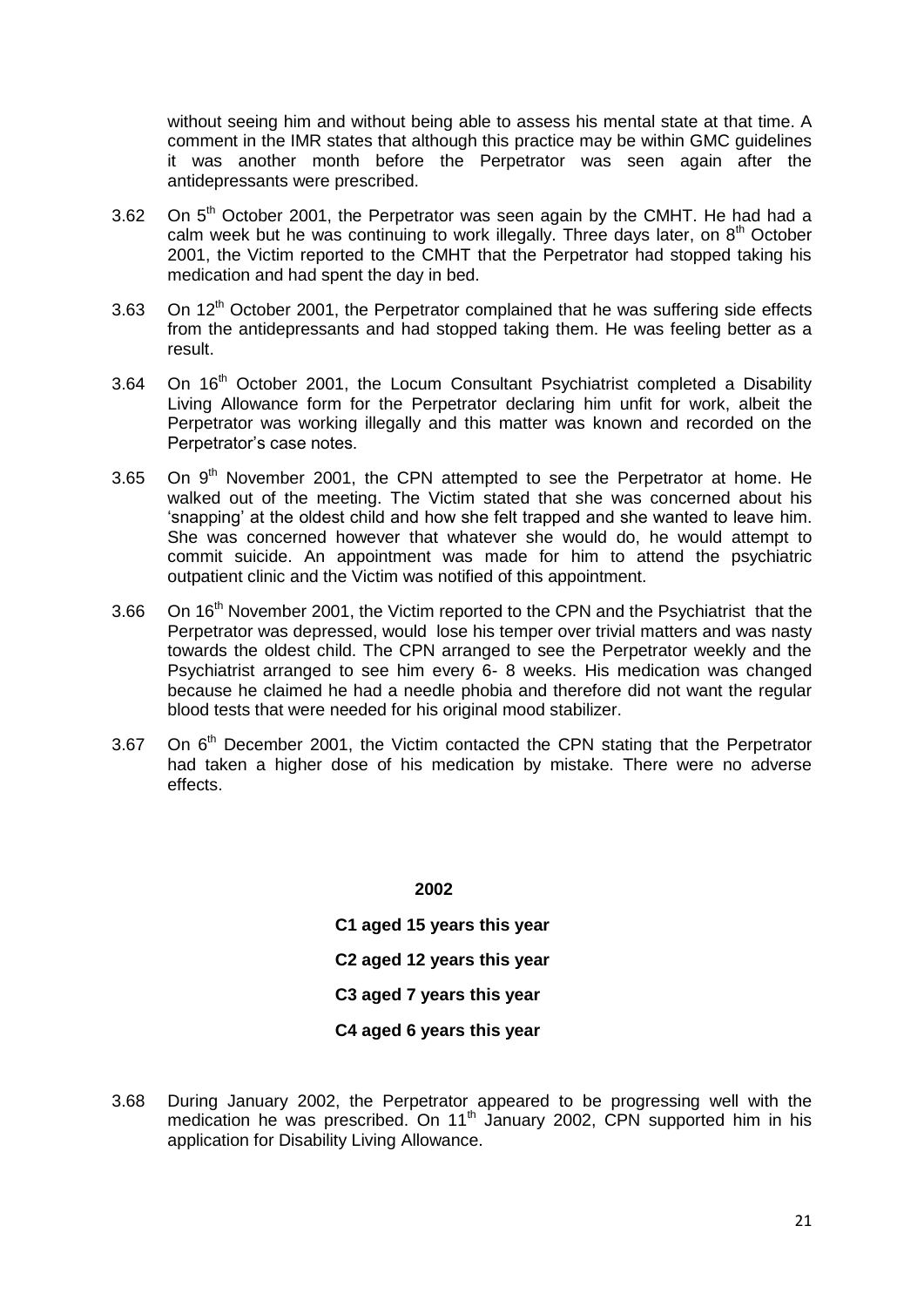- 3.69 In February 2002, the Perpetrator passed a driving test which followed his disqualification, thereby re-instating him as a licensed driver.
- 3.70 On 1<sup>st</sup> March 2002 he was seen at home by the CPN. He had remained stable apart from one episode when he had 'over reacted' to a letter from school about his stepsons behaviour
- 3.71 In April 2002, the Perpetrator went to France coaching his son's rugby team. He told the CPN that he was working on the occasional days but finding he couldn't cope and had had two accidents. The CPN records that he would ask the Welfare Benefits agency to call the Perpetrator to reassess his benefits.<sup>11</sup>
- 3.72 An entry in the CMHT IMR dated 26th April 2002, indicates that the CPN supported the Perpetrator in his application for Disability Living Allowance, at the same time knowing that he had been coaching boys in rugby and that he had been working illegally only a matter of months before.
- 3.73 However during the same month, April 2002, the Victim reported to her GP that she was suffering from anxiety and depression. Her depression continued during the following months until October 2002 when her condition improved slightly, with her attending at her GPs at some time during most months.
- 3.74 On  $17<sup>th</sup>$  May 2002, the Perpetrator was seen at the psychiatric outpatient appointment where he disclosed that he had tried to hold down a job on a building site but he had cut his thumb. He undertook to take a less difficult job. He also attempted to claim compensation from the Criminal Injuries Compensation Board, but that failed.
- 3.75 On  $28<sup>th</sup>$  June 2002, he was seen again at home by the CPN. His wife, the Victim, was present. He reported feeling depressed and requested an increase of his medication, which was approved by his Psychiatrist on 1<sup>st</sup> July 2002. The Victim was informed of this and arrangements made for her to be responsible for the collection of his medication.
- 3.76 On  $12<sup>th</sup>$  July 2002, the Perpetrator again mistakenly, took an increased amount of his medication without suffering any effects.
- 3.77 The 23<sup>rd</sup> August 2002, was the 10 year anniversary of the death of the Perpetrator's brother, which caused some depression but it appears that he had 'worked his way through it'.
- 3.78 On 11<sup>th</sup> October 2002, there was a minor upset in the family home when the eldest child was involved in a criminal damage incident. This annoyed the Perpetrator, but the Victim took control and calmed the situation down. The police were not involved.
- 3.79 On  $29<sup>th</sup>$  November 2002, the Perpetrator fell from his horse resulting in him attending the Emergency Department of hospital. Due to his pain he smashed a door but otherwise he was uninjured.

 $11$  Whilst it is appreciated that Mental Health Services would not have been responsible for any issues around vetting and that would have been for the rugby club, there is concern that given his antecedents and involvement with the Police a Criminal Records Bureau (CRB) enquiry would have raised some concern about his history and the Rugby Football Union guidance in 2002, would have required a CRB, (now called Disclosure and Baring Service - DBS) check to be completed for all coaches for their suitability and for insurance purposes.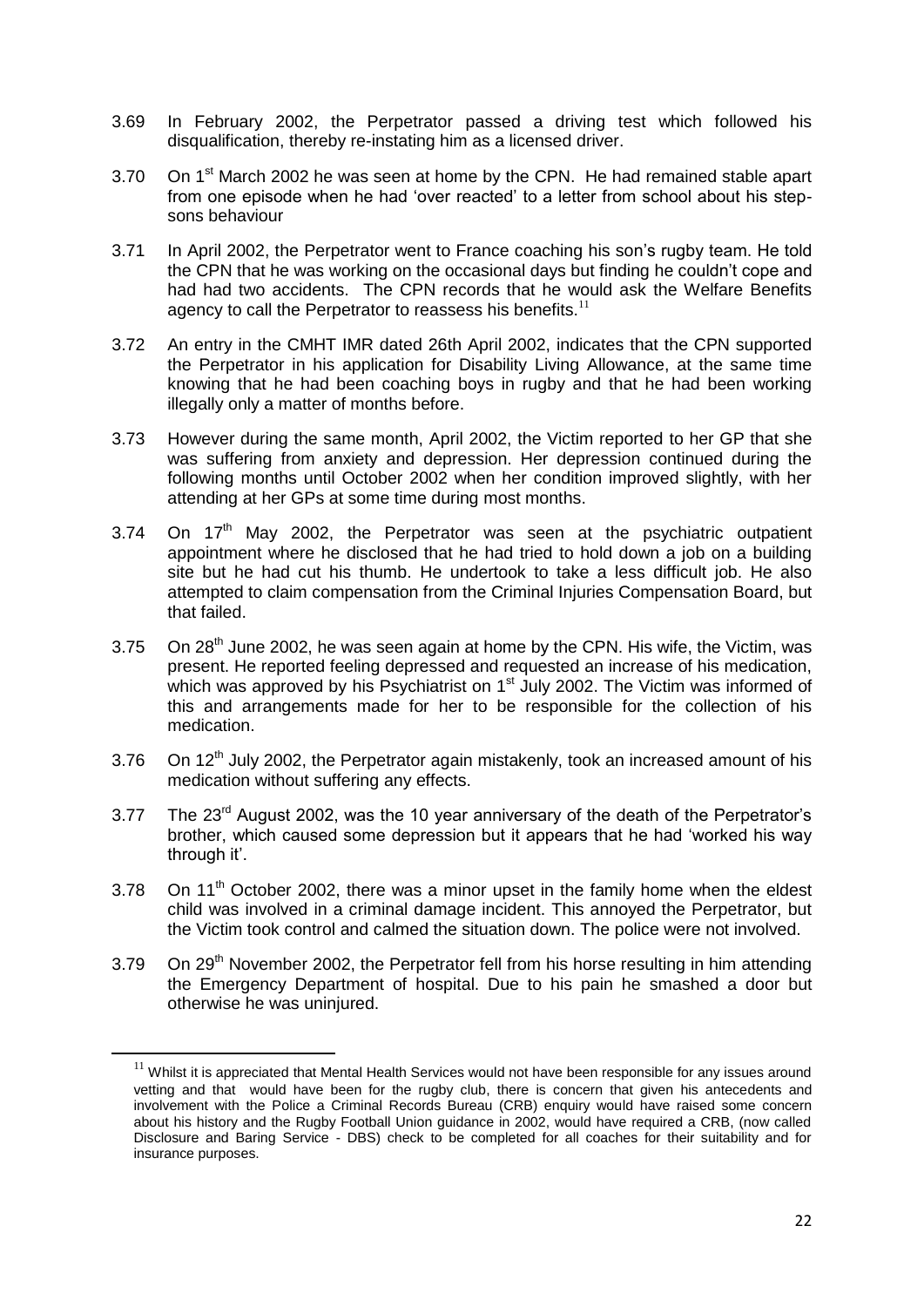3.80 On 18<sup>th</sup> December 2002, records show that he was assaulted, but there are no further details recorded. He was going through a stressful time.

**2003**

**C1 aged 16 years this year C2 aged 13 years this year C3 aged 8 years this year C4 aged 7 years this year**

- 3.81 On  $28<sup>th</sup>$  February 2003, the Perpetrator told the CPN during a home visit that he had had one violent episode where he had thrown hammers after working 8 days consecutively.
- 3.82 The Perpetrator remained well during the summer of 2003, until  $4<sup>th</sup>$  September 2003, when at a psychiatric outpatient appointment he reported he was low in mood, having a loss of energy and crying more often. He stated that he had not taken alcohol or drugs for 5 years and that he gets on well with his children and wife. An increase of medication was prescribed with the caveat that if he felt too sedated that he could choose to decrease it.
- 3.83 On 9th September 2003, at another psychiatric outpatient appointment, the Perpetrator disclosed that he had been irritable with his son but they had since made up and now he was getting on well with his wife and all four children.
- 3.84 On  $17<sup>th</sup>$  September 2003 the Perpetrator reported to CPN that he had suffered a neck injury falling off a horse and had needed a collar for three weeks. On  $17<sup>th</sup>$ November he said he had fully recovered from the neck injury. He then returned to some casual manual work

**2004**

**C1 aged 17 years this year C2 aged 14 years this year C3 aged 9 years this year C4 aged 8 years this year**

- 3.85 On 11<sup>th</sup> March 2004, the Perpetrator was seen at the psychiatric outpatient clinic. He was described as being 'mildly anxious' and It was suggested that he be referred to a voluntary Mental Health charity run day centre.
- 3.86 On 15<sup>th</sup> March 2004, he attended an outpatient appointment with his CPN and Consultant Psychiatrist. They discussed attending a voluntary sector day centre and the perpetrator was advised to contact the CPN to arrange to visit the day centre.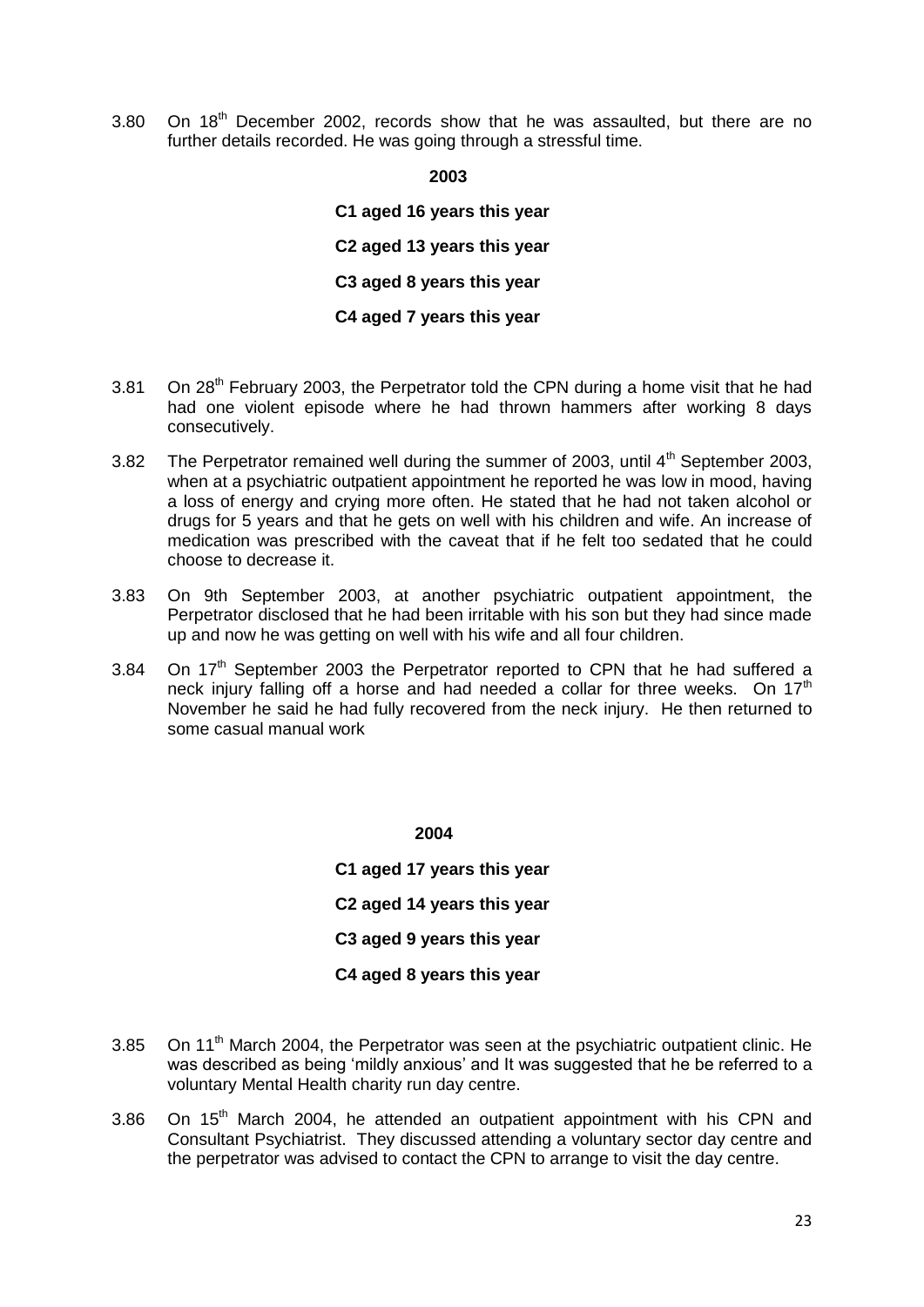- 3.87 On  $14<sup>th</sup>$  June 2004, an entry in the CPN's file stated that the Perpetrator had been seen driving a lorry around the area despite him previously stating that he was too anxious to work. The note goes on to say that it was clear that the Perpetrator no longer wished to engage with the CPN and he was 'hobbling', doing manual labour jobs. It was decided to refer him to psychiatric outpatient. He did not attend a Psychiatric Outpatient appointment on  $8<sup>th</sup>$  July 2004.
- 3.88 On  $29<sup>th</sup>$  September 2004, the Perpetrator was seen at the Psychiatric Outpatient clinic by a locum Specialist Registrar where he stated that over the previous six weeks he had been aggressive and damaging furniture. The Victim confirmed this and stated that he had also been shouting. She disclosed that she was taking antidepressants and she was having panic attacks. The note on file reflects that there had been a long history of a volatile marriage which was 'therefore accepted by his wife'.
- 3.89 The Specialist Registrar said that he asked the Victim to buy a safe so she can keep his tablets there and then administer them to him, putting some responsibility on her to monitor his medication. His mood stabilizing medication was increased
- 3.90 The note goes on the say that the Perpetrator mentioned that he had not seen his CPN for some time and at another psychiatric outpatient appointment in October 2004, he stated that he actually disliked the CPN. It was decided that there was no requirement for any intervention from CMHT. He also stated that he became anxious and tense after a few days at work when he has flashes of anger.
- 3.91 On 21<sup>st</sup> October 2004, the Perpetrator attended a psychiatric outpatient appointment. A referral to the Community Mental Health day care centre was completed asking for help to get out of the house and take part in activities. It included a record of the Victims views saying "wife would also appreciate help"
- 3.92 On 2<sup>nd</sup> December 2004, the Perpetrator was seen again at the Psychiatric Outpatient Clinic where he stated that he had been 'pretty good' and that he had not been aggressive for 3 months, even though he felt like being aggressive sometimes.
- 3.93 The Specialist Registrar wrote that the Perpetrator could control his aggressive feelings and channel his aggression constructively more than before.
- 3.94 Whilst the Perpetrator was receiving Disability Allowance benefit, there is evidence of him:
	- coaching a rugby team on a trip to France,
	- going to Florida with his family on holiday,
	- working on building sites, driving lorries and trucks, and,
	- on one occasion he was injured falling from a horse.
- 3.95 To recap, during 2004, continued to see aggressive behaviour from the Perpetrator, and no referrals regarding domestic violence or child protection concerns by any agency. By now there were robust mandatory referral processes in place for both of these issues, which will be referred to later in this report. He was by now living with his sister, of whom there was information prior to this date to the effect that she too was the subject of his aggression. It is not known what her domestic circumstances were at that time and whether there was any risk to anyone as a result of his behaviour.
- 3.96 During 2004, the Victim attended at her GP in May, June, August and December with depression and anxiety related complaints.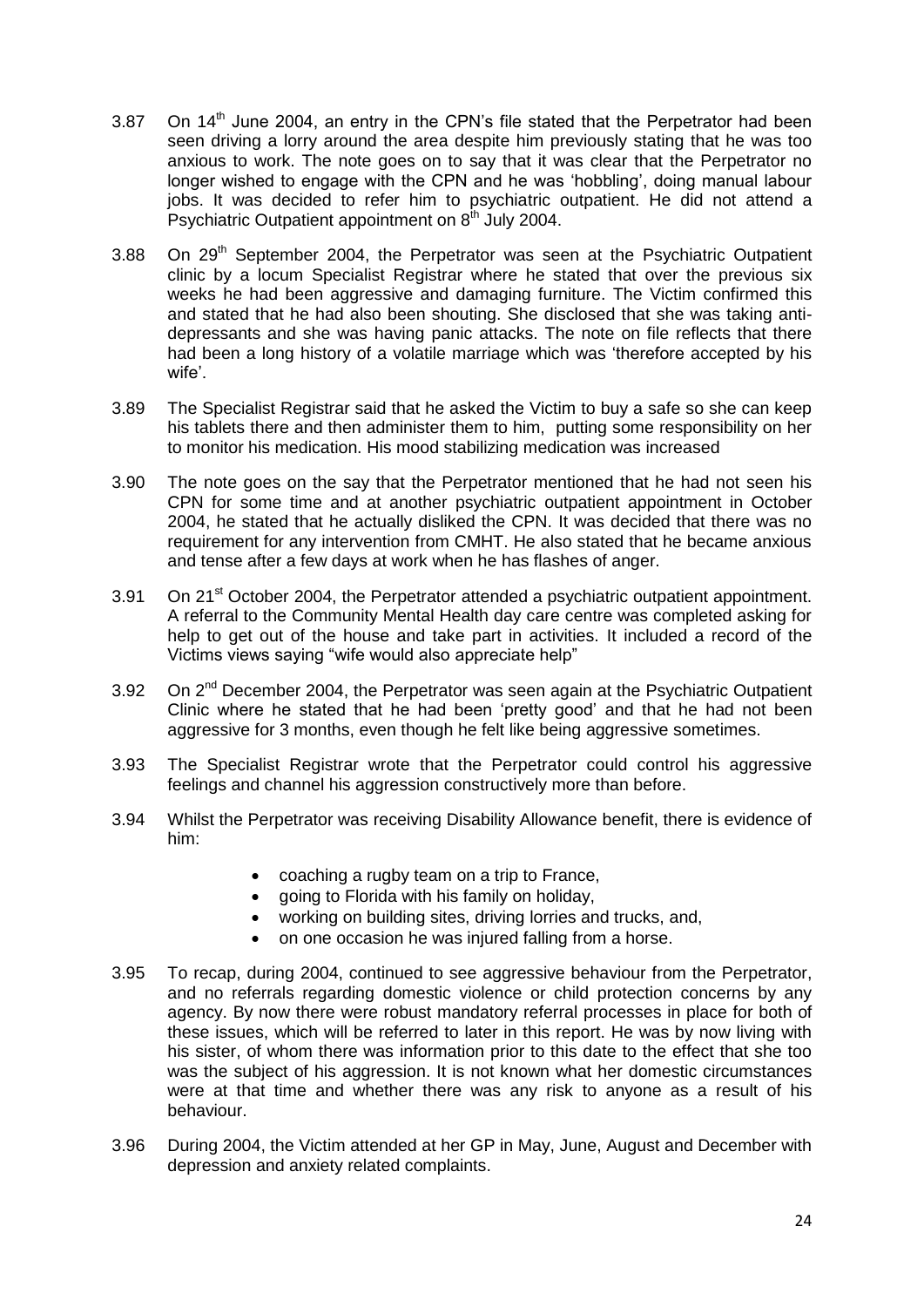#### **C1 aged 18 years this year**

#### **C2 aged 15 years this year**

#### **C3 aged 10 years this year**

### **C4 aged 9 year this year**

- 3.97 On January  $14<sup>th</sup>$  2005, the Perpetrator visited the mental health day care centre but subsequently did not attend or reply to a letter or phone call. His wife spoke to the day care worker who said that he was experiencing some difficulties. Psychiatric **Consultant**
- 3.98 On 3rd March 2005, the Perpetrator was seen in the psychiatric outpatient clinic. He reported that he was feeling slightly upset and down in his mood. His father had been diagnosed with a heart condition. He reported that he had not had any aggressive outbursts. He had a brain scan in January 2005 with nothing abnormal detected.
- 3.99 In April 2005, the Victim attended at her GP complaining of anxiety and depression. In more detailed notes from her GP, she stated that her son had been in trouble with the police and the Perpetrator was gambling. She felt unable to cope and having an increasing number of panic attacks. Her records show that by  $4<sup>th</sup>$  May she was feeling better.
- 3.100 During the late evening of  $12<sup>th</sup>$  May 2005, the police and fire and rescue services were called by the Victim to the home address, where the Perpetrator had deliberately set fire to items in the front room of the house. The Victim and children ran to a neighbour's house fearing for their own safety. When the Police arrived they were faced with the Perpetrator brandishing an axe threatening to kill them and to burn the house down. A police negotiator was summoned and the Perpetrator was arrested. He was charged with offences of affray and arson. He was released the following day on conditional bail. He appeared before the Crown Court in October 2005, where he was given a suspended prison sentence. This was later revoked and varied to a 2 year conditional discharge.
- 3.101 As a result of this incident, a Domestic Violence referral was made, together with a child protection referral and a Multi-Agency Risk Assessment Conference (MARAC) was convened for the 25<sup>th</sup> May 2005.
- 3.102 During his time in Police custody for these offences, he was examined by a Forensic Medical Examiner, who recorded that the Perpetrator had chronic psychiatric problems and was on mood stabilisers.
- 3.103 The following day,  $13<sup>th</sup>$  May 2005, a referral was made to Children's Safeguarding regarding this incident. This resulted in an initial assessment being conducted, but there is a note in the Mental Health Chronology to the effect that it was decided that there was no role for Social Services Department as there was no information to suggest that the children were present at the time of the fire and both the Victim and the children were at the neighbour's house. It appears that Social Services were informed in any event and informed the Victim of the concerns should the Perpetrator return to the family home.
- 3.104 The same day,  $13<sup>th</sup>$  May 2005, the Victim went to her GP informing the Doctor about the events of the  $12<sup>th</sup>$  May. She told the GP that she and the children had been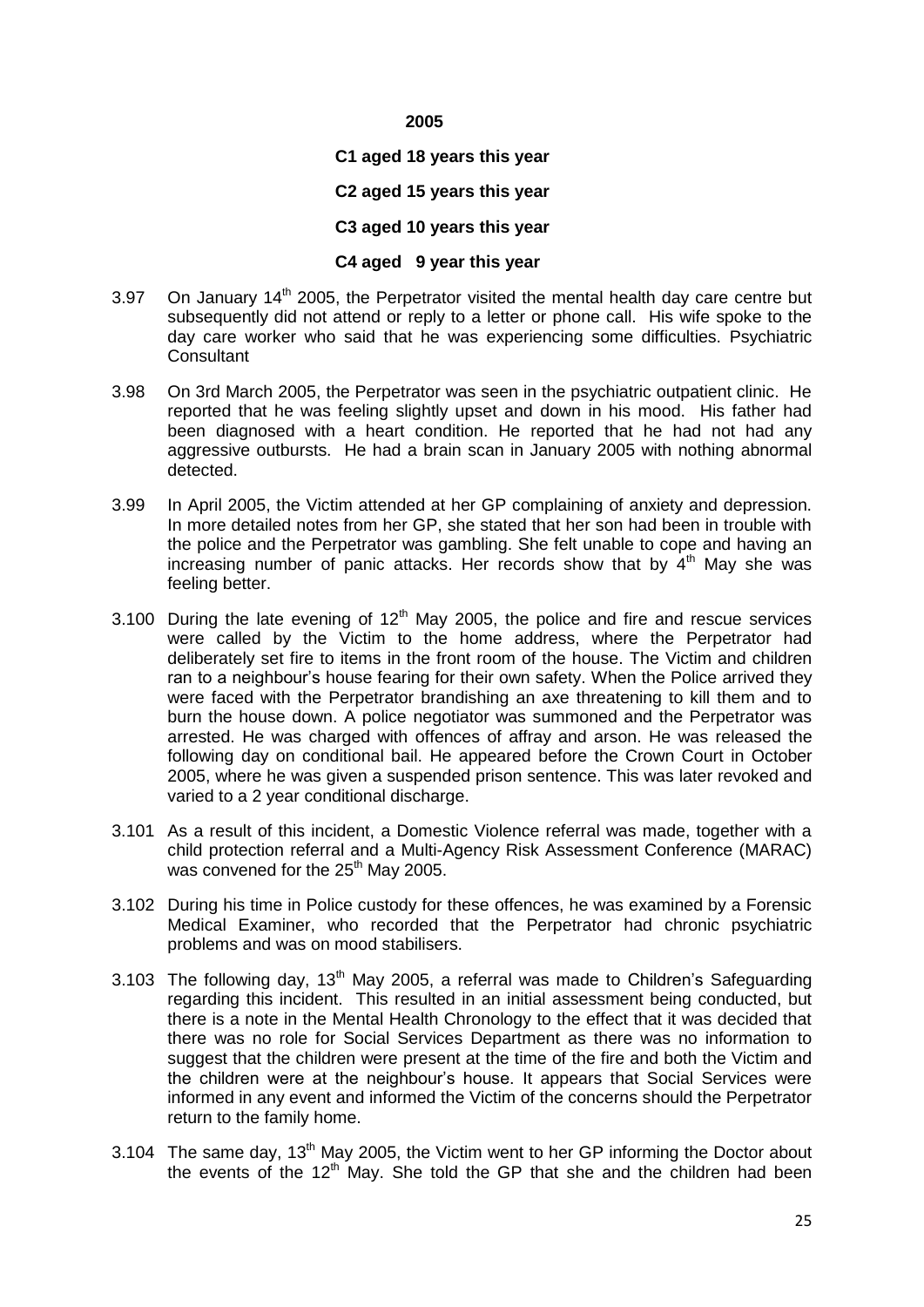moved into a temporary safe house. She was reported to be very upset but not suicidal.

3.105 On  $17<sup>th</sup>$  May 2005, the Perpetrator was seen at a Psychiatric Outpatient appointment as an emergency. The notes record,

> "long history of difficulties. Doesn't talk about his difficulties and has been lying all throughout. Wants one to one sessions for his difficulties and ready to talk".

The note says that his wife had decided to leave and as soon as she got ready the Perpetrator got aggressive and 'couldn't handle it. He smashed the property and set newspapers alight on the settee. He locked him-self in an after a few minutes poured water to make the fire die."

- 3.106 A psychiatric history was taken and a diagnosis of personality disorder with poor impulse control and aggressive tendencies recorded. Risk of damage to property was recorded. Long standing marital problems, past problems with substance misuse were noted and the current incident was noted to have been influenced by alcohol.
- 3.107 He was referred for anger management to the day hospital.
- 3.108 On  $25<sup>th</sup>$  May 2005, the Perpetrator was sent a letter by a CPN, telling him that he was now on the waiting list for Anger Management treatment. There does not appear to have been a re-assessment of the risk he posed to his family.
- 3.109 On the same day,  $25<sup>th</sup>$  May 2005, the Victim saw her GP. She reported that the Perpetrator was not allowed near the family home and things were calmer.
- 3.110 On 27<sup>th</sup> May 2005, Police and Social Services informed the Victim that the Perpetrator was going to be allowed contact with her and the children but only after a re-assessment of his risk had been completed.
- 3.111 On 31st May 2005, bail conditions were lifted allowing him to return to the family. The Social Services Team Manager recommended a risk assessment be conducted but there is no reference or copy of such an assessment to be found on any file papers.
- 3.112 On 1<sup>st</sup> June 2005, a Safeguarding Support Worker visited the family home and raised numerous points for consideration as to whether the Perpetrator should be living at home with the Victim and the children. Those points included:
	- Social Services concerns for the safety of the children
	- Cannabis cultivation in the garden
	- The Perpetrator drinking heavily on the day of the offence which included the use of an axe.
	- Ongoing depression and medication
	- The Perpetrator awaiting Anger Management appointment
	- The Perpetrator witnessing domestic violence as a child
- 3.113 In view of these concerns, the Perpetrator signed a written agreement to live with his sister until a full risk assessment had been completed.
- 3.114 The Perpetrator attended a psychiatric outpatient appointment on  $2^{nd}$  June 2005. He said his relationship with his wife was getting better and that he was now allowed to stay at the family home in the day time. He denied drinking for seven years.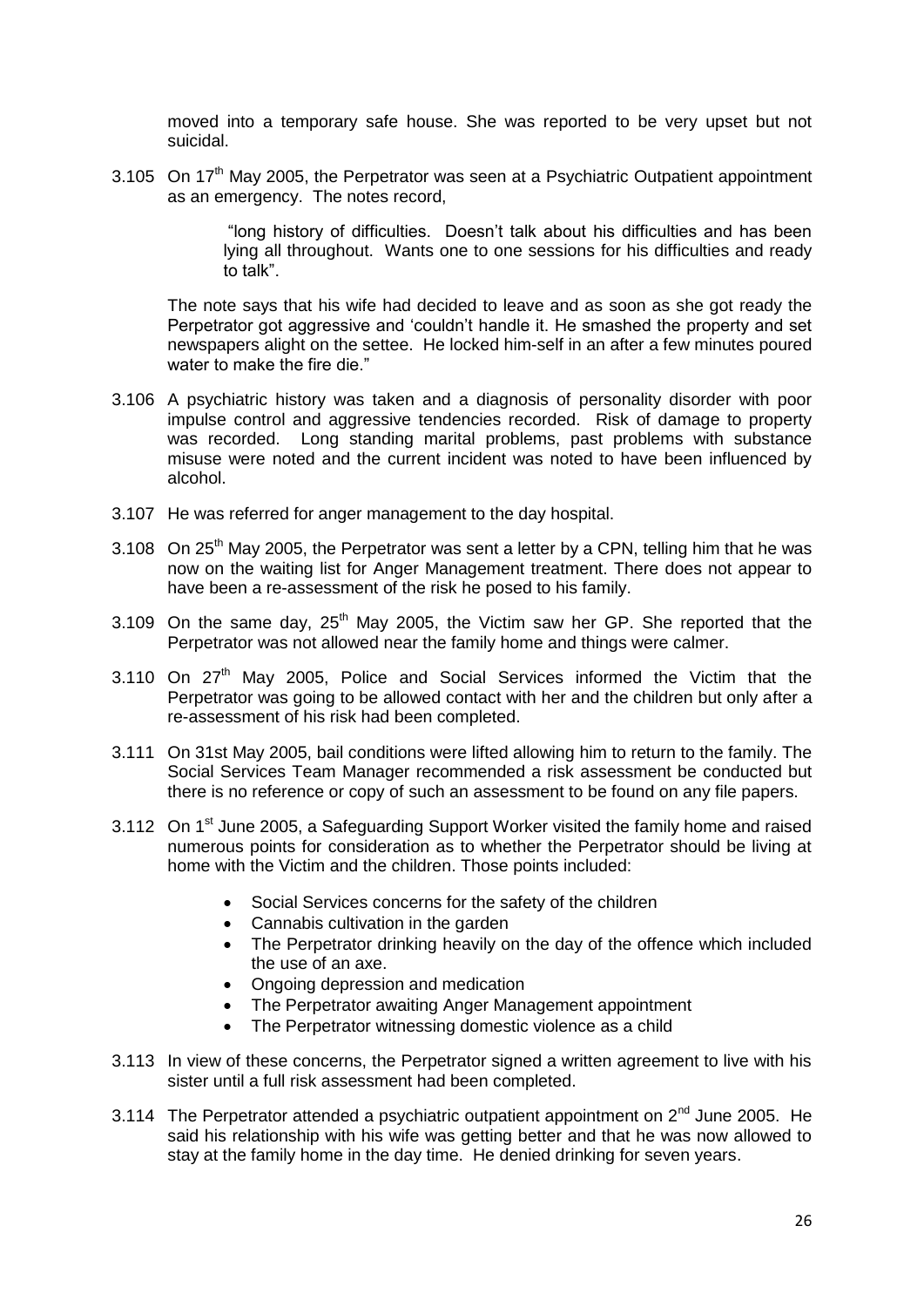- 3.115 On  $8<sup>th</sup>$  June 2005, a MARAC meeting was held. Feed back to Safeguarding on the following day indicated that there were concerns that the Perpetrator was back in the family setting and the Police were concerned that the Victim did not fully appreciate the risk posed by having the Perpetrator back in the family.
- 3.116 It was decided that a joint visit be made to the Victim. Two Social Workers and a Police Inspector visited the Victim that same day and explained the risk the Perpetrator posed to the whole family. The Victim acknowledged the risks and stated that the Perpetrator was living at his sister's house and that he was awaiting anger management appointments. The Victim expressed a wish that she would like her children to undergo counselling so they didn't turn out like their father. They received counselling from CAMHS 3 or 4 times.
- 3.117 On 30<sup>th</sup> June 2005, at a Psychiatric Outpatient appointment the Perpetrator said that he was back living with the family with no injunctions from the Court. Social services were not willing for him to stay and wanted a further assessment of his risks. The Perpetrator was prescribed 400gms of Lithium as his medication. It was noted that he was still awaiting Anger management appointments.
- 3.118 His prescription of Lithium was increased as a result of monitoring from 400 mgs on  $30<sup>th</sup>$  June 2005, to 600 mgs on 26<sup>th</sup> July 2005, to 800 mgs on 1<sup>st</sup> August 2005.
- 3.119 On  $15<sup>th</sup>$  August 2005, the Wales Probation conducted an OASvs<sup>12</sup> risk assessment. OASys is the tool used by the Prison Service and Wales Probation to assess the likelihood of the risk of reoffending and the risk of serious harm. It is a comprehensive assessment tool that applies to all offenders aged 18 and over, using static and dynamic indicators.
- 3.120 The result of this assessment was that the Perpetrator was deemed to be a 'medium risk' of harm to the public, known adults (family members) and staff (Police Officers). The risk factors were linked to the use of alcohol, conflict when the Perpetrator was feeling angry, upset or threatened. There is nothing to indicate that any enquiries were made with the Children Services or the Police Domestic Violence Unit in coming to that risk assessment score.
- 3.121 On 13<sup>th</sup> September 2005, his lithium medication was increased to 1000mgs.
- 3.122 As a result of a request from the Crown Court for a psychiatric report, on 29<sup>th</sup> September 2005, the Perpetrator was seen by his Consultant Psychiatrist who recorded that the Perpetrator was feeling better with the increased medication and was working occasionally as a manual labourer. He was still waiting for Anger Management. He reported that the Perpetrator had not consumed any alcohol since May 2005. He described the Perpetrator as having a personality disorder. Marital problems were identified as being a risk factor for future violence and his violence was linked with his personality disorder and alcohol misuse. The report recommended a Community Supervision Order with psychiatric treatment as a condition, an offending behaviour programme through the Probation Service and anger management through mental health services. There is no note regarding any risks to the victim or children.
- 3.123 Just before his Crown Court appearance, the Perpetrator was subject of a psychiatric report. In that report, the Perpetrator was described as having a personality disorder. Marital problems were identified as being a risk factor for future violence and his

<sup>1</sup>  $12$  MAPPA Guidance Version 3 National MAPPA Team National Offender Management Service as amended by MAPPA Guidance 2012 Version 4 Ministry of Justice 2012.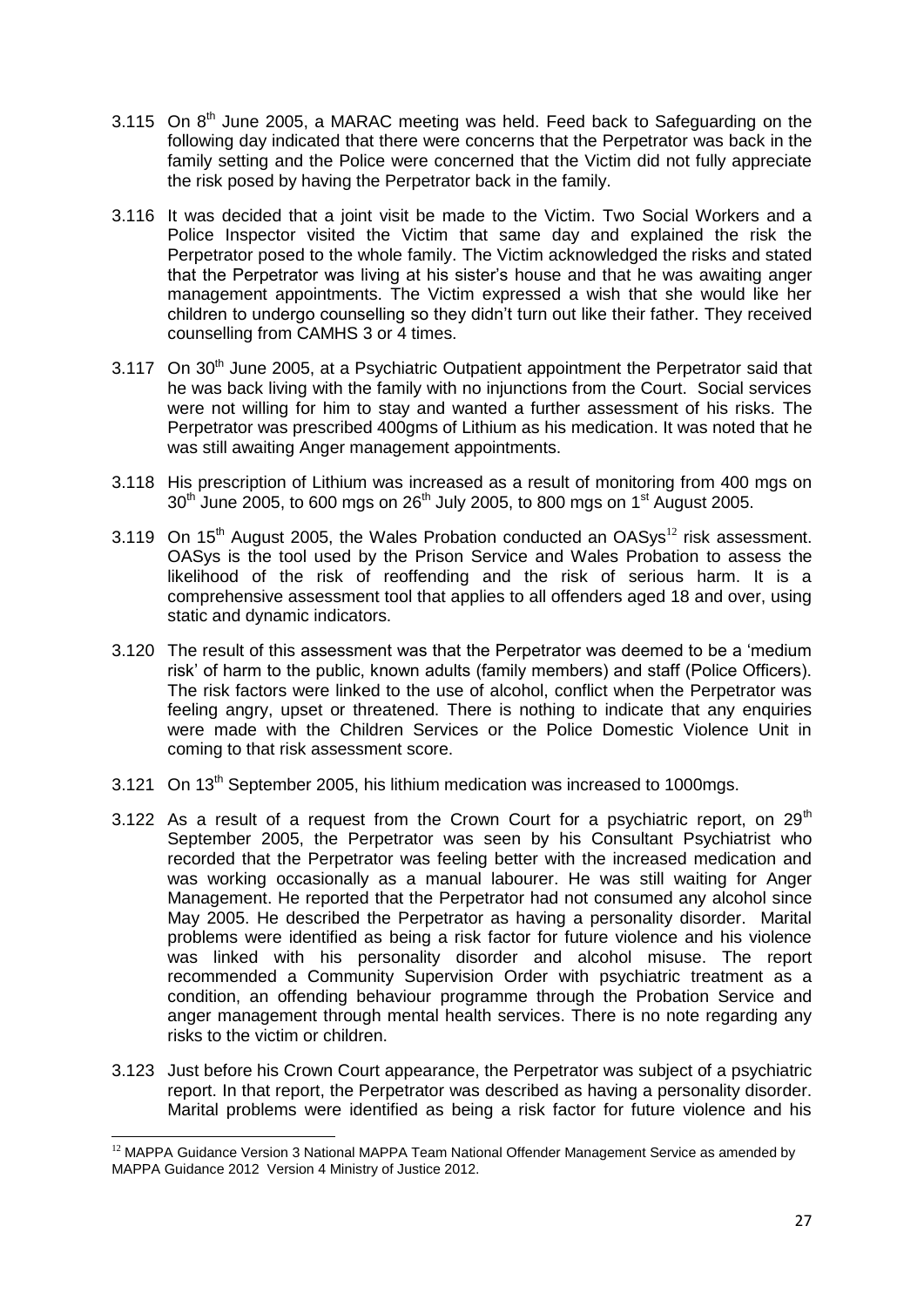violence was linked with his personality disorder and also alcohol misuse. The report recommended the court should impose a Community Supervision Order with psychiatric treatment as a condition, offending behaviour programme and anger management. The Perpetrator had been on the list for Anger Management treatment some 5 months.

- 3.124 At Crown Court the Perpetrator was sentenced to 8 months imprisonment suspended for 2 years with the suggested requirements as outlined in the report being additionally imposed.
- 3.125 The day after the court hearing, Social Services considered the risk to the children and found that there was no risk to C3 and C4 adding that the family had recently been on holiday to Florida.
- 3.126 Complying with National Standards, the Probation Service conducted another OASys assessment within the specified 15 days after sentence.
- 3.127 The result of this was very similar to the previous assessment save in this assessment a Sentence Plan was created that focused on Thinking Skills and Alcohol Relapse Prevention.
- 3.128 On  $4<sup>th</sup>$  November 2005, Consultant Psychiatrist was asked for a copy of his report by someone who was going to conduct a Core assessment on the family. The Consultant Psychiatrist replied that he had written a report but it was not a risk assessment. He was happy for the report to be released once the court had granted permission.
- 3.129 On 11<sup>th</sup> November 2005, a Social Worker from Children Services, made a home visit to conduct a Core Assessment on the family. Present were the Perpetrator, the Victim, C2, C3 and C4. The Victim would not allow the children to be spoken to alone as the Social Worker was a stranger. The Perpetrator explained that the family was an open family, which was very loving and close to each other and they had no secrets from each other.
- 3.130 The result of the visit was that no concerns were recorded.
- 3.131 The first psychiatric outpatient appointment following his Crown Court appearance took place on 14<sup>th</sup> November 2005 with the Consultant Psychiatrist who spoke with the Victim who told him that he Perpetrator was feeling and behaving much better since taking the Lithium medication. His relationship with his wife was much better as was the relationship with his children. Domestic Violence was discussed. The Victim was spoken to separately and said that he occasionally disliked his wife having an opinion separate from his, that he used to be violent if she disagreed, she occasionally concedes to avoid argument. She said she was previously scared of him after alcohol or if his temper rose but had not lost his temper except once recently but that did not cause problems. The possibility of both the Perpetrator and the Victim attending RELATE, (a counselling service) was positively met by both. The Victim said he was not drinking now and confirmed the seven year gap in drinking.
- 3.132 On 1<sup>st</sup> December 2005, the Perpetrator and the Victim were seen at home by Social Services as part of the Core Assessment process. The Perpetrator explained that part of the reason for his aggression in the past had been as a result of the consequences of the death of his brother. He had mentioned this before to other professionals, and had attended bereavement counselling between 1993 and 1996 apparently to good effect.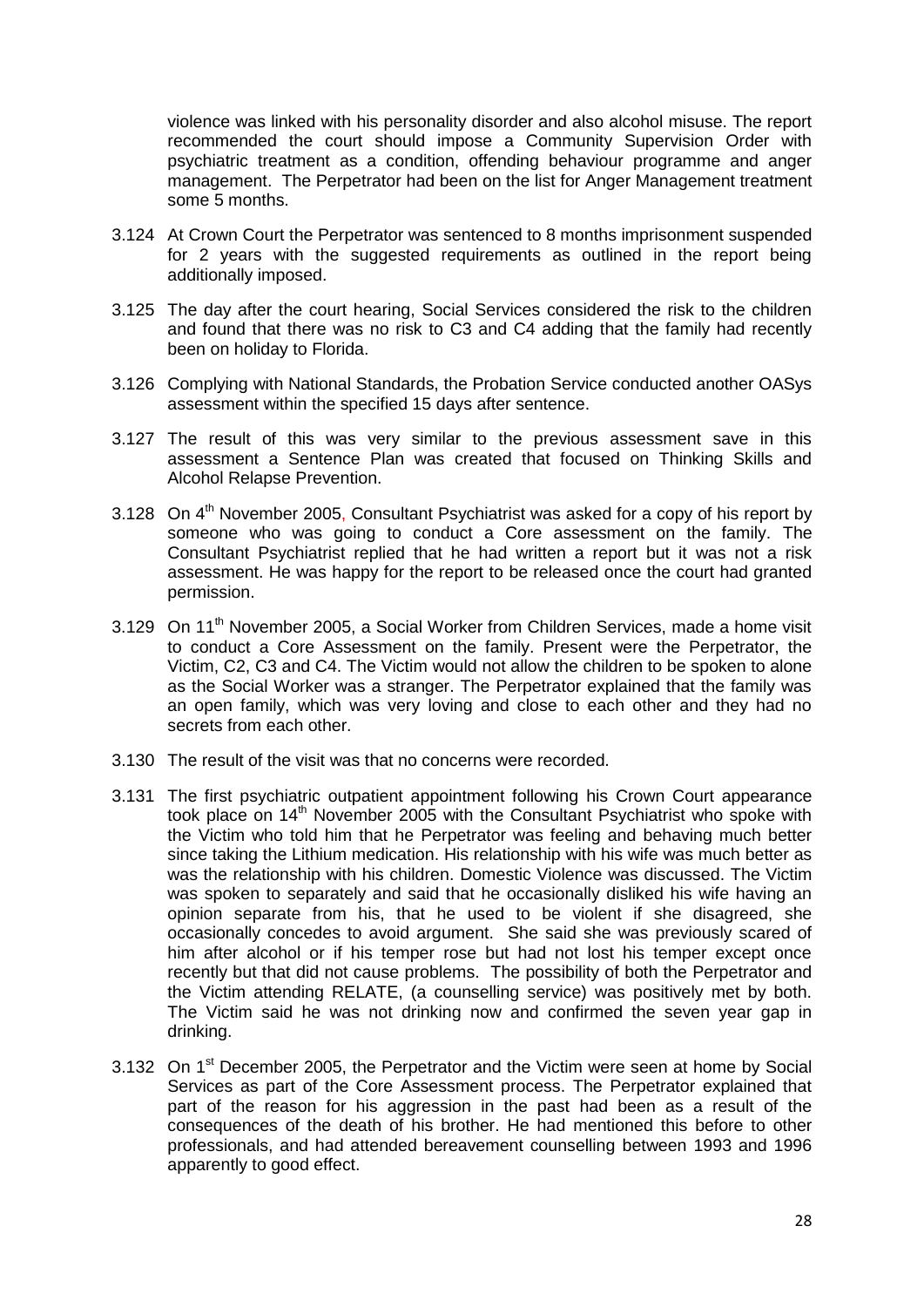- 3.133 On  $5<sup>th</sup>$  December 2005, the Perpetrator was accompanied by the Victim at a Psychiatric Outpatient appointment. Both were very worried saying that Social Workers had informed them that there was an investigation on going into an incident in 2001 when the Perpetrator was alleged to have doused the children's beds with petrol. He strongly denied the incident as did the Victim. The children were present when they were told this by the social workers and they too stated that the allegation was false. There was no record at that time of who was investigating this incident and an actual investigation did not materialise, but it later transpired that Children Services were suggesting an investigation.
- 3.134 On that same day, it is recorded by Wales Probation that the Perpetrator had attended WGCADA now renamed WCADA (Welsh Centre for Action on Dependency and Addiction) for an assessment and the outcome was that there was no requirement for further intervention. Wales Probation chronology indicates that the Perpetrator was angry at the suggestion that the 2001 incident was only now being investigated.
- 3.135 At a meeting with Probation on  $20<sup>th</sup>$  December 2005, the Perpetrator mentioned that he had instructed a solicitor regarding the investigation and was happy that this was being dealt with. In any event he had been told by Social Services that the investigation had now been closed, but without giving a reason.

**C1 aged 19 years this year C2 aged 16 years this year C3 aged 11 years this year C4 aged 10 years this year**

- $3.136$  On  $13<sup>th</sup>$  January 2006, the Perpetrator attended at a Psychiatric Outpatient appointment where he stated that things were good at home and he was getting on well with his wife. He was taking his medication as directed. He was still unable to attend the Probation led Enhanced Thinking Skills Course due to insufficient numbers of people attending.
- 3.137 On  $25<sup>th</sup>$  January 2006, for some reason that is not known, a telephone call was made from Children's Safeguarding to the Rapid Response Team stating that the Perpetrator had undergone an assessment in November 2005 and there was no need for any further action. The IMR Author does not understand why this call was made involving the Rapid Response Team and the assessment mentioned cannot be found on file.
- $3.138$  On  $30<sup>th</sup>$  January 2006, the Anger Management Course was cancelled until June 2006. There was no reason given for the cancellation. Further it was decided by Probation that the Enhanced Thinking Skills Course could not be started until the Perpetrator had completed the Anger Management Course. The Perpetrator had been waiting since June 2005 for such courses.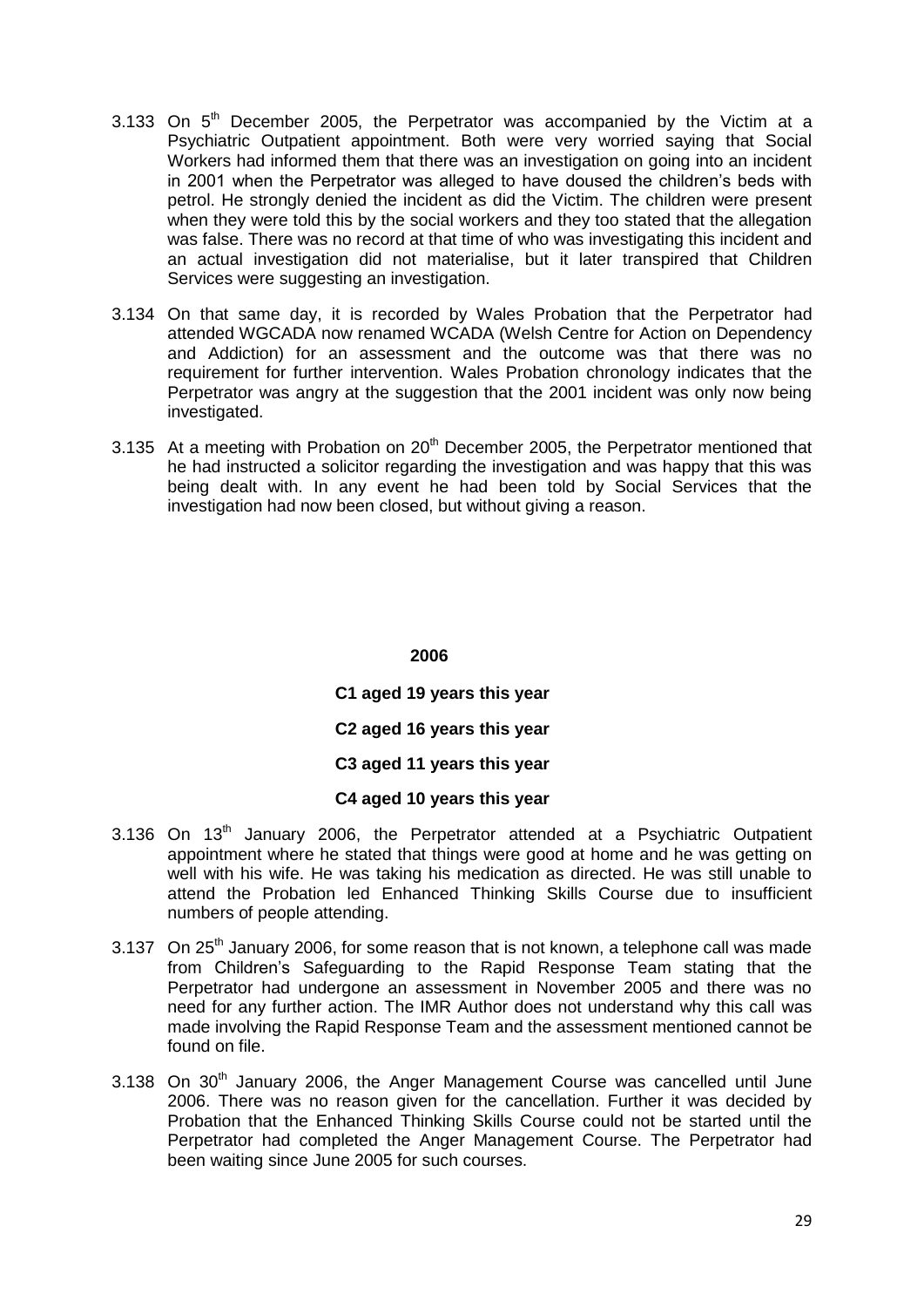- 3.139 On  $1<sup>st</sup>$  February 2006, the Perpetrator's place on the  $14<sup>th</sup>$  February 2006 Anger Management Course was confirmed. He was also told of a change of Consultant.
- 3.140 On 6<sup>th</sup> February 2006, the Perpetrator attended for his Anger Management Course assessment, during which he stated that he had never hit his wife and the fire at the house was as a result of an argument with his wife and he had extinguished the fire himself. He admitted drinking to excess and looking for fights. The Mental Health IMR Author thought that he appeared to be minimising the domestic violence within the household during the assessment process. Screening assessments revealed no significant depression or anxiety symptoms and moderate levels of anger. His history showed domestic abuse incidents such as him attempting to strangle his wife and drown her in a bath of water.
- 3.141 On  $7<sup>th</sup>$  February 2006, during an appointment with his Offender Manager from Probation, his risk was assessed as being Medium Risk of Harm to Public, Known Adult being family member, and staff namely police officers. These risk factors were linked to alcohol use and conflict when he was feeling upset angry or threatened. The Probation IMR Author noted that there did not seem to be any relevant updates or reviews to this risk assessment as required every 16 weeks.
- 3.142 On 14<sup>th</sup> February 2006, the Perpetrator attended his Anger Management Course. Of the 10 sessions available to him, he failed to attend on 2 occasions. The course finished on  $18<sup>th</sup>$  April 2006.
- 3.143 On 13<sup>th</sup> April 2006 the Perpetrator commenced a Pre Programme session for the Enhanced Thinking Skills Course. He attended the course between 26<sup>th</sup> April and 11th July 2006, missing only one session due to illness. There is no indication that the usual post programme report was written and the OaSys risk assessment was not updated to reflect the outcome of the programme.
- 3.144 In September 2006, the Perpetrator attended at another psychiatric outpatient appointment saying that he felt the communication with his family was excellent and the relationship with his wife was much better.

**C1 aged 20 years this year**

**C2 aged 17 years this year** 

#### **C3 aged 12 years this year**

#### **C4 aged 11 years this year**

3.145 During early February 2007, Wales Probation was preparing to apply to the Crown Court for a revocation of the Perpetrator's Probation Order. This would usually involve contact with the Police Domestic Violence Unit, Children's Services and any other agency who had information on the Perpetrator to ensure that the revocation application had the most up to date information to put before the Crown Court. There is nothing to suggest that this was done prior to the application being heard on  $16<sup>th</sup>$ February 2007. It is the view of the Wales Probation IMR Author, that given the Perpetrator's apparent compliance with the order, his engagement and behaviour, this application was reasonable and appropriate.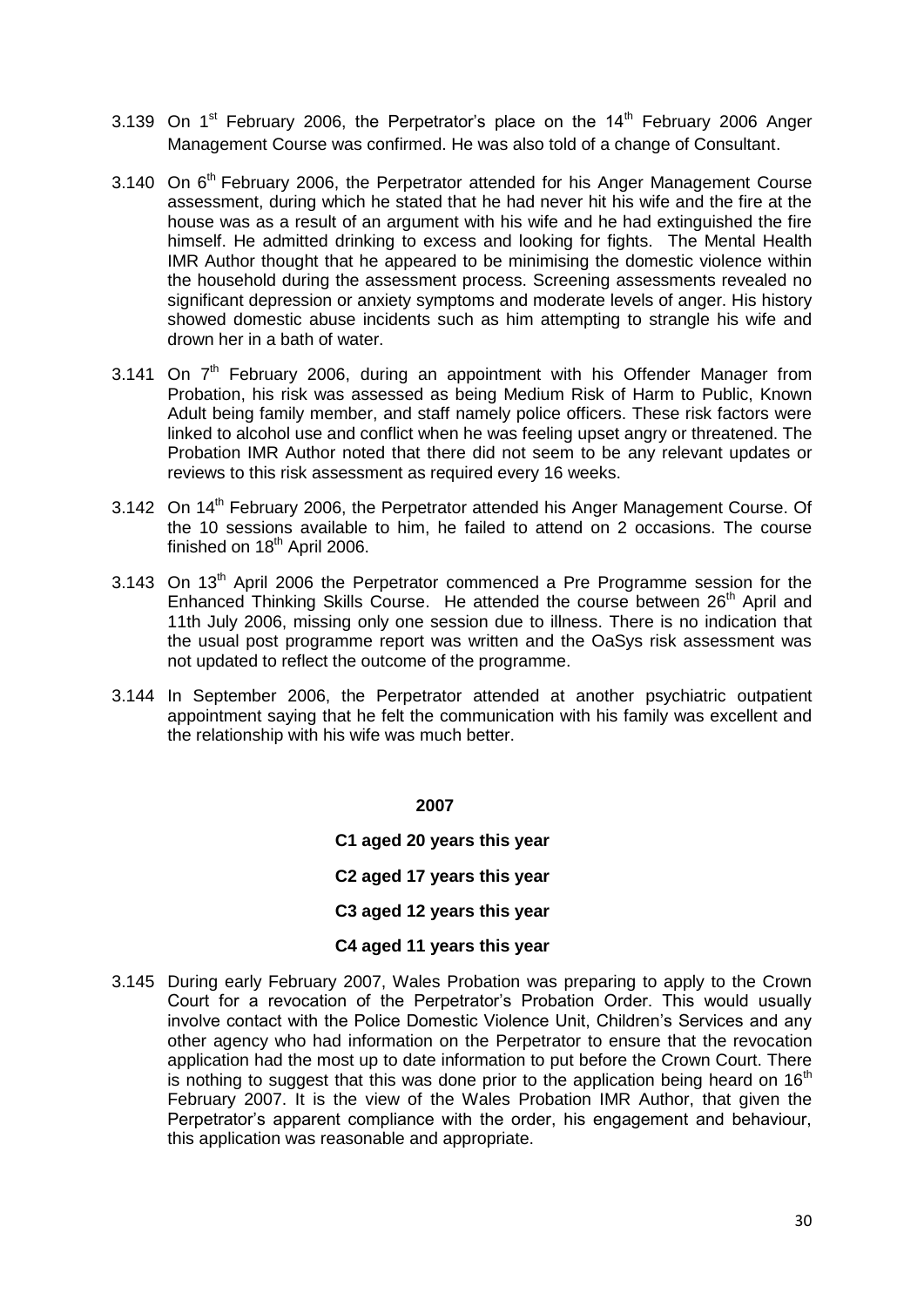- 3.146 Once the order had been terminated a review/ termination OASys risk assessment should be conducted, but there is no evidence that this was done.
- 3.147 Throughout 2007, up until the end of November, the Perpetrator attended psychiatric outpatient appointments and was recorded as being stable, abstinent from alcohol with no reported incidents of Domestic Violence. However, on 26<sup>th</sup> November 2007, attended at his GP for his routine blood tests and appeared tearful and distressed which concerned the phlebotomist who made an urgent referral to the psychiatric outpatient clinic. He was seen the same day.
- 3.148 The psychiatric assessment showed he was trembling, feeling low and had pins and needles sensations in the tips of his fingers. He stated that he had been 'nasty'' and had been having suicidal thoughts.
- 3.149 His current problems were described as low mood and anxiety symptoms. He was prescribed an antidepressant/anxiolytic and a blood test taken to check level of Lithium. A psychiatric outpatient appointment was made for 3 months hence.

**C1 aged 21 years this year C2 aged 18 years this year C3 aged 13 years this year C4 aged 12 years this year**

- 3.150 On  $9<sup>th</sup>$  April 2008, the Police submitted a PPD1 referral form to Children's Safeguarding regarding C3 who was being bullied by a male person who was sending her messages to her mobile phone encouraging her to kill herself. This was dealt with by the police and Education and her mother. The Victim, the mother, was also engaged with the process.
- 3.151 On  $15<sup>th</sup>$  April 2008, the Victim attended at her GP's surgery complaining that she wanted help. She was having difficulty coping. She explained the problem with C3 and also added that C1 had taken an overdose recently. The GP gave her antidepressants and offered to see C3 for a consideration for the referral to child and family quidance.
- 3.152 On  $29<sup>th</sup>$  April the Victim was again seen by her GP. She reported that there had been arguments at home
- 3.153 In May 2008, the Victim's son (the Perpetrator's step son) was killed in a Road Traffic Collision at the age of 21 years. This had a significant effect on the family especially the Perpetrator.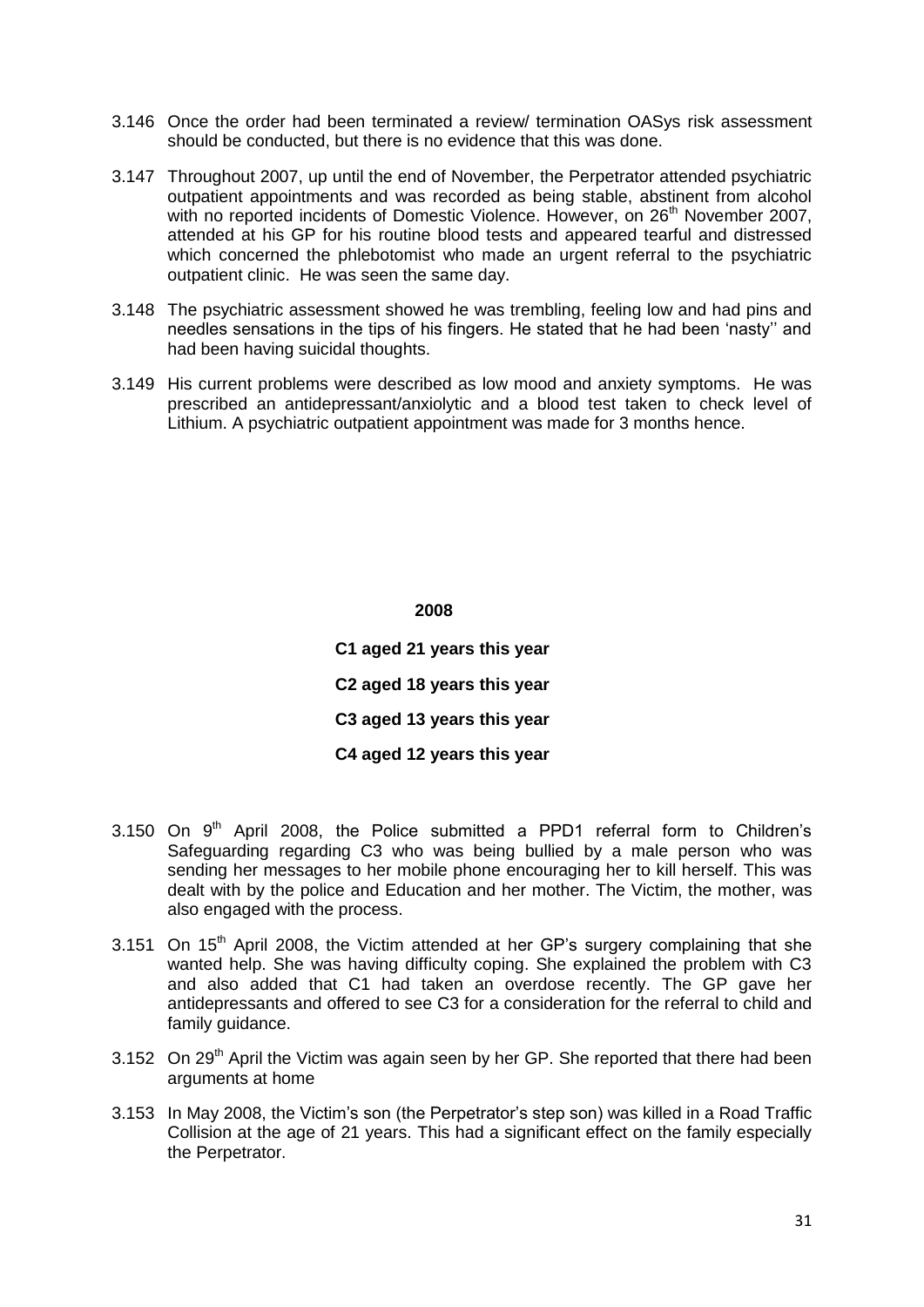- 3.154 On  $6<sup>th</sup>$  June 2008, the Perpetrator attended at his GP following the loss of his stepson, complaining of being irritable, lack of sleep and having a poor appetite. He was prescribed Diazepam, but warned that is would only be a short term prescription as there was a chance of dependency.
- 3.155 On 12th June 2008, the Perpetrator attended at an outpatient psychiatric clinic. He was described as being extremely emotional, with outbursts of anger, and physically aggression towards his wife including holding her by the throat. His wife had told him he was splitting up the family. He was prescribed medication to help with his situation.
- 3.156 The following day,  $13<sup>th</sup>$  June 2008, the Victim told her GP that the Perpetrator was behaving 'oddly', and that she had concerns about staying in the house. She stated that after school, both she and the children would go straight out. The GP advised her to talk to the police and the GP would contact the Perpetrator's GP and advice that GP of the information that had been disclosed. There was no documented liaison between the GP's
- 3.157 In July 2008, the Perpetrator failed to attend his next outpatient appointment. On  $15<sup>th</sup>$ August 2008, the Victim attended at her GP with anxiety and depression for which she was prescribed medication.
- 3.158 On 21<sup>st</sup> August 2008, the Victim reported to her GP that the Perpetrator had a fragile mental state and was no support to her at all. Her attendance at CRUSE was discussed.
- 3.159 During September 2008, the Victim attended CRUSE which helped her condition but she was still depressed over her son's death
- $3.160$  On  $18<sup>th</sup>$  September 2008, the Perpetrator was feeling better and reported at a psychiatric outpatient appointment that his out bursts of anger were now under control.

**C2 aged 19 years this year**

**C3 aged 14 years this year**

**C4 aged 13 years this year**

- 3.161 On 15<sup>th</sup> January 2009, the Victim's GP referred her to the Community Mental Health Team for an assessment of her depression and advice regarding suitable treatment. The referral letter states that the Victim had been having low moods and urges to self-harm.
- 3.162 On  $12<sup>th</sup>$  February 2009, the Perpetrator attended at a psychiatric outpatient clinic where there were no concerns and arrangements were made to reduce his existing medication that he had been prescribed to help him cope with the loss of his son.
- 3.163 On the same day, the Victim had a Care Programme Approach assessment by the Community Mental Health Team. She reported having thoughts about suicide which may have been caused by her being very stressed following the death of her son.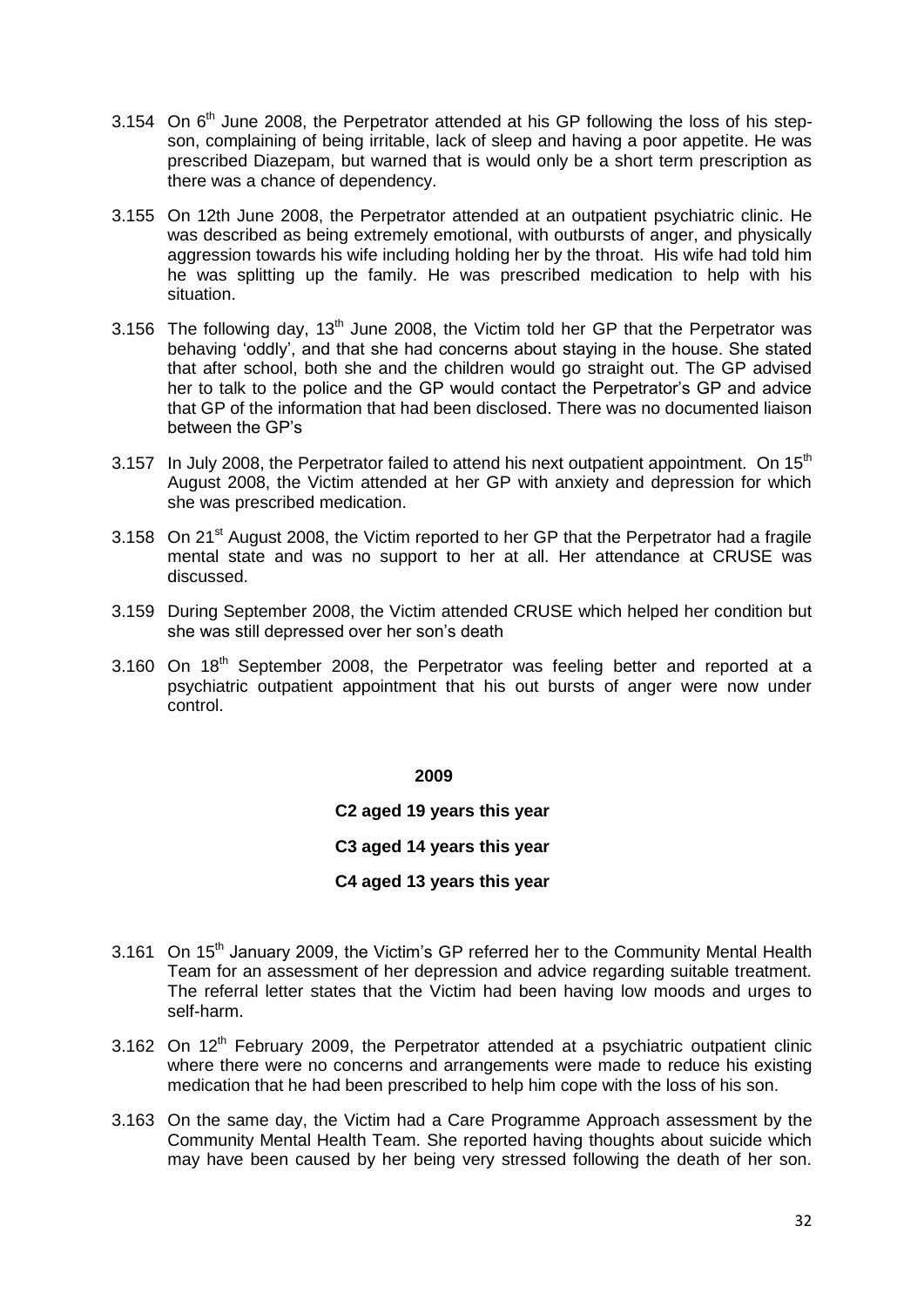She was attending CRUSE and it was not thought she needed CMHT input. A letter dealing with the assessment was sent to her GP on 19<sup>th</sup> February 2009

- 3.164 On 8<sup>th</sup> April 2009, the Victim told her GP that she was still depressed and there was stress in the family over her son's death. One daughter had left to live with friends. The Victim was having paranoid thoughts. She stated that she would try a low dose of antipsychotic medication.
- 3.165 On  $2^{nd}$  June 2009, the Perpetrator attended again at his GP with a depressive disorder. He was reviewed at the psychiatric outpatient clinic on  $2<sup>nd</sup>$  July 2009 and was doing quite well with no evidence of mood symptoms and anti-psychotic drugs were discontinued.
- 3.166 It was discovered that his Lithium levels were low, so he was referred back to the psychiatrist by his GP for an adjustment of the medication for that problem.
- 3.167 On  $8<sup>th</sup>$  September 2009, the Perpetrator's psychiatrist wrote to him asking him to attend for a repeat blood test. He had a blood test on 30 September 2009.
- 3.168 Throughout the rest of the year the Victim reported to her GP that she was still depressed and for the majority of that time indicated that she was having relationship problems at home.

 **2010**

**C2 aged 20 years this year C3 aged 15 years this year C4 aged 14 years this year**

- 3.169 In January, June and July 2010, the Victim was treated for reactive depression.
- 3.170 On 21st January 2010, the Perpetrator telephoned his GP complaining of pain in his neck and shoulder. He stated that he had been seen by the physiotherapist at the local rugby club. He stated that he had been taking double the recommended dose of analgesics because he was in so much pain. He was advised accordingly.
- 3.171 The Perpetrator also failed to attend a psychiatric outpatient appointment on  $4<sup>th</sup>$ February.
- 3.172 The Victim was seen for a CPA assessment on  $12<sup>th</sup>$  February 2012, following which, the CPN wrote to the GP stating:

"she currently denies suicidal ideation and feels much more in control and less depressed. She is continuing to see CRUSE on a fortnightly basis and is having some benefit from this. It is not felt that our team could offer more than this at this time. [The Victim] is happy to continue with CRUSE at present and if her symptoms deteriorate, do not hesitate to re-refer. I have also given her our team number if she has any concerns."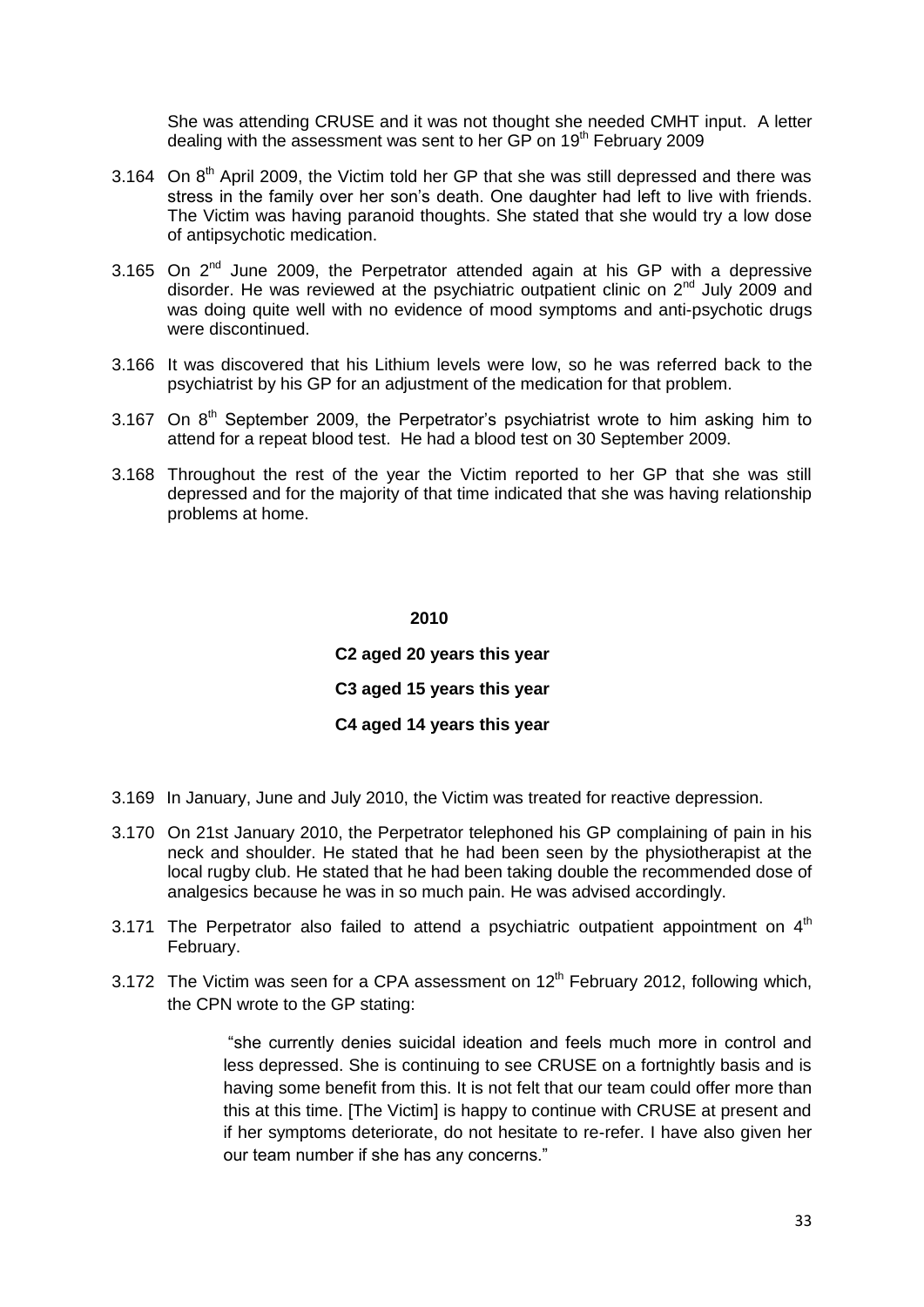- 3.173 On 29<sup>th</sup> April 2010, the Perpetrator attended another psychiatric outpatient clinic where it is recorded that there were no concerns.
- 3.174 On 1st June 2010, the Perpetrator went to his GP following many months of problems including low moods, occasional suicidal thoughts, binge drinking most nights of the week, and tremors. He admitted being untruthful in the past regarding the amount of alcohol he was drinking and his general condition, which he justified by saying he would see someone different each time he attended.
- $3.175$  On  $3<sup>rd</sup>$  June 2010, the GP wrote to the Mental Health Team stating that the Perpetrator had been to the GP's surgery accompanied by his sister as he was in crisis. He admitted that he had been less than truthful about his mental condition in stating that everything was improving. He complained of deepening mood disturbances, increased irritability with outbursts. There had been a few very impulsive suicidal actions. He had been increasingly turning to alcohol by drinking 8 or more cans per night. He was hiding this from his family. This was causing tensions at home, his marriage was at risk, and he was unable to sleep without alcohol. His family were afraid of him. He had disclosed to his GP that he was using Valium he had obtained from the internet. The GP stated that he had referred the Perpetrator to the Community Drug and Alcohol Team (CDAT) and was seeking further advice regarding psychological therapists.
- 3.176 On  $8<sup>th</sup>$  June 2010, the Perpetrator was caught drink driving He was banned from driving for 12 months and fined £285. This occurred after an argument at home. He told the psychiatrist on  $16<sup>th</sup>$  October 2010 that he had felt suicidal and drove into a road sign as he wanted to be 'out of it'.
- 3.177 On 11<sup>th</sup> June 2010, the Perpetrator attended at his GP stating that he was making good progress and he had cut out drinking altogether.
- $3.178$  On  $16<sup>th</sup>$  June 2010, he attended at a psychiatric outpatient appointment where he stated that he had been drinking between 10 and 15 pints of alcohol per night twice a week for about a year. He described that since taking his prescribed the medication Risperidone, his aggression had settled down and he was enjoying taking his 14 year old daughter to ride her pony. He was diagnosed with recurrent depression and aggressive personality traits.
- 3.179 On  $29<sup>th</sup>$  June 2010, he again went to see his GP, stating he is continuing to do well and was keeping to his abstinence.
- 3.180 On 14<sup>th</sup> August 2010, GP records indicate that the Perpetrator was seen 'socially' and his improvement had continued, partly due to his abstinence. This social meeting appears to be at the local rugby club where both the perpetrator and the GP frequented.
- 3.181 On 20<sup>th</sup> August 2010, Police were called to the family home by C4 reporting that her mother and father were fighting and she needed the police. The Police call handler could hear a commotion in the background and C3 appeared to be distressed. On arrival officers found that an argument had occurred between the Perpetrator and the Victim over money and the Perpetrator had attempted to forcibly take the Victim's handbag from her. The incident was recorded in line with Police guidance as a 'verbal argument only'.
- 3.182 On  $14<sup>th</sup>$  October 2010, the Victim was becoming more reclusive. Her GP increased her medication.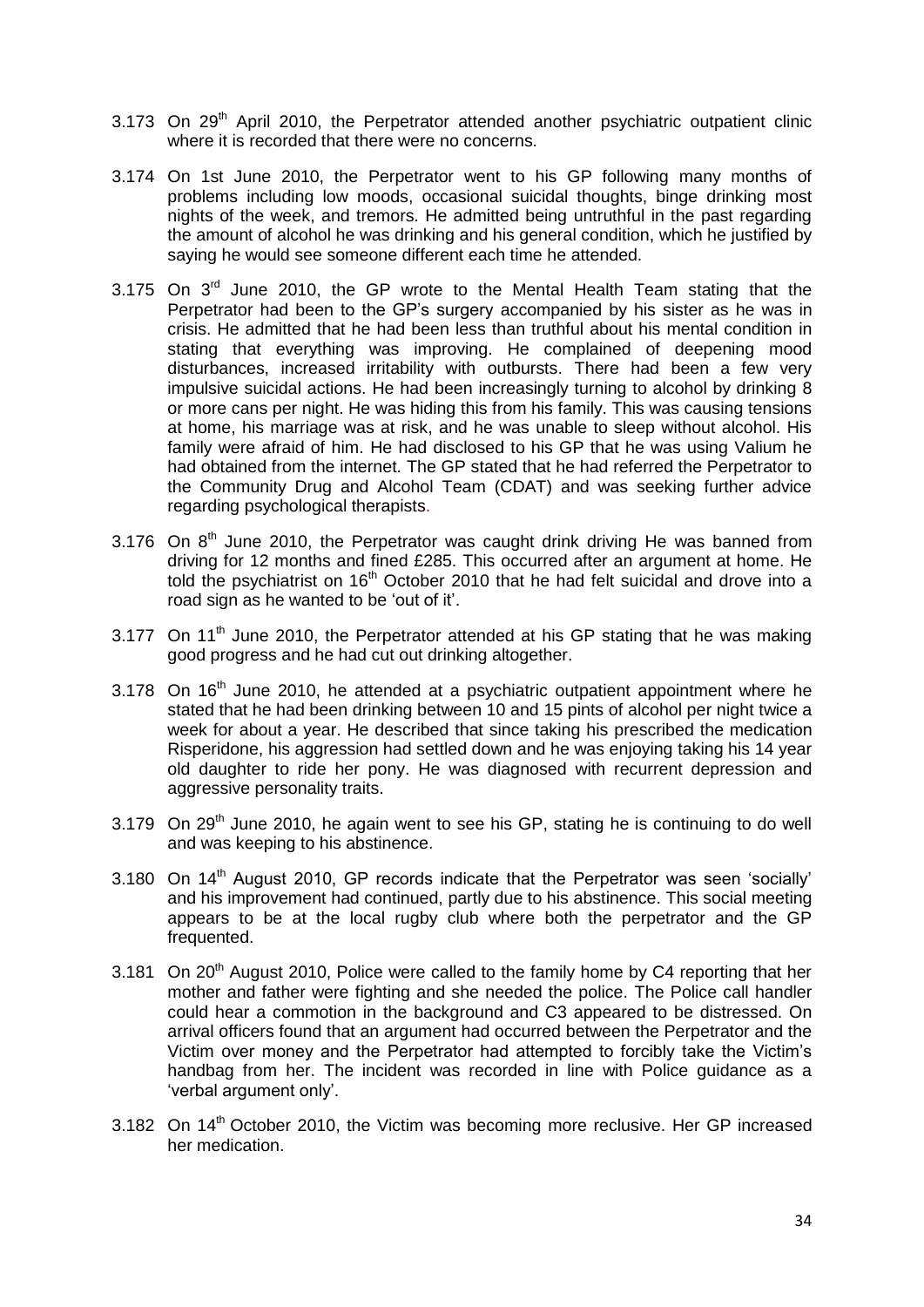3.183 On  $20<sup>th</sup>$  October 2010, at a psychiatric outpatient appointment, the Perpetrator said he had stopped drinking and he felt better. He had stopped taking Risperidone with the support of his GP.

#### **2011**

**C2 aged 21 years this year C3 aged 16 years this year C4 aged 15 years this year**

- 3.184 On  $25<sup>th</sup>$  March 2011, C3 was taken to hospital having taken 14 x 500mg of paracetamol tablets as a result of being bullied. She said she wanted to kill herself but regretted her actions afterwards. A referral was made to Children's Safeguarding but the referral was closed and logged as an enquiry. There are no details recorded as to who was bullying her. The IMR author states that an Initial Assessment would have been appropriate to assess if she had the necessary support service to protect her.
- 3.185 In June 2011, the Perpetrator had two psychiatric outpatients' appointments. One he failed to attend and the other he attended too late for the appointment and it had to be re-arranged for the 18<sup>th</sup> July 2011.
- 3.186 On that day he attended stating that he no longer had any suicidal thoughts, he was drinking a few lagers once in a while and he was working 5 days a week as a builder. Another appointment was made for 6 months-time. There are no recorded attendances for the Victim at her GP during this year for any depression, anxiety or domestic related issues.

 **2012**

#### **C2 aged 22 years this year**

#### **C3 aged 17 years this year**

#### **C4 aged 16 years this year**

- 3.187 On 2<sup>nd</sup> February 2012, the Victim was seen by the Community Mental Health Team following a referral by her GP. A Care Programme Approach assessment was completed during which the Victim disclosed that she had been depressed since her son died in 2008 and had been having suicidal thoughts. She also disclosed that she and the Perpetrator had separated in 2011, but they were on good terms and she stated she had a good relationship with her husband and he visits every day, they still claim benefit as a couple. A self-referral to CRUSE for bereavement counselling was discussed and a brief risk assessment form indicated some risk of accidental self-harm and self-neglect or wandering. A referral letter was sent to a Clinical Psychologist.
- 3.188 It appears that the Victim did not relate any of her problems regarding domestic violence.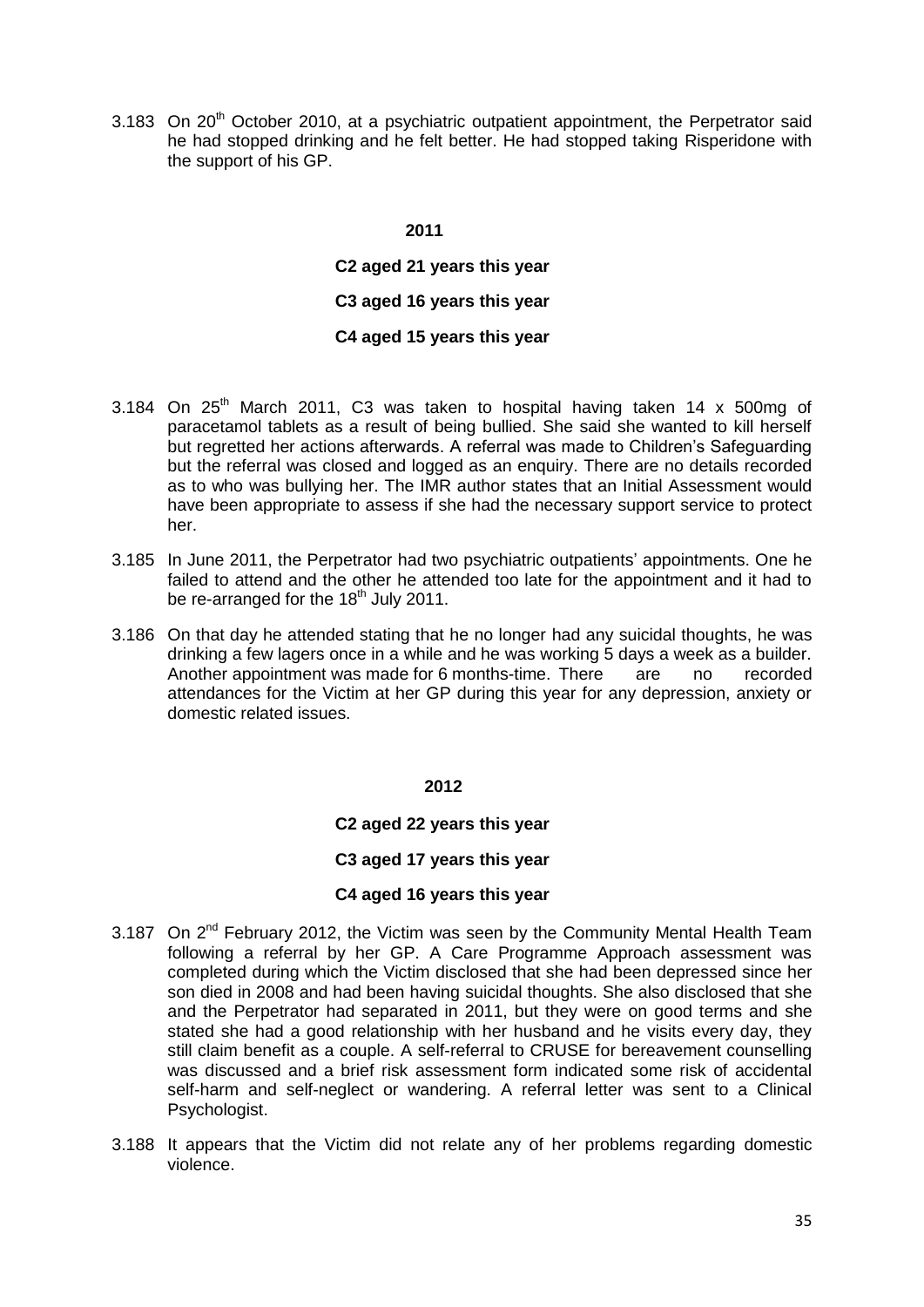- 3.189 By  $12<sup>th</sup>$  February 2012, the Victim told the Community Mental Team that she was continuing to see CRUSE and felt better, more in control and less depressed. The CPN wrote to her GP saying that it was thought that the team could offer her no more at this time. She was given telephone numbers to contact should she wish to do so.
- 3.190 On 20<sup>th</sup> February 2012, the Perpetrator's GP records indicate that he had stopped taking his medication two months earlier and he felt better for doing so. He disclosed that he was drinking 4 units of alcohol per week.
- 3.191 The perpetrator failed to attend his psychiatric outpatient appointment on 23rd March 2012. A letter inviting him to attend another psychiatric outpatient appointment was sent to him on 20<sup>th</sup> April 2012. There was no more contact with him.
- $3.192$  On  $21<sup>st</sup>$  March 2012, the Victim also failed to attend her psychiatric outpatient appointment.
- 3.193 On 22<sup>nd</sup> March 2012, the Victim saw the Community Mental Health Team and a note shows that she stated that although she and the Perpetrator were separated, he still visited her every day as he did not want to let her go. She stated that he drank alcohol heavily and had hit her in the past. She did not feel threatened at the present time. She said he liked the single life but would not let go of her.
- 3.194 It appears that the Victim was referred to ARC (Assisted Recovery in the Community). It also appears that the Victim was encouraged by this referral. Indeed she worked well with the ARC project, being referred to differing agencies and services for support. On 10<sup>th</sup> April 2012 her case with ARC was closed, she having been referred to various services.
- 3.195 In November 2012, the CMHT made a referral for the Victim to be placed on a waiting list for psychological therapy.
- 3.196 There are records of the Victim visiting her GP at least once per month throughout 2012 with depression related conditions. On most occasions she was tearful but had no suicidal thoughts. Her condition worsened in October 2012, when her dog died causing her additional upset.

**C2 aged 23 years this year C3 aged 18 years this year**

# **C4 aged 17 years this year**

- 3.197 On  $15<sup>th</sup>$  April 2013, the Perpetrator presented at his GP with a deep laceration to his lip saying he had a fight two days previously. He was advised to attend at the hospital. There is nothing recorded as to the cause of the injury or who he had fought with.
- $3.198$  On  $19<sup>th</sup>$  April 2013, the Victim attended at an appointment with a psychological therapist. It was identified that she was suffering from a complex grief reaction. Arrangements were made for an appointment with a psychological therapist on  $3<sup>rd</sup>$ May 2013, but she failed to attend as she was on holiday in Tunisia.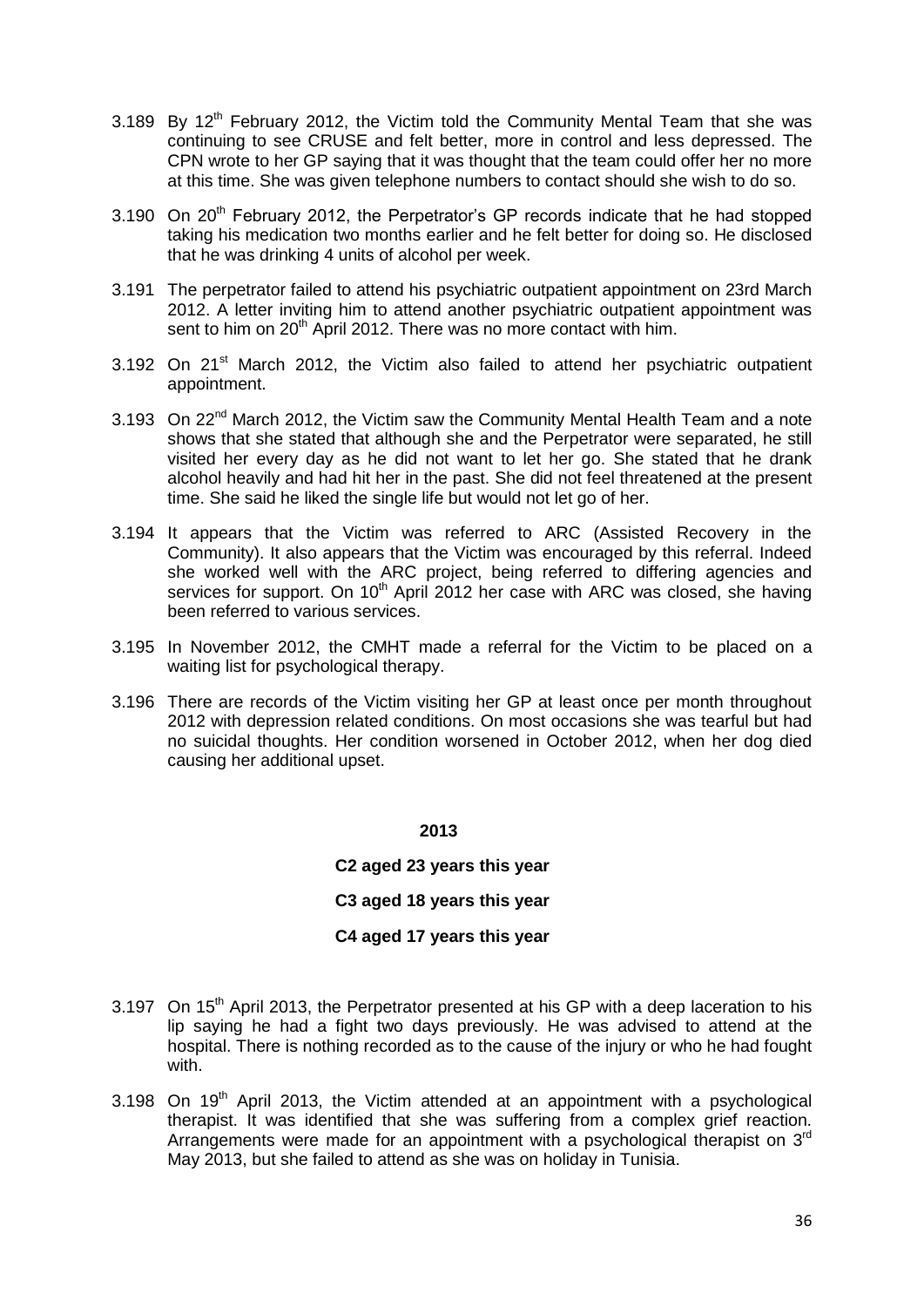- 3.199 She attended on her return, on  $17<sup>th</sup>$  May 2013 and discussed the loss of her son. She stated that she intended to return to Tunisia for a further holiday.
- 3.200 She was seen again once she had returned from a further holiday in Tunisia on  $4<sup>th</sup>$ July 2013. She disclosed that she had met a male friend there and intended to return again in October. She said that her mood was brighter and she felt better after the holidays.
- 3.201 According to family members, on her return from Tunisia, the Victim told her children that she intended to go to Tunisia again. There was a family discussion about telling the Perpetrator and although some of the family members were against that idea, the Victim chose to do so.
- 3.202 Some members of the family expressed a surprise that the Perpetrator took the news so well, which they say was out of character for him. The Victim booked flights to Tunisia for the  $17<sup>th</sup>$  July 2013. The Perpetrator's sister, with whom he lived, described how during this time, the Perpetrator was not washing and not eating. He was described as being in a state.
- 3.203 On Saturday  $13<sup>th</sup>$  July 2013, the Perpetrator went to the home of the Victim and they went together walking their dogs. It appears that they went for an Indian meal and then returned home where everything seemed fine. He later returned to his sister's house where he was living.
- 3.204 The following day, Sunday  $14<sup>th</sup>$  July 2013, at about 9.am the Perpetrator again went to visit the Victim. He later took his daughter C3 to work at a fast food outlet locally and arranged to collect her when she had finished work at 10.00 pm. However, at 10.00pm the Perpetrator failed to collect his daughter from work. C3 tried telephoning him and her mother but without reply. She then called her sister who collected her from work. They both went to the Victim's house but could not get the key into the door lock.
- 3.205 Knowing that the Victim had previously threatened suicide the police were called. Officers attended, forced entry and found the Victim in an upstairs bedroom. She had a dog lead round her neck and through her mouth, an injury to the back of her head and other minor bruising and scratch marks to her arms.
- 3.206 Police were informed that the family car had been taken. Details were circulated and the vehicle was found on an industrial estate where the Perpetrator had a part share in a business. He was traced by officers who found him with self- inflicted cut wrists and finger scratches to his face. He was arrested and taken to a local hospital for treatment. He was detained at hospital for 4 days.
- 3207 He was interviewed at hospital with consent of the hospital authorities on both the  $18<sup>th</sup>$  and  $19<sup>th</sup>$  July 2013. He made no comment during the interview of  $18<sup>th</sup>$  July, but in the 19<sup>th</sup> July he gave an account that he visited to take the dogs for a walk, he had the dog lead in his hand. He reported that the Victim then told him that she was going to Tunisia, at which he blacked out and when he regained consciousness, the Victim was dead.
- 3.208 A Forensic Post Mortem was conducted the initial result of which failed to find a cause of death. The Perpetrator was charged on his release from hospital with the murder of the Victim.
- 3.209 The Perpetrator underwent psychiatric assessments during his time in police custody. He was found not to be suffering from any mental illness that would warrant his transfer to hospital. He was fit to be interviewed by the Police and subsequently fit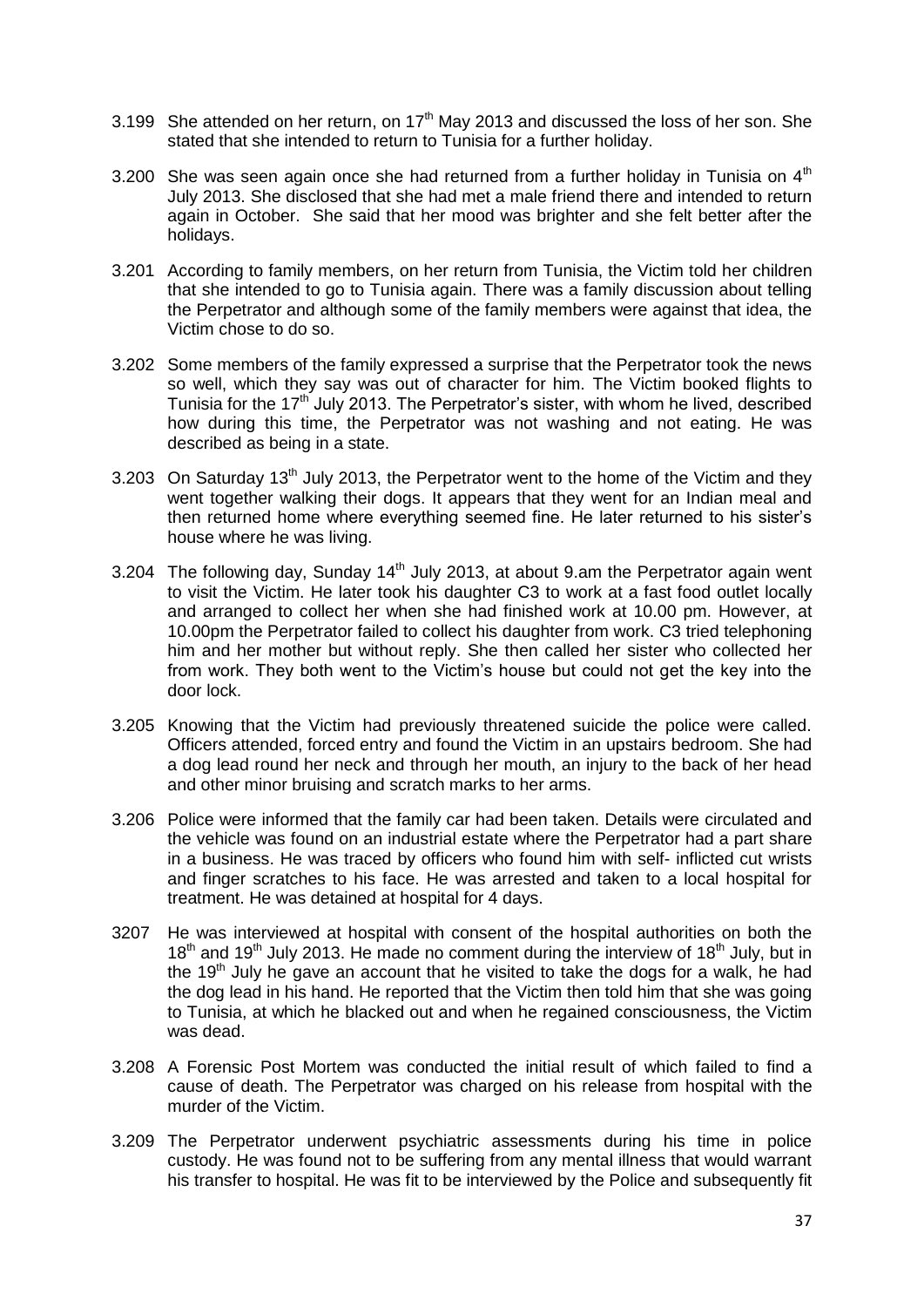to stand trial. Following his appearance at Court he was remanded to HMP Cardiff to await trial.

- 3.210 The Perpetrator appeared before Crown Court. He pleaded guilty to Manslaughter by Provocation, but this was not accepted by the Prosecution and a trial for murder was arranged.
- 3.211 After a trial lasting four days, he was convicted of Murder and he was sentenced to life imprisonment with a recommendation of 18 years to serve.
- 3.212 Following the conviction, HM Coroner, being satisfied that the facts of the case had been heard in a criminal trial, resumed the Inquest and recorded a verdict of Unlawful Killing under the Provisions of Section 16 Coroners Act 1988.
- 3.213 On 28<sup>th</sup> September 2013, C4 was taken to the Emergency Department at Hospital following an overdose. This was following her father being charged with the murder of her mother.

#### **The Views of the Family**

- 3.214 As stated earlier in this report, the Author of the Overview Report has had significant contact with the family members, including the three daughters and the Victim's mother and sister.
- 3.215 They were asked to consider anything that they wished to contribute towards the report and their views are faithfully recorded here.
- 3.216 The Victim and the Perpetrator were married on 11<sup>th</sup> June 1994 and since then their relationship has been 'up and down' (family's description). The Perpetrator was a binge drinker and started to drink heavily following the suicide of his brother. Their perception was that the Perpetrator was jealous of the Victim's relationship with her son. That caused him to feel guilty and that turned him to drink. The Perpetrator had been to a local clinic for his alcohol and overdosing problems. He had been on medication but he was erratic in taking them.
- 3.217 The family describe the Victim's depression after the death of her son. They also describe how the Perpetrator would 'smash things up - including TVs'. He set fire to furniture in the house including the sofa whilst the Victim and children were in the house. He poured petrol over the carpet and threatened to set fire to it.
- 3.218 They went on to describe how in the last two years, the Perpetrator became increasingly physically violent towards the Victim, grabbing her round the throat and attempting to strangle her. The Victim's family stated that he was a very possessive person. They said that the Victim had taken photographs of her injuries and showed them to her GP and gave that information to Women's Aid. The Victim sought help from ARC. There was no formal referral to Women's Aid.
- 3.219 The daughters described how their father saw a psychiatrist for years at the local hospital. He had moved out of the family home for the past 2 years and was living with his sister. He would get drunk at the weekends, but his drunkenness was worse years ago when they (the daughters) were younger. He would smash the household windows from outside. He had been to prison and court numerous times.
- 3.220 The daughters described how their mother started divorce proceedings but their father would not accept that this was what the mother really wanted. Their father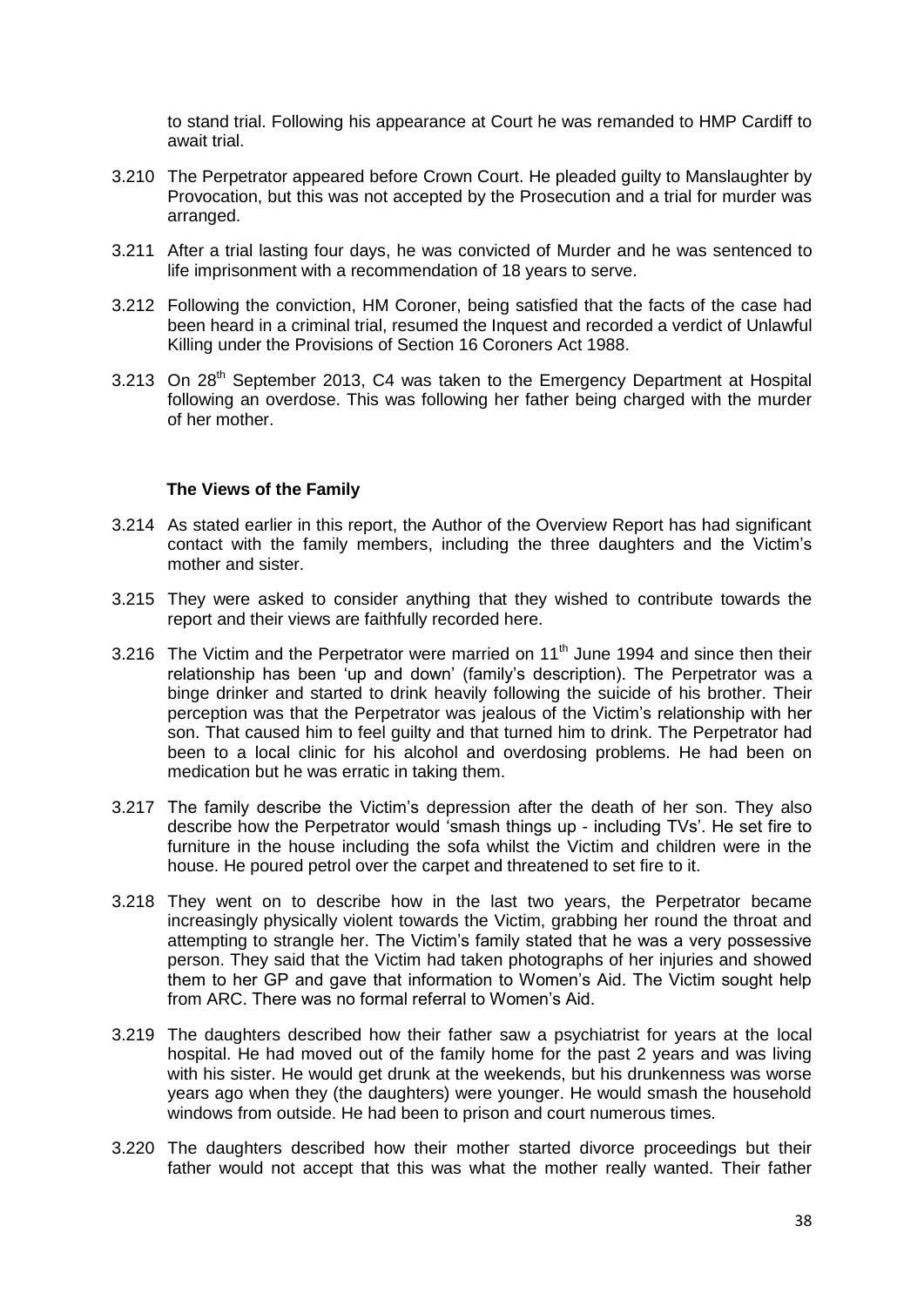would visit the Victim every day. This was so that he could control her. The Victim's mother illustrated that the Perpetrator would follow the Victim into the kitchen to see what she was doing and demanded to know who she was telephoning. She described how the Victim would have to go to the local Supermarket car park to make a telephone call so the Perpetrator would not know or find out. There is a suggestion that the Perpetrator would insist on having intimate relations with the Victim every day.

- 3.221 At the times of the fires in the house, Social Services came to see the children, but the Perpetrator would not allow any social workers to speak to the children without him being present. The children have not seen anyone from Social Services since.
- 3.222 The children described how the Perpetrator would seek help from a nurse at a local  $\text{clinic}^{13}$  but only usually after a crisis had arisen. He would control the victim financially as well as physically. He worked as a partner in a building company. The Victim used to work in a local shop but once her son died she became too depressed to work.
- 3.223 Another member of the family described the Perpetrator as being able to 'play the system' and be able to 'hoodwink' professionals. This particular member of the family described how they foresaw the death of the Victim. They said that nothing that the Perpetrator did would surprise them and he was capable of doing anything.
- 3.224 At a subsequent meeting with the family members to discuss the findings of the review, it was established that the truth behind the Victims intention to return to Tunisia was only for a holiday and that she had no intentions whatsoever to leave her children and grandchildren. She had initially gone to Tunisia to chaperone C3 who had decided to holiday there and the Perpetrator had paid for the Victim to travel there as well in order to 'keep an eye' on C3. Whilst the Victim may have met a man there, it was only a friendship.

#### **4. Analysis and Recommendations**

 $\overline{a}$ 

- 4.1 This review attempts to examine the lives of a total of 6 people over a thirteen year period from 1<sup>st</sup> January 1996 until the time of the Victim's death in July 2013.
- 4.2 Throughout that time, the Victim and the Perpetrator, having married in June 1994, had four children, three female and one male. During that time there were also a number of deaths of family members that had significant effects on the family. The Perpetrator's brother took his own life, and the Victim's son, (the Perpetrator's stepson) was killed in a tragic incident. Both deaths took their toll on the Perpetrator and the Victim. The Victim especially was deeply affected by the death of her son and evidence exists that she mourned his death until the day she died at the hands of her husband in July 2013.
- 4.3 Besides these sad circumstances, the family were troubled by the Perpetrator's behaviour, which appeared to be fuelled by drinking and episodes of depression. There was no doubt a considerable degree of domestic abuse occurred, either physical violence and/or emotional abuse and control by the Perpetrator towards the Victim. Family members describe how the Perpetrator would watch and follow the Victim where ever she went and whatever she did. He is described as very insecure and constantly distrusting of the Victim, so much so that she reported to relatives that he controlled her. Even after being separated he would visit her daily and possibly

<sup>&</sup>lt;sup>13</sup> Previously Bridgend substance misuse patients were seen in a ward at Adult Mental Health Unit in a local hospital. Now there is a designated substance misuse detox ward in Neath Port Talbot Hospital that can be accessed by Swansea, Neath Port Talbot and Bridgend patients.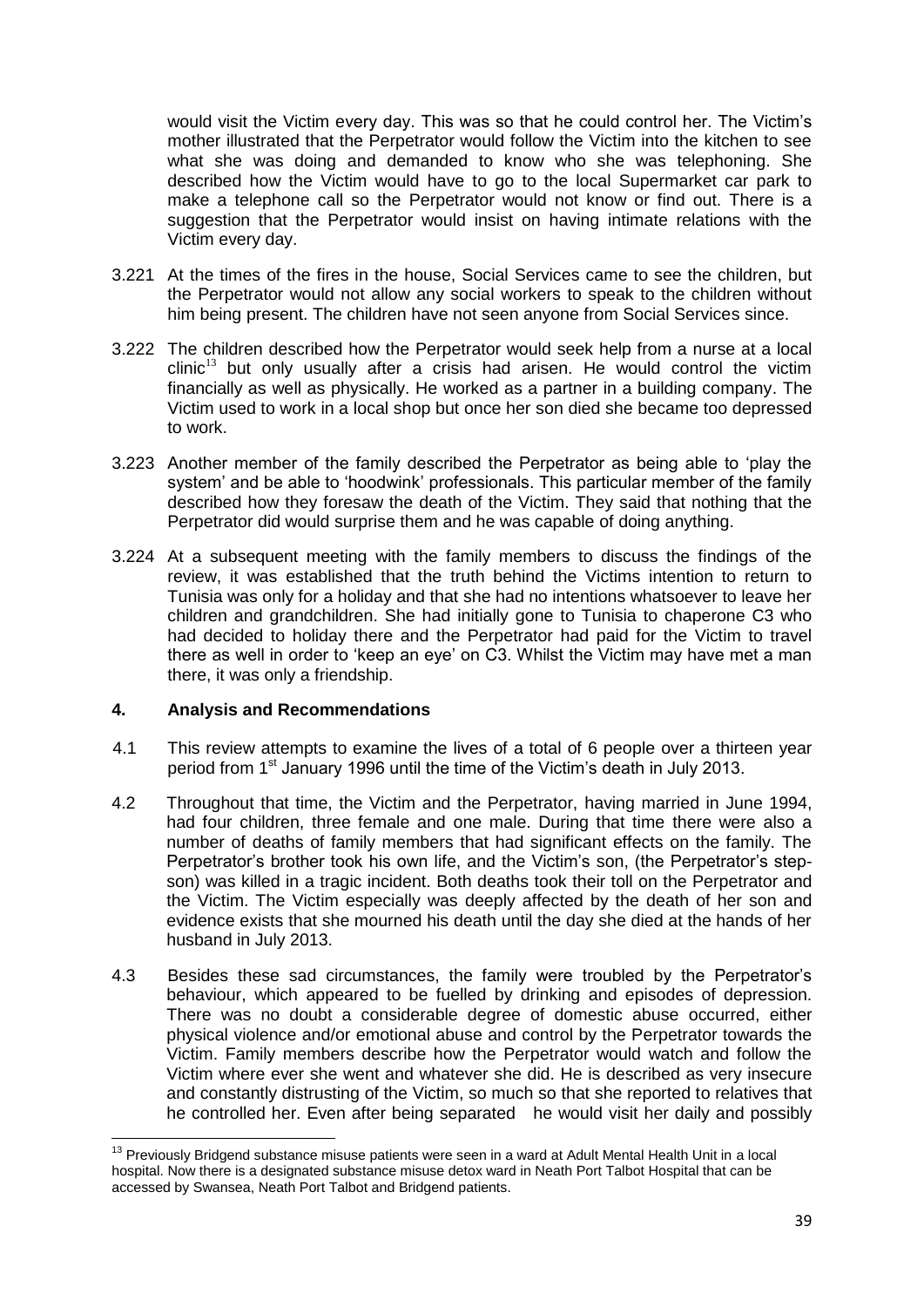demand intimate relations with her. Relatives say that she went along with his demands to prevent trouble and aggression.

4.4. Over the period of time this review covers, several significant changes have already taken place in respect of multi-agency responses to domestic abuse and information sharing.

- 4.5 There are, however, several themes worthy of comment that arise from this review. They include:
	- Organisation of mental health services
	- Missed opportunities to consider the future risks to the Victim and the family.
	- Lack of risk assessment and sharing of information.
	- The Perpetrator's ability to manipulate.
	- Communications between agencies related to domestic violence reports.
	- Police responses to incidents of less severe domestic violence.

#### **Organisation of mental health services**

- 4.5 It is recorded that as far back as 1996, both the Perpetrator and the Victim were well known to Mental Health Services but appears that there was a lack of consideration as to how the excessive drinking of the Perpetrator was affecting the rest of the family.
- 4.6 It is recorded that as far back as 1993, both the Perpetrator and the Victim were known to Mental Health Services. He presented with a number of problems including problematic alcohol use, depression, and aggressive behaviour. There were frequent references to domestic violence but opportunities to recognise the ongoing risk of violence were missed.
- 4.6 During the time that the Perpetrator was receiving mental healthcare he was prescribed various medications for such conditions as depression, anxiety, and mood disorder. In the early years he took a number of overdoses of his medication.
- 4.7. It is beyond the scope of this report to comment on the appropriateness or effectiveness of the interventions provided to the perpetrator during his period of contact with mental health services. However, it is apparent that he had a fluctuating presentation and a number of different interventions were offered to him that with the benefit of hindsight, do not appear to have had any sustained impact on his violence risk.
- 4.7 The Victim often attended appointments with the Perpetrator and there were frequent references to his aggressive behaviour and incidents of violence described. Despite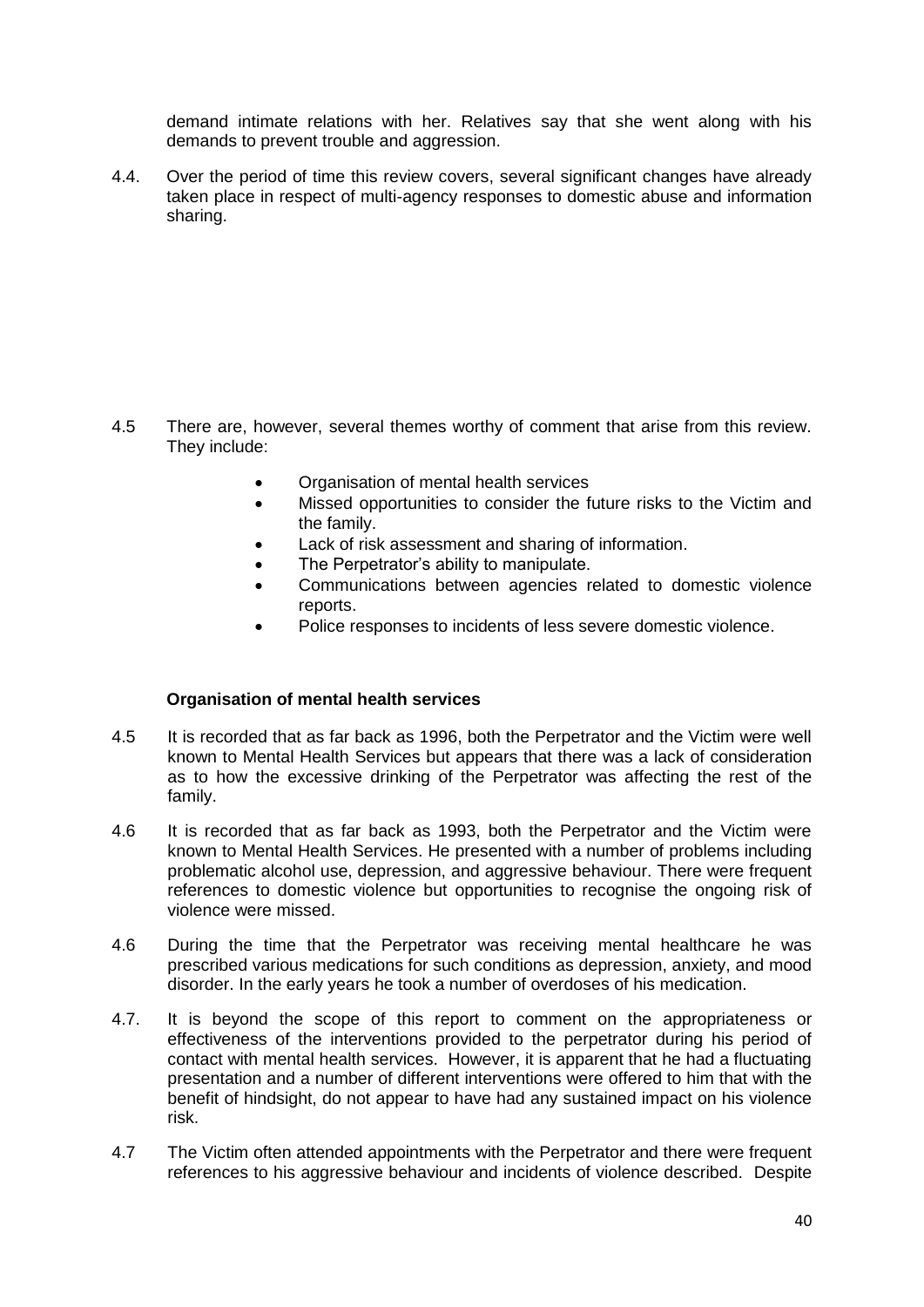this, the vulnerability of the Victim was not addressed explicitly in any of the healthcare records and she was sometimes recruited to assist the Perpetrator in managing his medication.

The Mental Health IMR Author states:

"His wife was not considered as a victim rather as a carer. It does appear that she also minimized the violence risk and appears to have been an active and enthusiastic carer for the most part, although it is not clear whether she had adequate opportunity to talk alone and on her own behalf with mental health professionals."

When the Victim did seek mental health care in her own right, she did speak of domestic violence in the past, but did not allude to ongoing domestic abuse.

4.21 Domestic abuse awareness is identified as a need for all mental health professionals and this review recommends that training in domestic abuse awareness and signposting be provided to all mental health practitioners.

#### **Recommendation No 1**

**.** 

**Bridgend Community Safety Partnership to ensure Western Bay Adult and Safeguarding Boards commission a multi-agency partnership to develop strategy to ensure the implementation of the NICE Guidance 2014<sup>14</sup> and the Domestic Abuse and Sexual Violence (Wales) Bill<sup>15</sup>**

#### **Missed opportunities to consider the future risks to the Victim and the family.**

4.44 It is clear throughout this report that there were numerous opportunities to consider the risk that the Perpetrator posed to both the Victim and the children in the family.

Opportunities were missed by a range of professionals, Police, GPs, Mental Health and Health professionals. The Perpetrator admitted drinking to excess, violent behaviour, setting fire to parts of the family home and general aggressive attitudes towards his wife and children. It is also stated that the Perpetrator was prone to outbursts of spontaneous violence, sometimes using weapons. The Victim complained of his aggression, violent attacks and attempts to strangle and drown her in the bath. It has to be remembered that during the time of these episodes of aggressive violent behaviour there were three or four children present in the household. Only on a few occasions did these incidents result in a referral being made to either Adult Social Care or Children's Social Care. There is little evidence that the Victim was referred to support from voluntary aid for domestic abuse services.

 $14$  Domestic Violence and Abuse: how health services, social care and the organisations they work with can respond effectively - NICE February 2014

<sup>&</sup>lt;sup>15</sup> Domestic Abuse and Sexual Violence (Wales) Bill 2015 Currently being considered by the National Assembly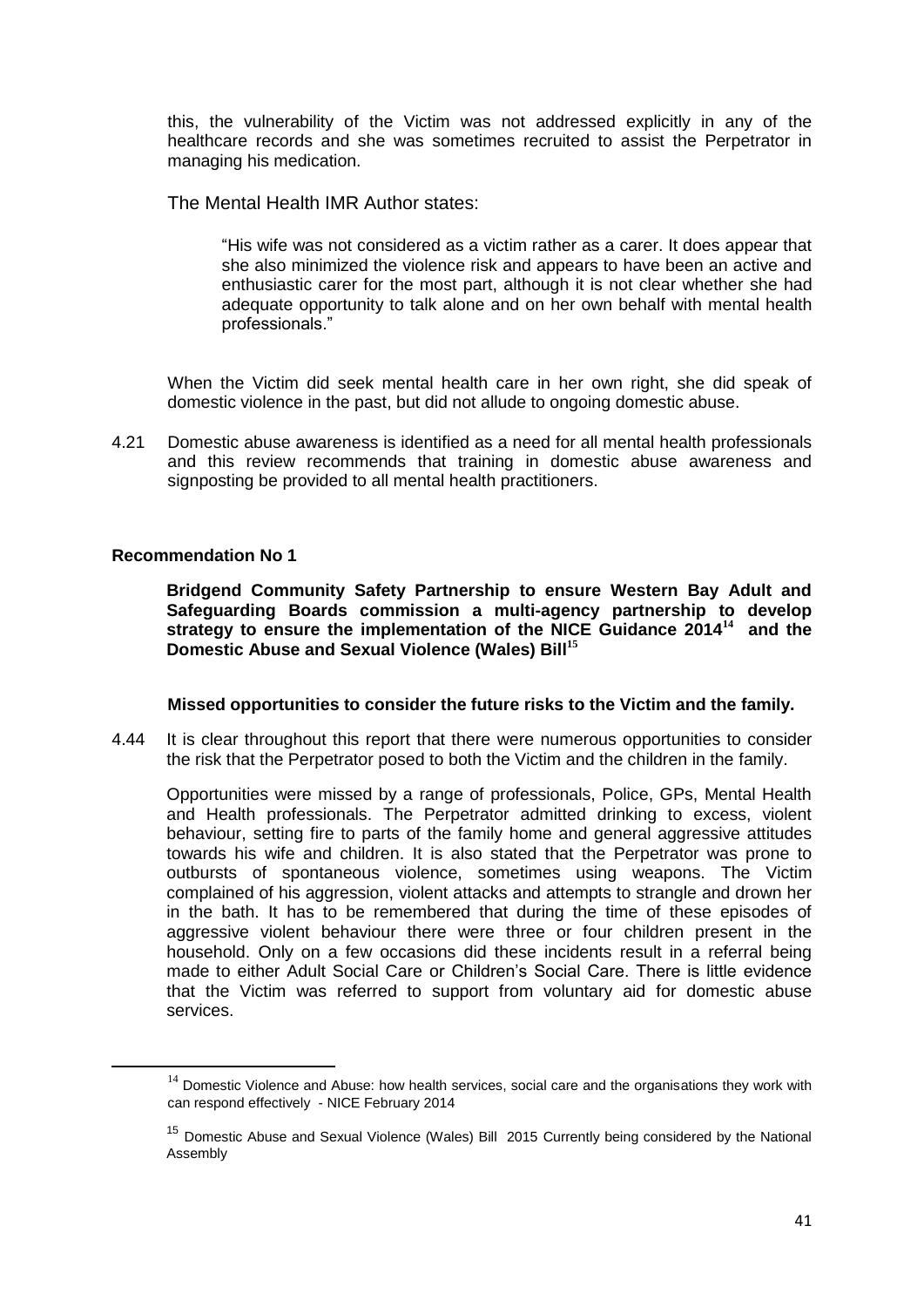The incident on  $12<sup>th</sup>$  May 2005 resulted in a referral to MARAC. However at that time MARAC was in its infancy and minutes from meetings from that period are now unavailable. Today the structure of MARAC is far more robust.

However, since these incidents, much has improved across all agencies with regard to the identification of domestic abuse, preventative measures are now in place and training by all agencies have improved, however the Author considers, based on the evidence contained in this report, to reiterate the below recommendation for GPs.

#### **Recommendation No. 2**

**Bridgend Community Safety Partnership to ensure that all GPs are complying with the General Practitioners Guidance on Domestic Violence issued in 2011 and that within six months from the date this report is accepted by the Bridgend CSP Board, each GP surgery confirms with the Bridgend Community Safety Partnership that the guidance had been adhered to and training for all medical and none medical staff is underway.**

#### **Lack of Risk Assessment and sharing of information**

- 4.57 Throughout this report there are numerous occasions when formal risk assessments should have been conducted and were not. Risk Assessments in this context are an important measure by which a person can be deemed safe or to demonstrate that they posed a risk to themselves or others in a particular way.
- 4.58 On 31<sup>st</sup> May 2005, the Perpetrator's bail conditions were amended allowing him to return home to the family. The Social Services Team Manager requested an assessment of the risk that he posed to the children and the Victim but no such reassessment was carried out.
- 4.59 Social Services were not content for him to stay with the family until a further risk assessment was completed. It appears that irrespective of the concerns of Social Services the Perpetrator was allowed to return home.
- 4.61 With regard to his Criminal Court hearing in August 2005, Wales Probation conducted an OASys Risk Assessment which looked at, among other things, drug misuse, alcohol misuse, emotional well-being and lifestyle, relationships etc. The result of the assessment was that the Perpetrator was measured at medium risk of harm to the public (family members) and staff (police). There is nothing to suggest that Police or Children's Services were contacted to add to the assessment, given what was known about his unreliable behaviour around drug and alcohol use.
- 4.62 Given the recent re-design of the Probation Service into Probation and Community Rehabilitation Company (CRC), this problem ought not to exist with the risk assessment being completed within 24 hours of arrest and often before any court appearances.
- 4.63 In addition the Police host a MASH, a Multi-Agency Safeguarding Hub which conforms to an information sharing protocol called 'Wales Accord for Sharing Personal Information – WASPI . There are now avenues for sharing information from Child Protection, WASPI, MARAC, Mental health through the Police Liaison Group,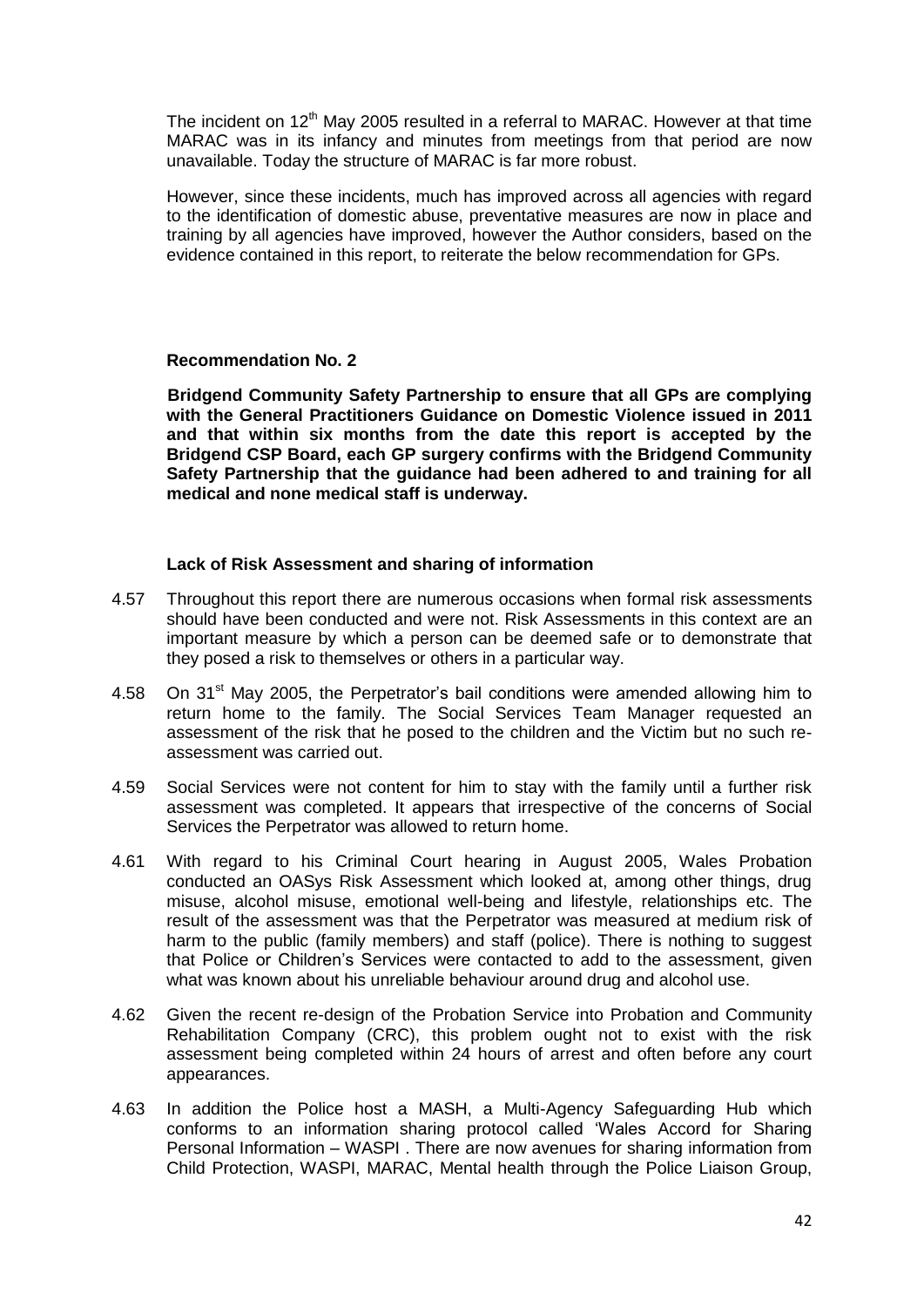MAPPA and Core Groups. In this case the sharing of information through the Child Protection avenues would have been the key for possible positive action.

4.64 Mention has already been made regarding the lack of risk assessment following the completion of the ETSC course, which would have informed the OASys assessment and the Child Protection process.

These circumstances offer an ideal time to invite an interagency review of training to ensure that there is commonality across all agencies regarding the understanding of risk procedures and its various meaning to differing agencies.

#### **Recommendation No 3**

**DASG (Bridgend Domestic Abuse Steering Group) to ensure all agencies to conduct a review of their training programmes regarding information sharing and the completion of risk assessments to ensure that there is common knowledge across all agencies of the implications and meanings of the various risk assessment tools and models used by agencies. DASG to also ensure and ISP (WASPI) is produced and agreed. This is also an opportunity to embrace joint risk assessment training.**

#### **The Perpetrator's ability to manipulate.**

- 4.65 What is obvious in reading the IMRs from various agencies and also from talking to family members is how easy the Perpetrator was able to manipulate different professionals and to obtain whatever he wished through that process.
- 4.66 Some examples of his manipulation are:
- 4.67 Whilst engaged in working on building sites and driving lorries, riding horses and taking boys on rugby tours, the Perpetrator sought the assistance of mental health professionals to support him in applying for Disability Living Allowance.
- 4.68 He was persuasive when he said that he had not taken alcohol for months when his blood test results showed that he had been drinking recently. He readily admitted to his Mental Health Team that he had been 'less than truthful about his mental condition and his drinking.'
- 4.70 His persuasive tendencies however, turned to bullying with regard to the Victim. He told her that if she left he would take his own life, so she stayed in this abusive relationship. He gave the impression that when she declared that she was going to live abroad, the Perpetrator had no objection. Even family members thought he had mellowed somewhat about that idea, until he fatally attacked her.
- 4.72 As well as being manipulative, the Perpetrator was a very possessive person, who needed to know every movement the Victim made.

#### **Communications between agencies related to domestic violence reports**

There is evidence within this review that agencies were slow to exchange information about the Perpetrator and his aggressive behaviour and his misuse of alcohol. The GP failed to refer the Victim to any support organisations when she disclosed to him that she was being abused by the Perpetrator and there was an absence of liaison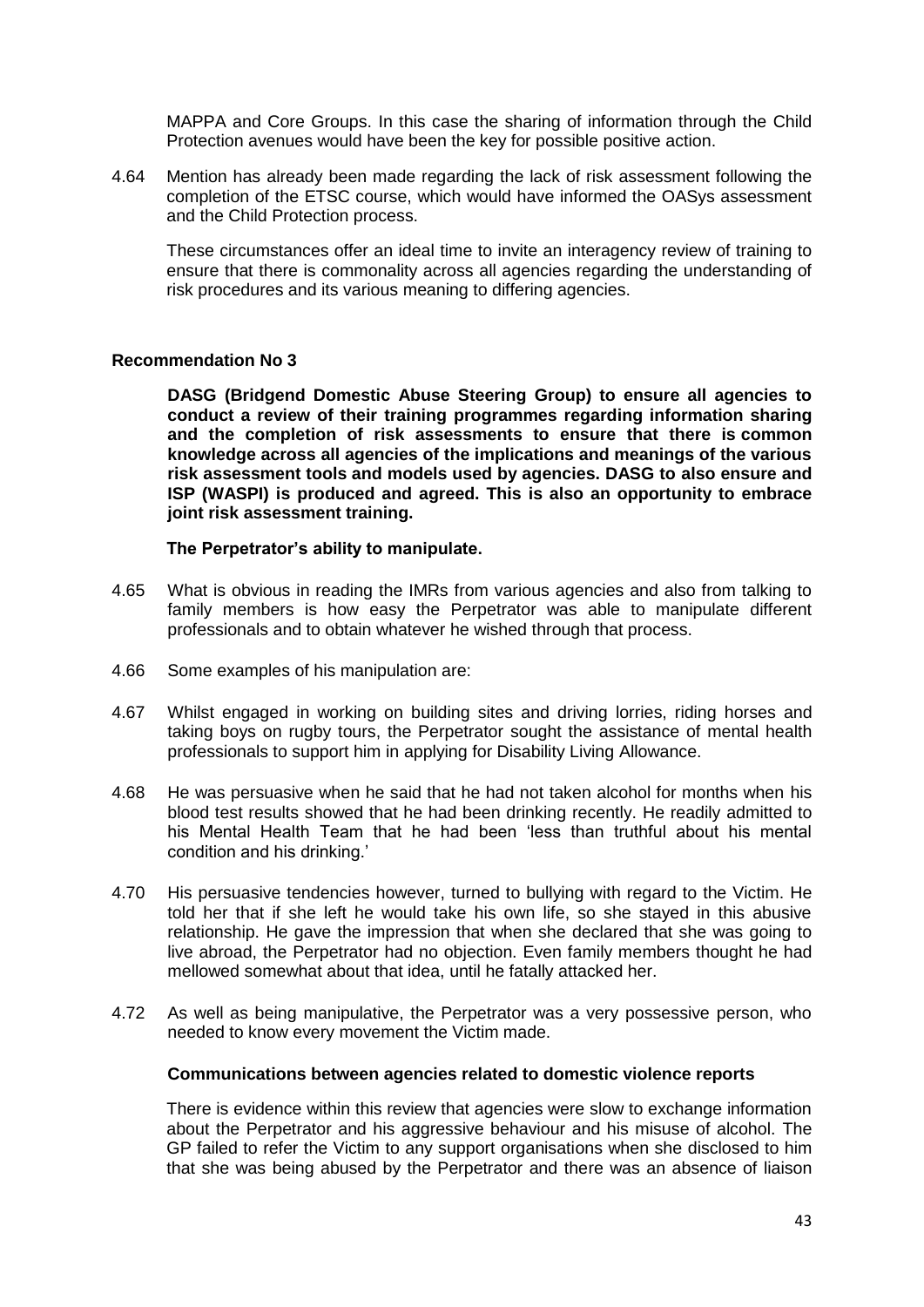between Probation, the Police and Children's Social Care when the Perpetrator's Probation Order was revoked.

#### **5. Conclusions**

- 5.1 The Victim was in a relationship throughout which, she suffered violence and aggression for many years and for many differing reasons, she remained. She had four children until one tragically died. That had a lasting effect on her and it was whilst grieving for her son the relationship between her and her husband deteriorated.
- 5.2 There is little evidence however that the relationship had ever been reasonable. She suffered for years at the hands of the Perpetrator, physically, emotionally and mentally. He was a bad tempered drinking man, violent and very possessive. He manipulated the systems, including the benefit system and the health system. He spent years associated with mental health services threatening to take his own life on numerous occasions, but other than overdosing on drugs and medication he did no physical harm to himself in a serious quest to end his life.
- 5.3 There were significant missed opportunities to help the Victim. She suffered with depression but the GP seldom explored the reasons, other than contributing the depression to the loss of her son which may have blinded the GP to other reasons for her depression.
- 5.4 Other likely issues such as domestic abuse was not explored and indeed during the period of this review the GP did not have a robust Domestic Abuse policy within the surgery.
- 5.5 The lack of various risk assessments concerning both the Victim and the Perpetrator resulted in a holistic view of her situation not been identified.
- 5.6 The Victim finally gathered enough courage to announce that she was prepared to put up with her life style no longer and she was going abroad to start a new life. Whether that life would have solved any problems no one can say but after many years she was prepared to try.
- 5.7 Having stated her intention, there followed a brief period of relative settled relationship with the Perpetrator. They went walking with the dogs and went for a meal together, only for the Perpetrator to later attack her in her home which resulted in her death.
- 5.8 Whilst the Perpetrator's violence towards the Victim had often been severe, in more recent times the degree of violence had subsided somewhat although he still controlled her every day movements. Her announcement that she was to leave for another man was the catalyst for the final attack.
- 5.9 However, had referrals been made previously and had she received support and intervention from statutory services, she may have been advised to go about stating her intentions in a different manner, perhaps with someone else present and at a different time. She may have probably been advised not to be alone with the Perpetrator once she had declared her intention to leave thereby reducing the risk he posed to her under the circumstances. Support and intervention may also have given her the confidence and courage to make a complete break from the Perpetrator long before this situation developed, knowing that there would have been support and guidance available.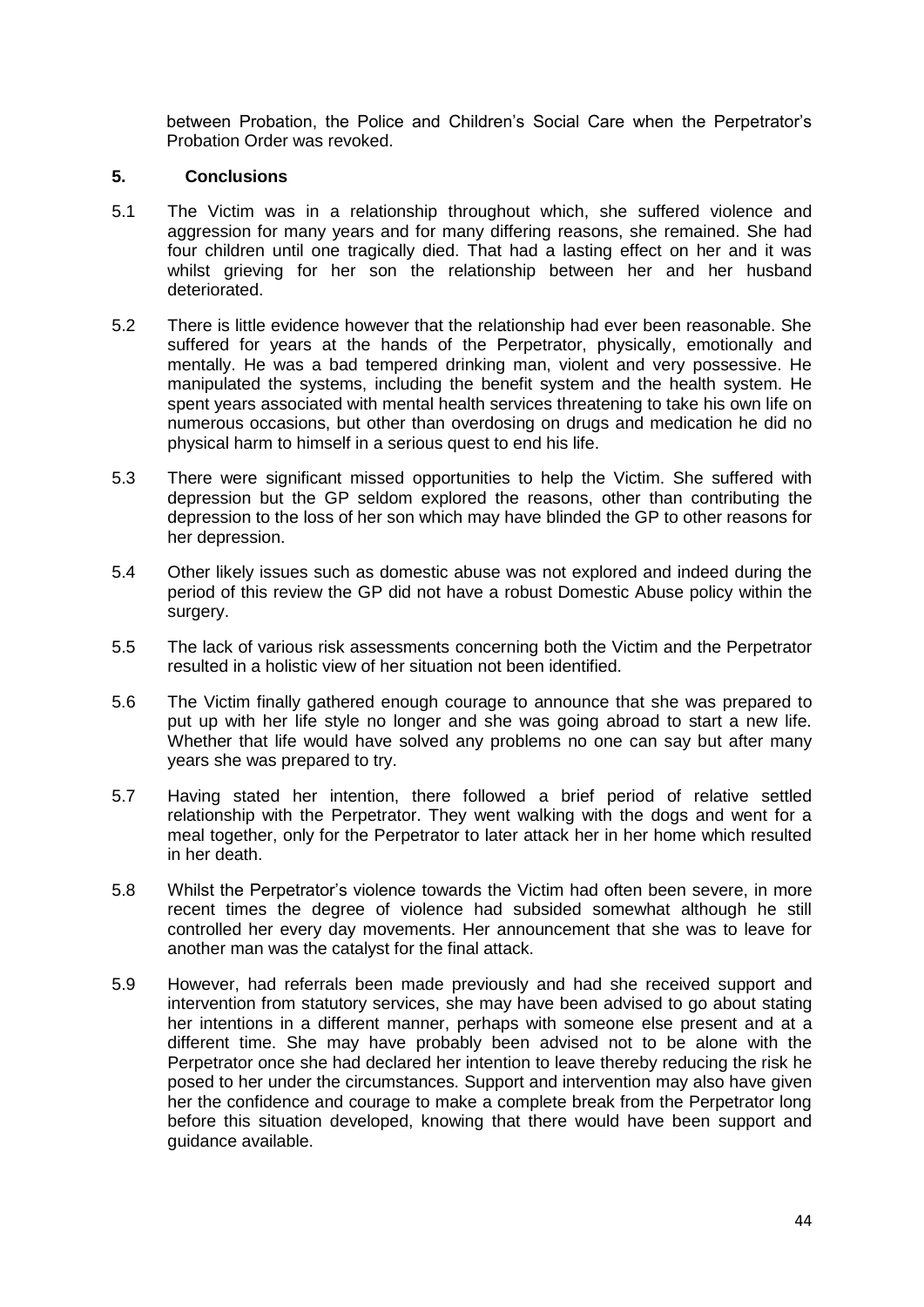- 5.10 There were missed opportunities by agencies to support the Victim and encourage her to disengage from the Perpetrator.
- 5.11 Perhaps it is unconventional to include a reference in the conclusions of such report, but Dobash and Dobash<sup>16</sup> make such a pertinent point that, in the Author's view, relates directly to this case.

'A repetitive cycle of violence involving three stages supposedly binds women to physically abusive partners, tension building – explosions of acute violence – calm loving respite This cycle is repeated unaltered by time or circumstances and as a woman participates in this cycle she becomes an accomplice to her own abuse. Seemingly the repetition of the third phase is when the abused woman's victimization becomes complete, chaining her to her abuser.'

- 5.12 The Panel are of the view that as far as the Perpetrator is concerned there was an emphasis on referring him back to Mental health Services rather than looking at the root cause for his violence. He presented as being dependant with avoidance as if he was one who needed help and in doing so he appears to have 'hoodwinked' professionals. His involvement with Mental Health Services was a way of maintaining his position within the family in that he gave the impression that he needed the Victim's support and could not live without it.
- 5.13 Based on his history, the Perpetrator would be at risk of future repeated suicide attempts. There was also a high risk of continued domestic abuse in one form or another. The nature of his violence and abuse changed over the years. At first he was extremely physically violent and that remained for some years. His physical violence was seen to reduce but he continued with emotional abuse and possibly sexual abuse on his daily visits to the Victim. What was constant however was his control over the Victim from the start until her death.
- 5.14 In relation to the Victim, it appears she felt unable to leave, no doubt in circumstances described by Dobash and Dobash above. Her actions in intending to go abroad, was an indication that she had decided to break the bonds with him, and to the Perpetrator this may have been the last straw. No agency could have known or prevented the perpetrators motivation or intentions. Ultimately the responsibility for the murder lay entirely with the perpetrator. Had the victim left him at an earlier stage she may well have been in the same danger of being killed.
- 5.15 There were numerous opportunities missed where positive action could have been taken to support the Victim throughout her life with the Perpetrator. Domestic Abuse was not recognised or considered by the GP. Opportunities to share Information regarding both the Victim and the Perpetrator between agencies were missed and she was not referred to those agencies designed to support women in her situation, such as Women's Aid and other voluntary organisations.
- 5.16 Had those missed opportunities mentioned above been taken, she may well have had the confidence and courage to walk away and leave him earlier that there was strong support and assistance available to her. At the time of announcing her intentions to leave and despite family members telling her not to do so, she was alone, without the support she could have had and without a structure for her to fall back on as she moved away from him.

**.** 

<sup>&</sup>lt;sup>16</sup> Women, Violence and Social Change Dobash R.E., Dobash R.P.1992 Routledge page 226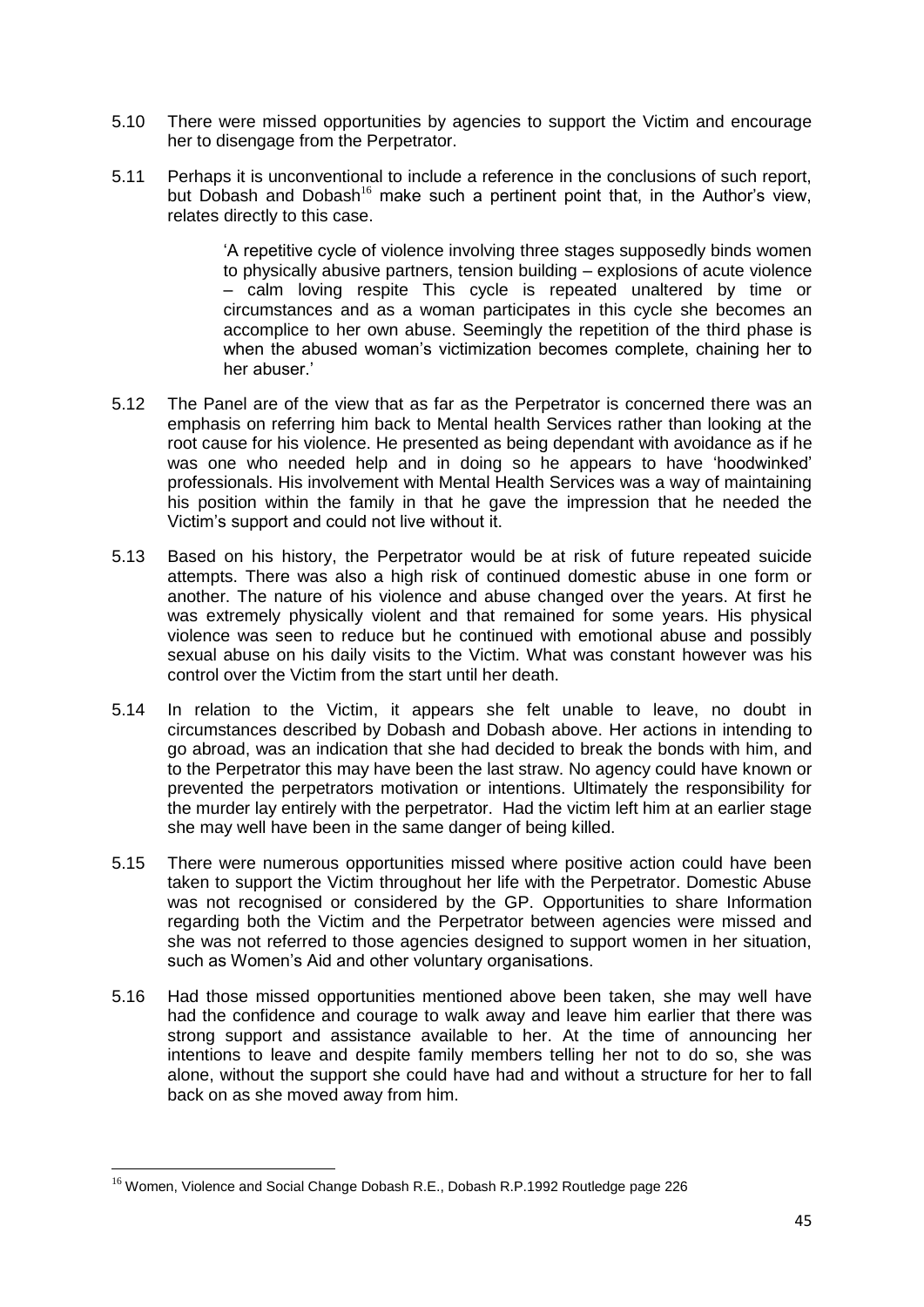The Panel are satisfied that if those structures and support had been in place the outcome may very well have been different.

#### **List of Recommendations**

# **Recommendation No 1 41**

Bridgend Community Safety Partnership to ensure Western Bay Adult and Safeguarding Boards commission a multi-agency partnership to develop strategy to ensure the implementation of the NICE Guidance 2014 and the new Domestic Abuse and Sexual Violence (Wales) Bill

#### **Recommendation No. 2 42**

Bridgend Community Safety Partnership to ensure that all GPs are complying with the General Practitioners Guidance on Domestic Violence issued in 2011 and that within six months from the date this report is accepted by the Bridgend CSP Board, each GP surgery confirms with the Bridgend Community Safety Partnership that the guidance had been adhered to and training for all medical and none medical staff is underway.

#### **Recommendation No 3 43**

DASG (Bridgend Domestic Abuse Steering Group) to ensure all agencies to conduct a review of their training programmes regarding information sharing and the completion of risk assessments to ensure that there is common knowledge across all agencies of the implications and meanings of the various risk assessment tools and models used by agencies. DASG to also ensure and ISP (WASPI) is produced and agreed. This is also an opportunity to embrace joint risk assessment training.

#### **Bibliography**

Multi-Agency Statutory Guidance For The Conduct of Domestic Homicide Reviews - Home Office 2011 [www.homeoffice.gov.uk/publications/crime/DHR-guidance](http://www.homeoffice.gov.uk/publications/crime/DHR-guidance)

Multi-Agency Statutory Guidance for the Conduct of Domestic Homicide Reviews Revised August 2013 Home Office

MAPPA Guidance Version 3 National MAPPA Team National Offender Management Service as amended by MAPPA Guidance 2012 Version 4 Ministry of Justice 2012

Domestic Violence and Abuse: how health services, social care and the organisations they work with can respond effectively - NICE February 2014

Women, Violence and Social Chance Dobash R.E., Dobash R.P.1992 Routledge

**Page No**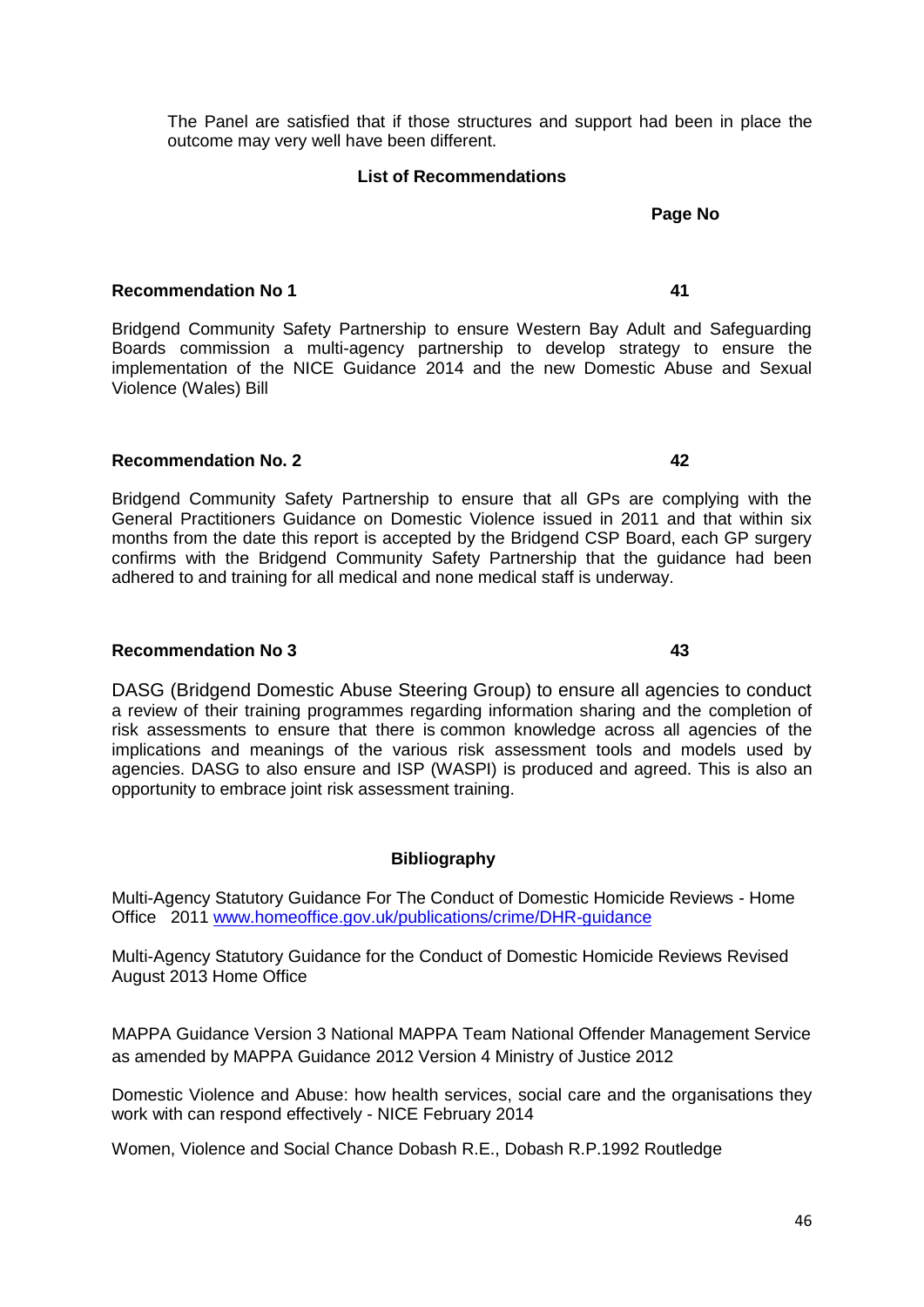# **DOMESTIC HOMICIDE REVIEW DHR 02 13**

# **ACTION PLAN**

# **PART ONE: RECOMMENDATIONS FROM THE DHR PANEL INTO THE DEATH OF A WOMAN ON 14 July 2013**

#### **Overview Report Recommendations**

## **Overview Recommendation 1:**

Bridgend Community Safety Partnership to ensure Western Bay Adult and Safeguarding Boards commission a multi-agency partnership to develop strategy to ensure the implementation of the NICE Guidance 2014 and the new Domestic Abuse and Sexual Violence (Wales) Bill.

| <b>REF</b> | <b>Action (SMART)</b>                                         | <b>Lead Officer</b>           | <b>Target Date</b> | <b>Desired Outcome</b>                                                                                                                                                                                                                                                                                                                                                                                                                                                 | <b>Monitoring</b>                                                                                                                                | <b>How will Success be Measured?</b>                                                                                                                                                                                                                                |
|------------|---------------------------------------------------------------|-------------------------------|--------------------|------------------------------------------------------------------------------------------------------------------------------------------------------------------------------------------------------------------------------------------------------------------------------------------------------------------------------------------------------------------------------------------------------------------------------------------------------------------------|--------------------------------------------------------------------------------------------------------------------------------------------------|---------------------------------------------------------------------------------------------------------------------------------------------------------------------------------------------------------------------------------------------------------------------|
|            |                                                               |                               | for                |                                                                                                                                                                                                                                                                                                                                                                                                                                                                        | <b>Arrangements</b>                                                                                                                              |                                                                                                                                                                                                                                                                     |
|            |                                                               |                               | <b>Completion</b>  |                                                                                                                                                                                                                                                                                                                                                                                                                                                                        |                                                                                                                                                  |                                                                                                                                                                                                                                                                     |
|            | <b>Western Bay</b><br>Regional<br>multi-agency<br>undertaking | Head of Adult<br>Safeguarding | On-going           | The NICE guidelines are still relevant<br>and are applicable to the UK as a<br>whole. They still stand even with the<br>implementation of the Welsh<br>Government. Violence Against Women<br>Domestic Abuse Sexual Violence Act<br>2016 – complement each other. NICE<br>links with the Act in relation to targeted<br>enquiry - Ask and Act. Departments<br>such as midwifery, health visiting, etc.,<br>still use routine enquiry as opposed to<br>targeted enquiry. | Western Bay<br>Children and<br>Safeguarding<br>and Adult<br>Protection<br>Board. Covering<br>Swansea Neath<br>Port Talbot and<br><b>Bridgend</b> | The recommendation within the<br>DHR review fits well with the<br>SAB's strategic priorities and<br>business action plan 2015-16;<br>which contains the strategic<br>priorities, the desired outcomes to<br>be achieved and objectives in<br>which to achieve them. |



Pen-y-bont ar Ogwr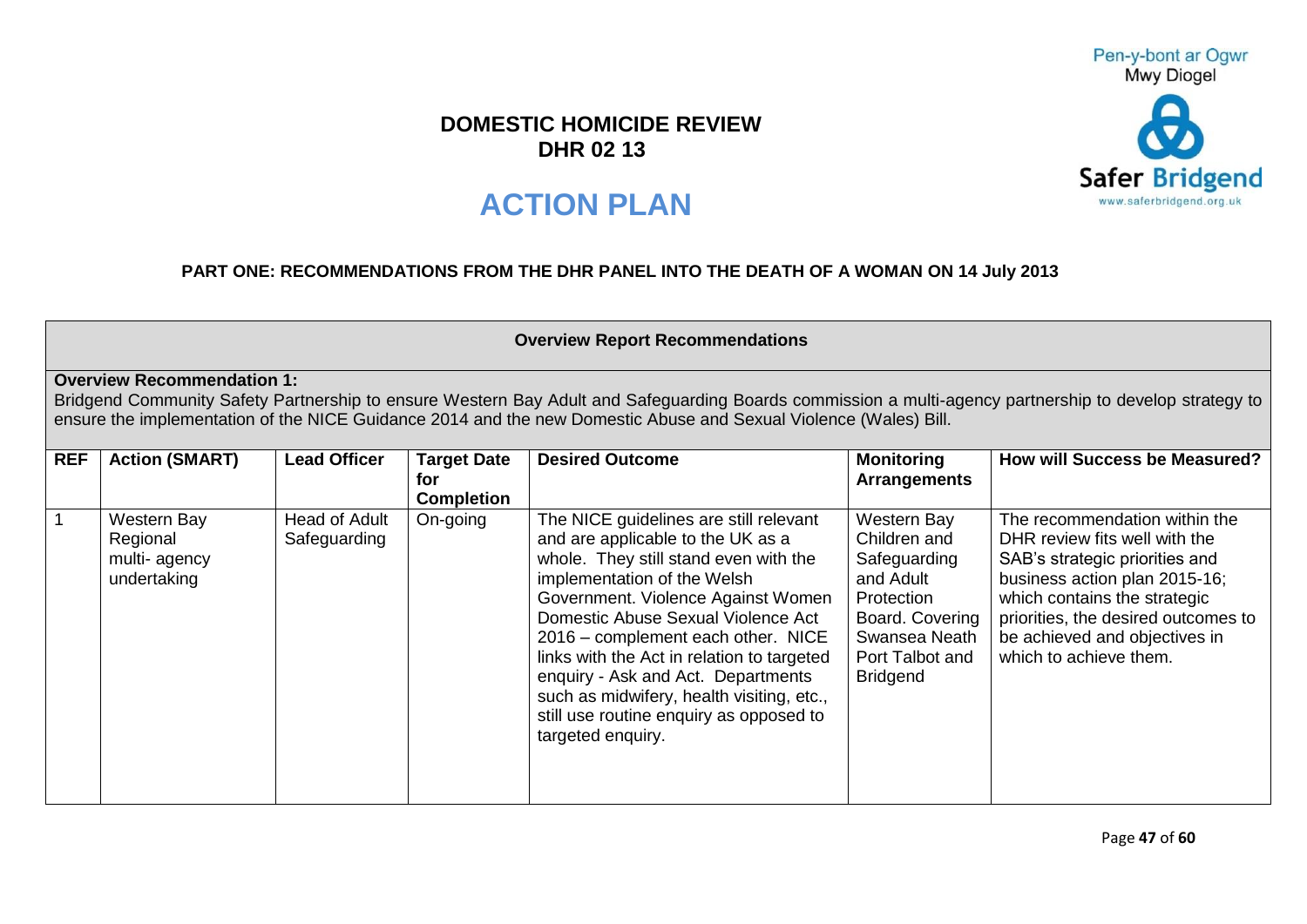# **Overview Recommendation 2:**

Bridgend Community Safety Partnership to ensure that all GPs are complying with the General Practitioners Guidance on Domestic Violence issued in 2011 and that within six months from the date this report is accepted by the Bridgend CSP Board, each GP surgery confirms with the Bridgend Community Safety Partnership that the guidance had been adhered to and training for all medical and none medical staff is underway.

| <b>REF</b>     | <b>Action (SMART)</b>                                                         | <b>Lead Officer</b>                                   | <b>Target Date</b><br>for | <b>Desired Outcome</b>                                                                                                                             | <b>Monitoring</b><br><b>Arrangements</b>                                                                                                                                                                                                                    | <b>How will Success be Measured?</b>                                                                              |
|----------------|-------------------------------------------------------------------------------|-------------------------------------------------------|---------------------------|----------------------------------------------------------------------------------------------------------------------------------------------------|-------------------------------------------------------------------------------------------------------------------------------------------------------------------------------------------------------------------------------------------------------------|-------------------------------------------------------------------------------------------------------------------|
|                |                                                                               |                                                       | <b>Completion</b>         |                                                                                                                                                    |                                                                                                                                                                                                                                                             |                                                                                                                   |
| $\overline{2}$ | Rolling Programme<br>of training for all<br>medical and none<br>medical staff | Acting Head of<br><b>Primary Care</b><br>and Planning | End of 2016               | All GP surgeries in Bridgend County<br>Borough will be complying with General<br><b>Practitioners Guidance on Domestic</b><br>Abuse issued in 2011 | Presentation by<br>Acting Head of<br><b>Primary Care</b><br>and Planning to<br><b>CSP Executive</b><br>Group members<br>on 17.06.2015.<br><b>Confirmed DHR</b><br>guidance had<br>been adhered to<br>and above<br>training for all<br>staff is<br>underway. | January 2016 further progress<br>update to CSP Executive Group<br>by Acting Head of Primary Care<br>and Planning. |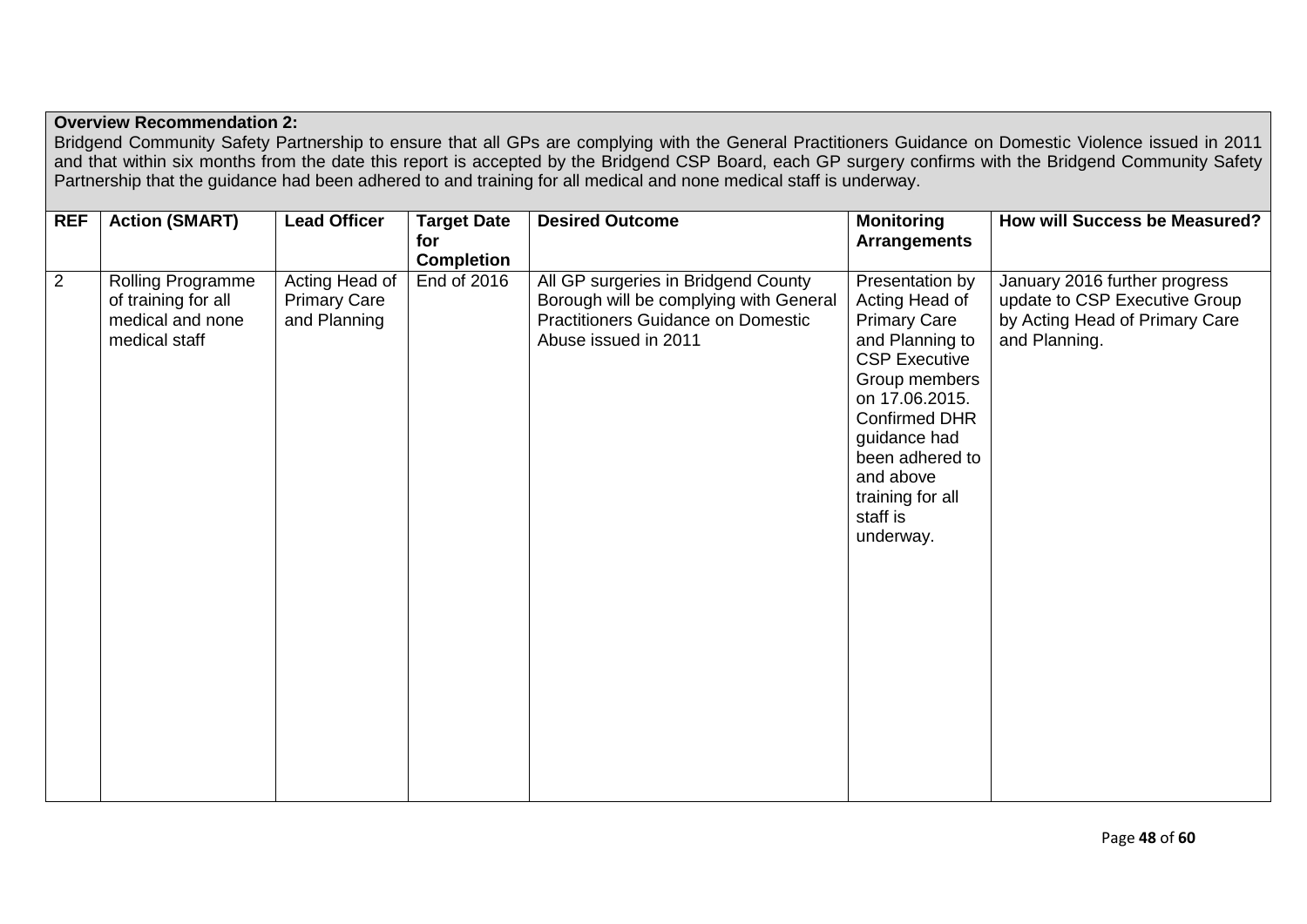# **Overview Recommendation 3:**

DASG (Bridgend Domestic Abuse Steering Group) to ensure all agencies review and agree a personal Information Sharing Protocol (ISP - WASPI) which includes the competition of risk assessments.

| <b>REF</b> | <b>Action (SMART)</b>                                                                                                                                | <b>Lead Officer</b>               | <b>Target Date</b><br>for<br><b>Completion</b> | <b>Desired Outcome</b>                                                                                                                                                                                                                                                                                  | <b>Monitoring</b><br><b>Arrangements</b>                                             | <b>How will Success be Measured?</b>                                                                                                                                                                                                              |
|------------|------------------------------------------------------------------------------------------------------------------------------------------------------|-----------------------------------|------------------------------------------------|---------------------------------------------------------------------------------------------------------------------------------------------------------------------------------------------------------------------------------------------------------------------------------------------------------|--------------------------------------------------------------------------------------|---------------------------------------------------------------------------------------------------------------------------------------------------------------------------------------------------------------------------------------------------|
| 3          | Multi-agency<br>Localised<br>Information sharing<br>Protocol<br>Underpinned by the<br>Wales Accord for<br>Sharing of Personal<br>Information (WASPI) | Domestic<br>Abuse<br>Co-ordinator | September<br>2015                              | This Information Sharing Protocol (ISP)<br>is supplementary to the Wales Accord<br>on the Sharing of Personal Information<br>(WASPI), and has been agreed<br>between the participating partner<br>organisations. Partners have given<br>consideration to its contents when<br>drawing up this document. | Undertaken<br>through the local<br>Domestic Abuse<br><b>Steering Group</b><br>(DASG) | Welsh Government (WG) audit<br>team have scrutinised the protocol<br>and confirmed the document as<br>'Assured', whilst the protocol has<br>no legal status, its see by WG; as<br>good practice in the event of any<br>later legal challenge etc. |
|            |                                                                                                                                                      |                                   |                                                | This ISP has been prepared to support<br>the regular sharing of personal<br>information for dealing with high risk<br>cases of domestic abuse through the<br>Multi-Agency Risk Assessment<br>Conference (MARAC) process in the<br>Bridgend area.                                                        |                                                                                      |                                                                                                                                                                                                                                                   |
|            |                                                                                                                                                      |                                   |                                                |                                                                                                                                                                                                                                                                                                         |                                                                                      |                                                                                                                                                                                                                                                   |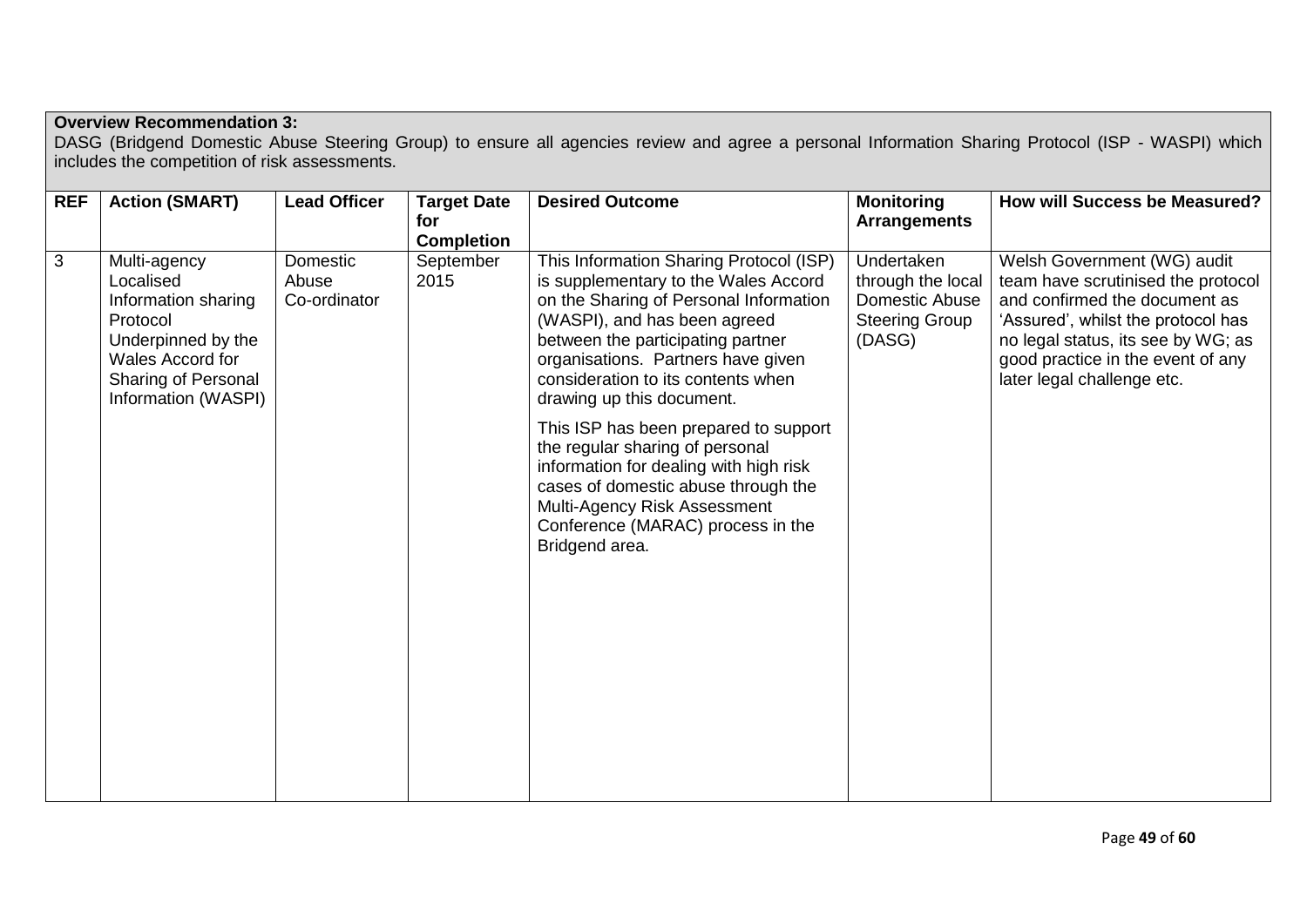|                         |                                                   |                        |                                                | presented and accepted by the Community Safety Partnership Board, in order that the recommendations and learning from this review can be disseminated.                                                                                                                                                                                                                                                                                                                                                                                                                                                                                        |                                                                                                                            | Bridgend Community Safety Partnership considers organising a 'Learning Event' involving practitioners involved in this case once the Overview report has been                                                                                                                                                                                                                                                                                                                                                      |
|-------------------------|---------------------------------------------------|------------------------|------------------------------------------------|-----------------------------------------------------------------------------------------------------------------------------------------------------------------------------------------------------------------------------------------------------------------------------------------------------------------------------------------------------------------------------------------------------------------------------------------------------------------------------------------------------------------------------------------------------------------------------------------------------------------------------------------------|----------------------------------------------------------------------------------------------------------------------------|--------------------------------------------------------------------------------------------------------------------------------------------------------------------------------------------------------------------------------------------------------------------------------------------------------------------------------------------------------------------------------------------------------------------------------------------------------------------------------------------------------------------|
| <b>REF</b>              | <b>Action (SMART)</b>                             | Lead<br><b>Officer</b> | <b>Target Date</b><br>for<br><b>Completion</b> | <b>Desired Outcome</b>                                                                                                                                                                                                                                                                                                                                                                                                                                                                                                                                                                                                                        | <b>Monitoring</b><br><b>Arrangements</b>                                                                                   | <b>How will Success be Measured?</b>                                                                                                                                                                                                                                                                                                                                                                                                                                                                               |
| $\overline{\mathbf{4}}$ | Multi-agency<br>review/refresh<br>learning event. | CSP<br>Team<br>Leader  | Held on 21<br>November<br>2014                 | Opportunity-<br>To raise awareness of DHR's<br>along with the Domestic Abuse,<br><b>Gender-based Violence Domestic</b><br>Abuse and Sexual Violence<br>(Wales) Act; (so far key links for<br>Health and local authorities to<br>work on local strategy)<br>Raise awareness of domestic<br>abuse definition;<br>Raise awareness of other<br>domestic abuse services<br>available. 'Ask and Act';<br>Raise awareness around sharing<br>of information and knowledge of<br>PPD1 (amended to PPM) referral<br>pathway;<br>Raise awareness care plans;<br>Raise awareness concerning the<br>ability/capacity of families to<br>support care plans. | Linked updates<br>provided to the<br><b>CSP Executive</b><br>Group chaired by<br>the Leader of<br>BCBC; during<br>2015/16. | Full days event; formally<br>opened by the Leader of BCBC<br>and CSP chair with over 65<br>delegates in attendance<br>representing 15 different<br>agencies of which 75% were<br>managers and 25% operational<br>staff;<br>All recommendations from<br>DHR 1 and 2 were fully<br>debated, emanating in some<br>very interesting discussion;<br>particularly in relation to IMR<br>findings.<br>Overall feedback on the day<br>was excellent with some<br>representative's standing up to<br>record their approval. |

# **Overview Recommendation 4:**

Bridgend Community Safety Partnership considers organising a 'Learning Event' involving practitioners involved in this case once the Overview report has been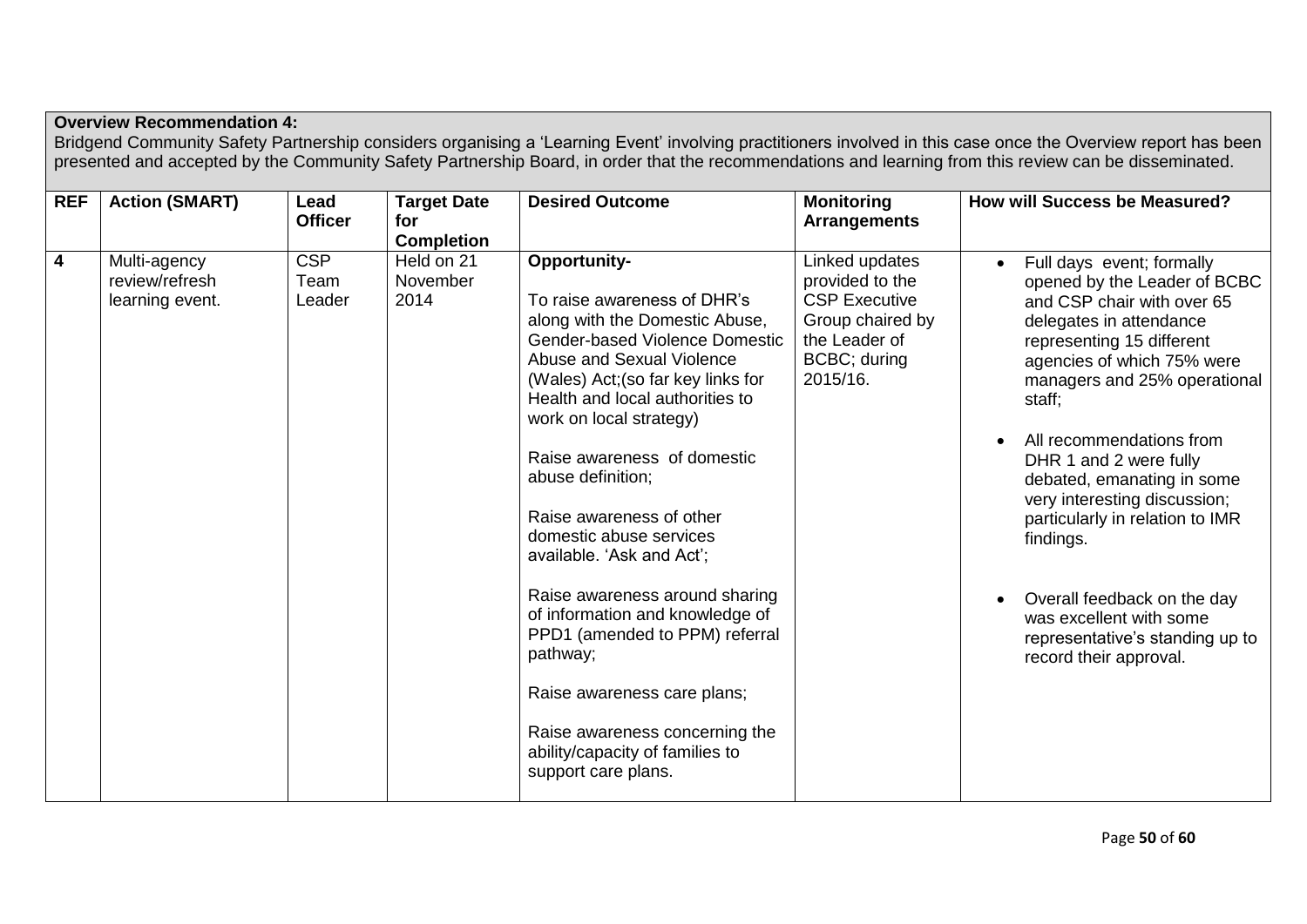|                |                                                                                                                          |                        |                                                | <b>Probation Recommendations</b>                                                                                                                      |                                                                                                                                                                 |                                                                                                                                                                                                                               |
|----------------|--------------------------------------------------------------------------------------------------------------------------|------------------------|------------------------------------------------|-------------------------------------------------------------------------------------------------------------------------------------------------------|-----------------------------------------------------------------------------------------------------------------------------------------------------------------|-------------------------------------------------------------------------------------------------------------------------------------------------------------------------------------------------------------------------------|
|                | <b>Probation Recommendation 1:</b>                                                                                       |                        |                                                |                                                                                                                                                       |                                                                                                                                                                 |                                                                                                                                                                                                                               |
| <b>REF</b>     | <b>Action (SMART)</b>                                                                                                    | Lead<br><b>Officer</b> | <b>Target Date</b><br>for<br><b>Completion</b> | <b>Desired Outcome</b>                                                                                                                                | <b>Monitoring</b><br><b>Arrangements</b>                                                                                                                        | How will Success be Measured?                                                                                                                                                                                                 |
|                | For the OM to ensure<br>the timely completion<br>of OASys<br>assessments during<br>the course of an<br>Offender's Order. | Team<br>Manager        | March 2014                                     | For the OM to ensure that all cases<br>have an up to date OASys<br>assessment that is reviewed and<br>updated in line with Professional<br>Judgement. | Cases and<br>interventions<br>discussed in<br>supervision and<br>through TM<br>performance<br>information drawn<br>monthly. This<br>identified<br>improvements. | 5% case audit in supervision<br>demonstrated improvement in<br>completion of OASys reviews.<br>Performance information reports<br>exceptions in reviews needed so<br>that action can be pinpointed at an<br>earlier stage.    |
|                | <b>Probation Recommendation 2:</b>                                                                                       |                        |                                                |                                                                                                                                                       |                                                                                                                                                                 |                                                                                                                                                                                                                               |
| <b>REF</b>     | <b>Action (SMART)</b>                                                                                                    | Lead<br><b>Officer</b> | <b>Target Date</b><br>for<br><b>Completion</b> | <b>Desired Outcome</b>                                                                                                                                | <b>Monitoring</b><br><b>Arrangements</b>                                                                                                                        | How will Success be Measured?                                                                                                                                                                                                 |
| $\overline{2}$ | To improve the quality<br><b>of</b><br><b>OASys</b><br>each<br>assessment completed                                      | Team<br>Manager        | March 2014                                     | For the OM to ensure that each<br>OASys assessment completed is of<br>sufficient quality, containing all<br>relevant information required.            | OM's Team<br>Manager to actively<br>monitor this via<br>Supervision,<br>Countersignature<br>processes and<br>OASys QA.                                          | Team Manager has made use of<br>the countersigning process to<br>increase the quality of the OAsys<br>assessment and this will continue<br>as continuous development. QA<br>audits have reported satisfactory<br><b>OASys</b> |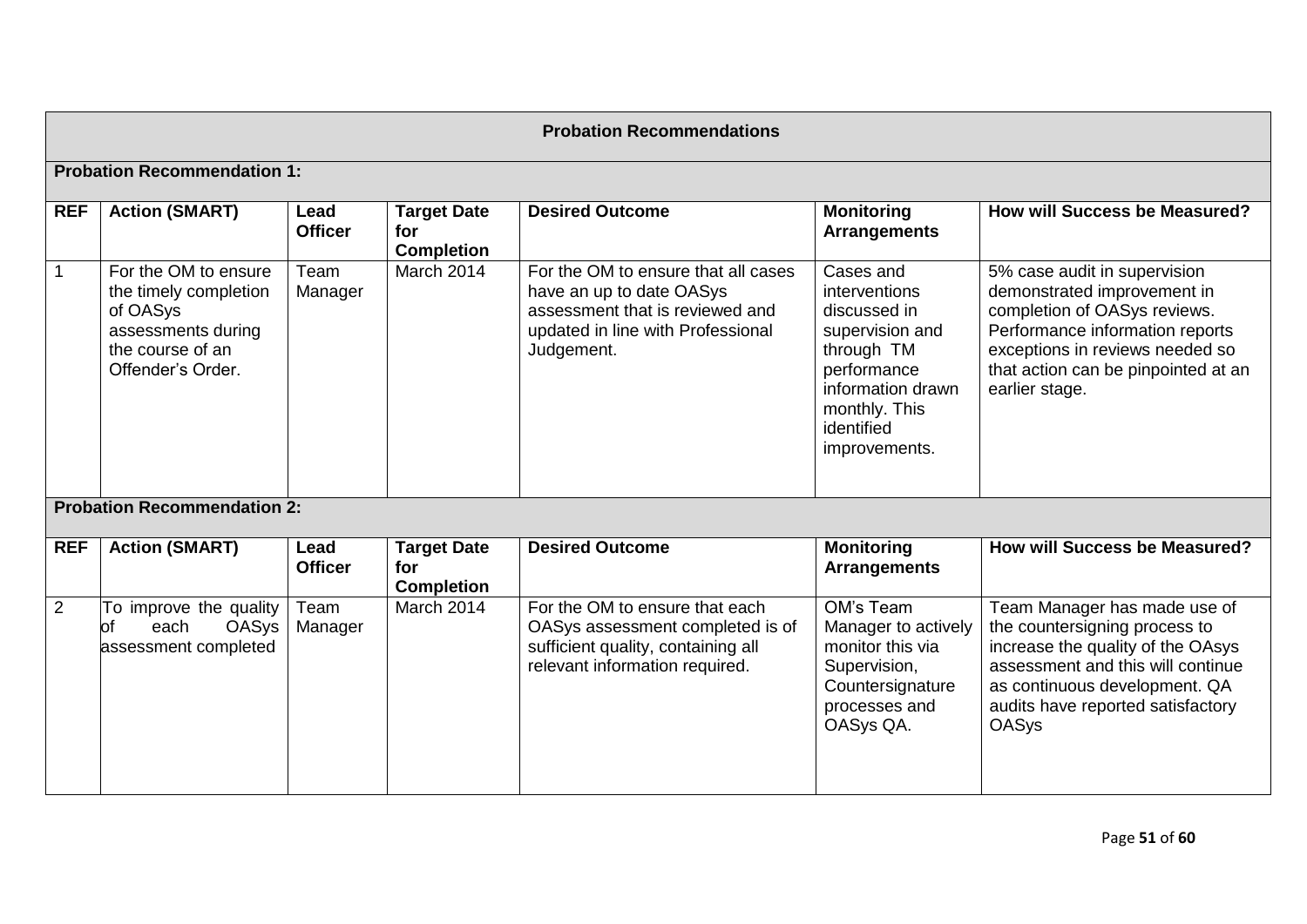|                | <b>Probation Recommendation 3:</b>                                                                         |                           |                                                |                                                                                                                                                              |                                            |                                                                                                                                                 |
|----------------|------------------------------------------------------------------------------------------------------------|---------------------------|------------------------------------------------|--------------------------------------------------------------------------------------------------------------------------------------------------------------|--------------------------------------------|-------------------------------------------------------------------------------------------------------------------------------------------------|
| <b>REF</b>     | <b>Action (SMART)</b>                                                                                      | Lead<br><b>Officer</b>    | <b>Target Date</b><br>for<br><b>Completion</b> | <b>Desired Outcome</b>                                                                                                                                       | <b>Monitoring</b><br><b>Arrangements</b>   | <b>How will Success be Measured?</b>                                                                                                            |
| 3              | To improve the<br>frequency and quality<br>of recording on<br>DELIUS.                                      | Team<br>Manager           | March 2014                                     | For the OM to ensure that each<br>contact with an offender,<br>professional or any significant<br>information is clearly and promptly<br>recorded on DELIUS. | Through case audit<br>at supervision       | 5% case monitoring during<br>supervision to ensure that there are<br>sufficient entries and this will be<br>ongoing as practice development.    |
|                | <b>Probation Recommendation 4:</b>                                                                         |                           |                                                |                                                                                                                                                              |                                            |                                                                                                                                                 |
| <b>REF</b>     | <b>Action (SMART)</b>                                                                                      | Lead<br><b>Officer</b>    | <b>Target Date</b><br>for<br><b>Completion</b> | <b>Desired Outcome</b>                                                                                                                                       | <b>Monitoring</b><br><b>Arrangements</b>   | How will Success be Measured?                                                                                                                   |
| $\overline{4}$ | To refresh Offender<br>Managers within SNB<br>LDU understanding of<br>Professional<br>Judgment principles. | Deputy<br><b>LDU Head</b> | February 2014                                  | Team Managers in SNB LDU to<br>deliver briefing session on<br>Professional Judgement to their<br>teams by February 2014                                      | Reported back at<br>Management<br>meetings | Team Managers to monitor through<br>supervision process and team<br>meeting discussions their Team<br>members use of professional<br>judgement. |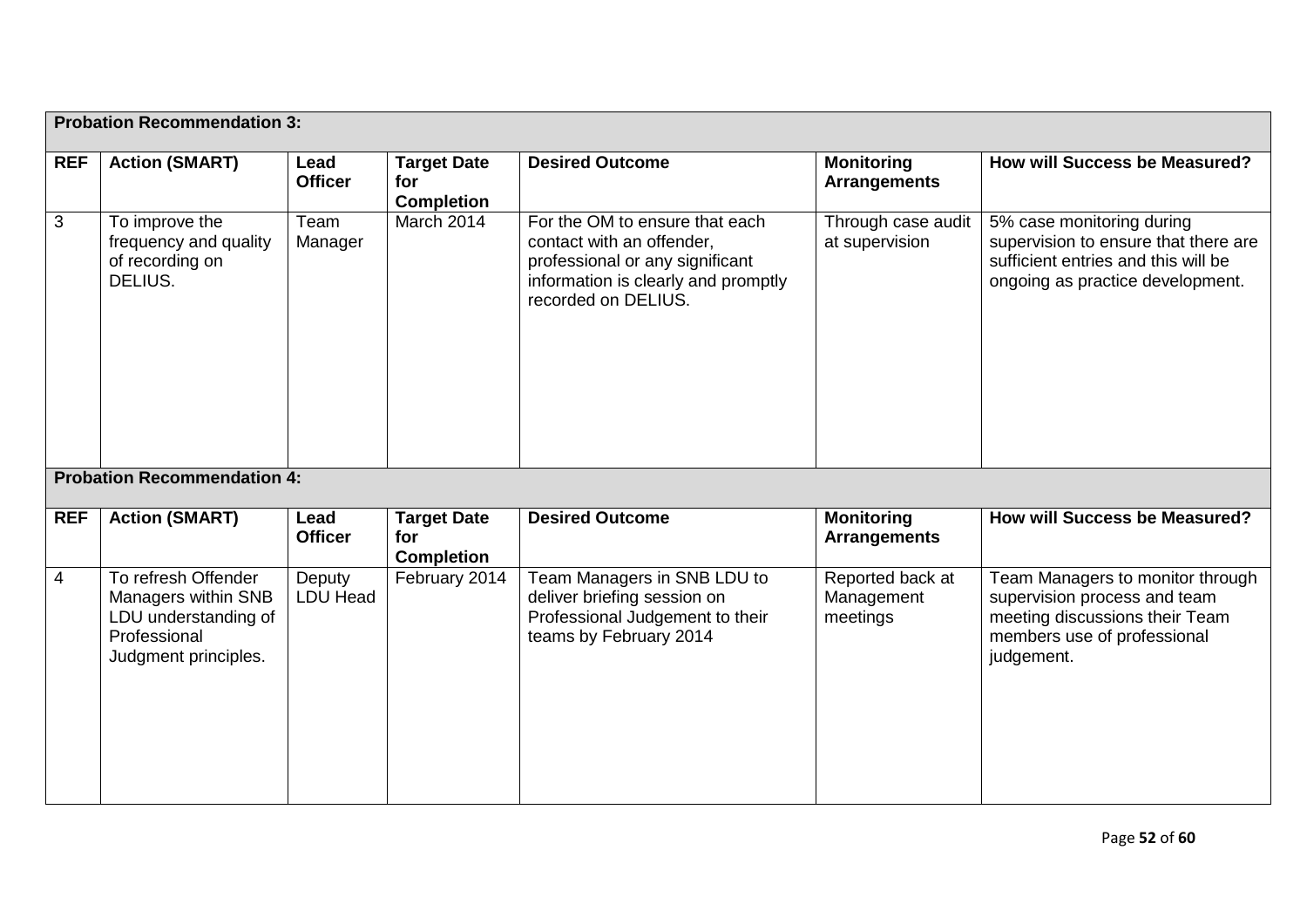|              |                                                                                                                               |                                                            |                                                | <b>Wellbeing (Adult's Services) Recommendations</b>                                                                                                                                                        |                                                                                                                                   |                                                                                                                                                                                                                                                                                                     |
|--------------|-------------------------------------------------------------------------------------------------------------------------------|------------------------------------------------------------|------------------------------------------------|------------------------------------------------------------------------------------------------------------------------------------------------------------------------------------------------------------|-----------------------------------------------------------------------------------------------------------------------------------|-----------------------------------------------------------------------------------------------------------------------------------------------------------------------------------------------------------------------------------------------------------------------------------------------------|
|              | <b>Wellbeing (Adult's Services) Recommendation 1:</b>                                                                         |                                                            |                                                |                                                                                                                                                                                                            |                                                                                                                                   |                                                                                                                                                                                                                                                                                                     |
| <b>REF</b>   | <b>Action (SMART)</b>                                                                                                         | Lead<br><b>Officer</b>                                     | <b>Target Date</b><br>for<br><b>Completion</b> | <b>Desired Outcome</b>                                                                                                                                                                                     | <b>Monitoring</b><br><b>Arrangements</b>                                                                                          | <b>How will Success be Measured?</b>                                                                                                                                                                                                                                                                |
| $\mathbf{1}$ | Establish a multi-<br>agency forum to<br>discuss complex and<br>high risk individuals<br>(that do not meet<br>MAPPA criteria) | Group<br>Manager-<br>Adult<br><b>Services</b><br>Wellbeing | <b>April 2015</b>                              | Information is shared and decision<br>making is consistent by agencies<br>dealing with complicated,<br>challenging and high risk individuals.<br><b>Safeguarding (Children's Services) Recommendations</b> | Six monthly audit                                                                                                                 | Statistics from meetings held.<br>Six<br>monthly<br>audit<br>of<br>cases<br>discussed to:<br>Monitor engagement and<br>$\bullet$<br>contribution of agencies.<br>Evaluate robustness of risk<br>management plans.<br>Ensure actions progressed by the<br>agencies involved in managing the<br>case. |
|              | Safeguarding (Children's Services) Recommendation 1:                                                                          |                                                            |                                                |                                                                                                                                                                                                            |                                                                                                                                   |                                                                                                                                                                                                                                                                                                     |
| <b>REF</b>   | <b>Action (SMART)</b>                                                                                                         | Lead<br><b>Officer</b>                                     | <b>Target Date</b><br>for<br><b>Completion</b> | <b>Desired Outcome</b>                                                                                                                                                                                     | <b>Monitoring</b><br><b>Arrangements</b>                                                                                          | <b>How will Success be Measured?</b><br>Details of success and outcome<br>to be included when feedback is<br>provided.                                                                                                                                                                              |
| $\mathbf{1}$ | <b>Closure Document</b><br>required ensuring<br>Management<br>Oversight prior to<br>case closure.                             | <b>ICS</b><br>Project<br>Team                              | Implemented<br>December<br>2009.               | Closure record and all documents on<br>DRAIG are now scrutinised by Team<br>Manager prior to closure of a case.                                                                                            | <b>Interactive DRAIG</b><br>reports are<br>available to<br>highlight where<br>case closure<br>documents are<br>awaiting sign off. | Continuation of DRAIG information<br>and management oversight / sign<br>off for case closure.                                                                                                                                                                                                       |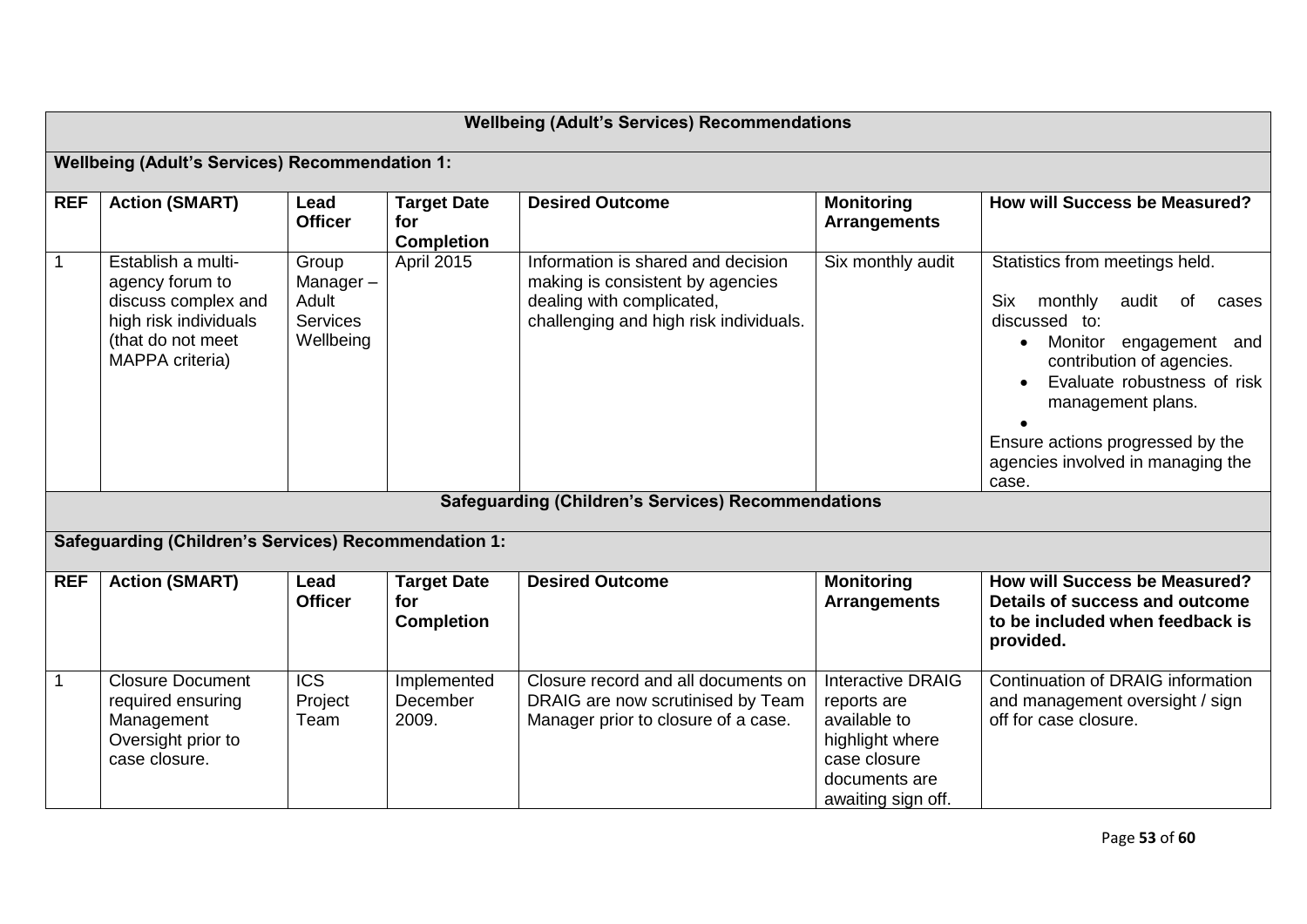|                | Safeguarding (Children's Services) Recommendation 2:                                                                                             |                                                                  |                                                |                                                                                                                                                                                                                                                                                                                                                                                                        |                                                                                                                                                                                         |                                                                                                                   |
|----------------|--------------------------------------------------------------------------------------------------------------------------------------------------|------------------------------------------------------------------|------------------------------------------------|--------------------------------------------------------------------------------------------------------------------------------------------------------------------------------------------------------------------------------------------------------------------------------------------------------------------------------------------------------------------------------------------------------|-----------------------------------------------------------------------------------------------------------------------------------------------------------------------------------------|-------------------------------------------------------------------------------------------------------------------|
| <b>REF</b>     | <b>Action (SMART)</b>                                                                                                                            | <b>Lead Officer</b>                                              | <b>Target Date</b><br>for<br><b>Completion</b> | <b>Desired Outcome</b>                                                                                                                                                                                                                                                                                                                                                                                 | <b>Monitoring</b><br><b>Arrangements</b>                                                                                                                                                | How will Success be Measured?<br>Details of success and outcome to<br>be included when feedback is<br>provided.   |
| $\overline{2}$ | Social Work<br>assessments to be<br>informed by historical<br>and current<br>information from<br>family members,<br>agencies /<br>professionals. | <b>All Team</b><br>Managers and<br>Senior<br>Management<br>Team. | April 2014<br>and ongoing.                     | Inform & Educate staff re: Core<br>Assessment and Analysis.<br>Training planned to achieve<br>desired outcome:<br>Two day Multi- Agency training<br>days on September 26/27 2013<br>Two day Multi- Agency training<br>days on November 4/5 2013<br>Two day Multi- Agency training<br>days booked for February 26/27<br>2014<br>Two day Multi- Agency training<br>days to be confirmed in April<br>2014 | Quality assurance<br>audit<br>Supervision and<br>management<br>oversight.<br>IRO scrutiny of<br>LAC / CP care<br>plans.<br>*LAC - Looked<br>After Children<br>*CP - Child<br>Protection | Quality assurance audits. Quality of<br>court reports within the Public Law<br>Outline process. CP / LAC process. |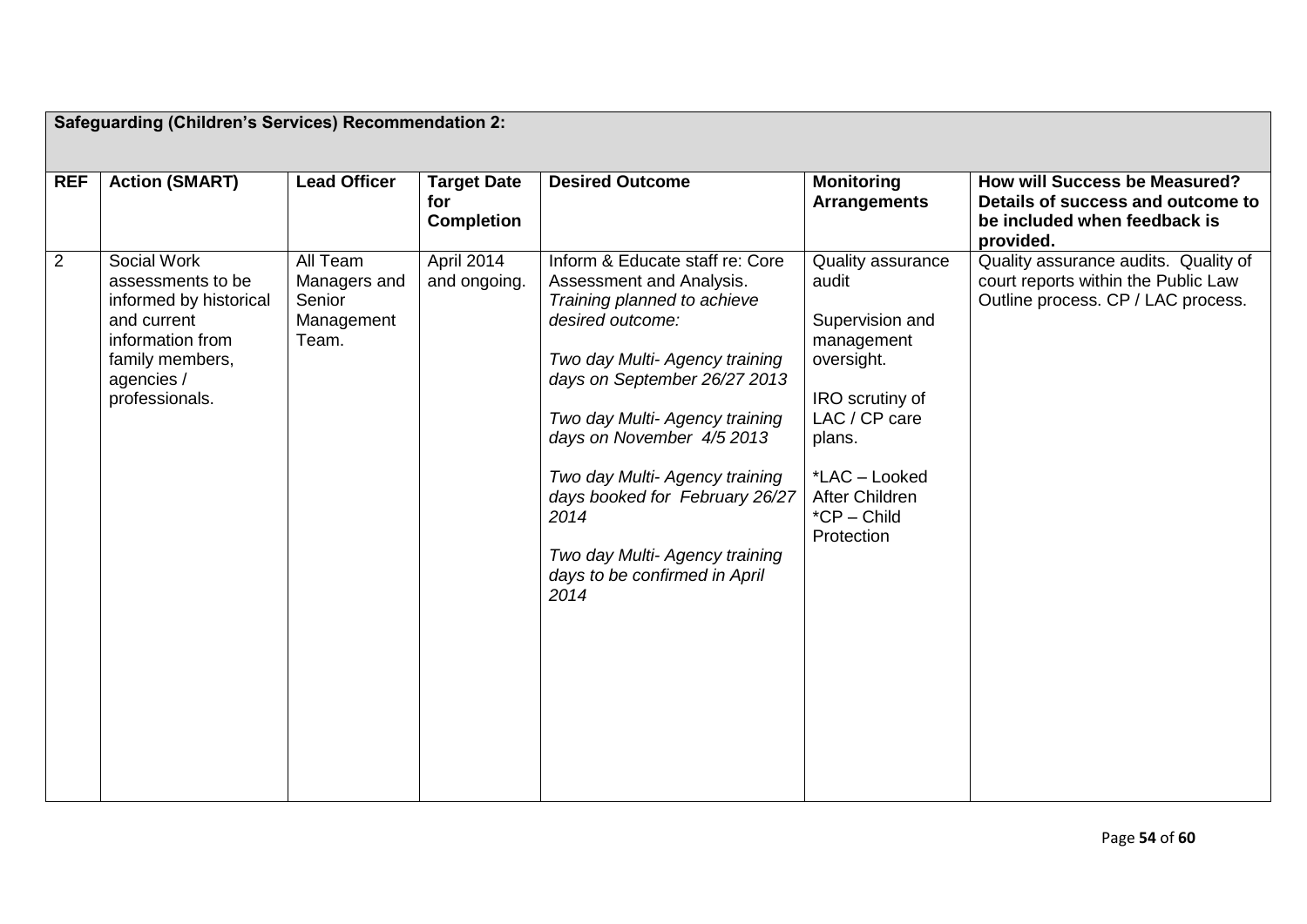|                  | <b>Safeguarding (Children's Services) Recommendation 3:</b>                                 |                                                                                                                                                                                |                                                |                                                                                                                                                                                                                                                                                                                                                                                                  |                                                                                                                                                        |                                                                                                                        |
|------------------|---------------------------------------------------------------------------------------------|--------------------------------------------------------------------------------------------------------------------------------------------------------------------------------|------------------------------------------------|--------------------------------------------------------------------------------------------------------------------------------------------------------------------------------------------------------------------------------------------------------------------------------------------------------------------------------------------------------------------------------------------------|--------------------------------------------------------------------------------------------------------------------------------------------------------|------------------------------------------------------------------------------------------------------------------------|
| <b>REF</b>       | <b>Action (SMART)</b>                                                                       | <b>Lead Officer</b>                                                                                                                                                            | <b>Target Date</b><br>for<br><b>Completion</b> | <b>Desired Outcome</b>                                                                                                                                                                                                                                                                                                                                                                           | <b>Monitoring</b><br><b>Arrangements</b>                                                                                                               | <b>How will Success be Measured?</b><br>Details of success and outcome to<br>be included when feedback is<br>provided. |
| $\overline{3}$ . | Children must be<br>spoken to alone for<br>the purposes of<br>Assessment and<br>protection. | All Team<br>Managers,<br>Senior<br>Management<br>Team and<br><b>Bridgend</b><br>County<br><b>Borough</b><br><b>Council Social</b><br>Care<br>Workforce<br>Development<br>Team. | April 2014<br>and<br>ongoing.                  | Inform & Educate staff re: Core<br>Assessment and Analysis.<br>Training planned to achieve desired<br>outcome:<br>Two day Multi- Agency training days<br>on September 26/27 2013<br>Two day Multi- Agency training days<br>on November 4/5 2013<br>Two day Multi- Agency training days<br>booked for February 26/27 2014<br>Two day Multi- Agency training days<br>to be confirmed in April 2014 | Quality<br>assurance audit<br>/ supervision<br>and<br>management<br>oversight. IRO<br>scrutiny of LAC /<br>CP care plans.<br>Performance<br>Indicators | There is a specific performance<br>indicator linked to ensuring children<br>are spoken to alone within<br>assessment.  |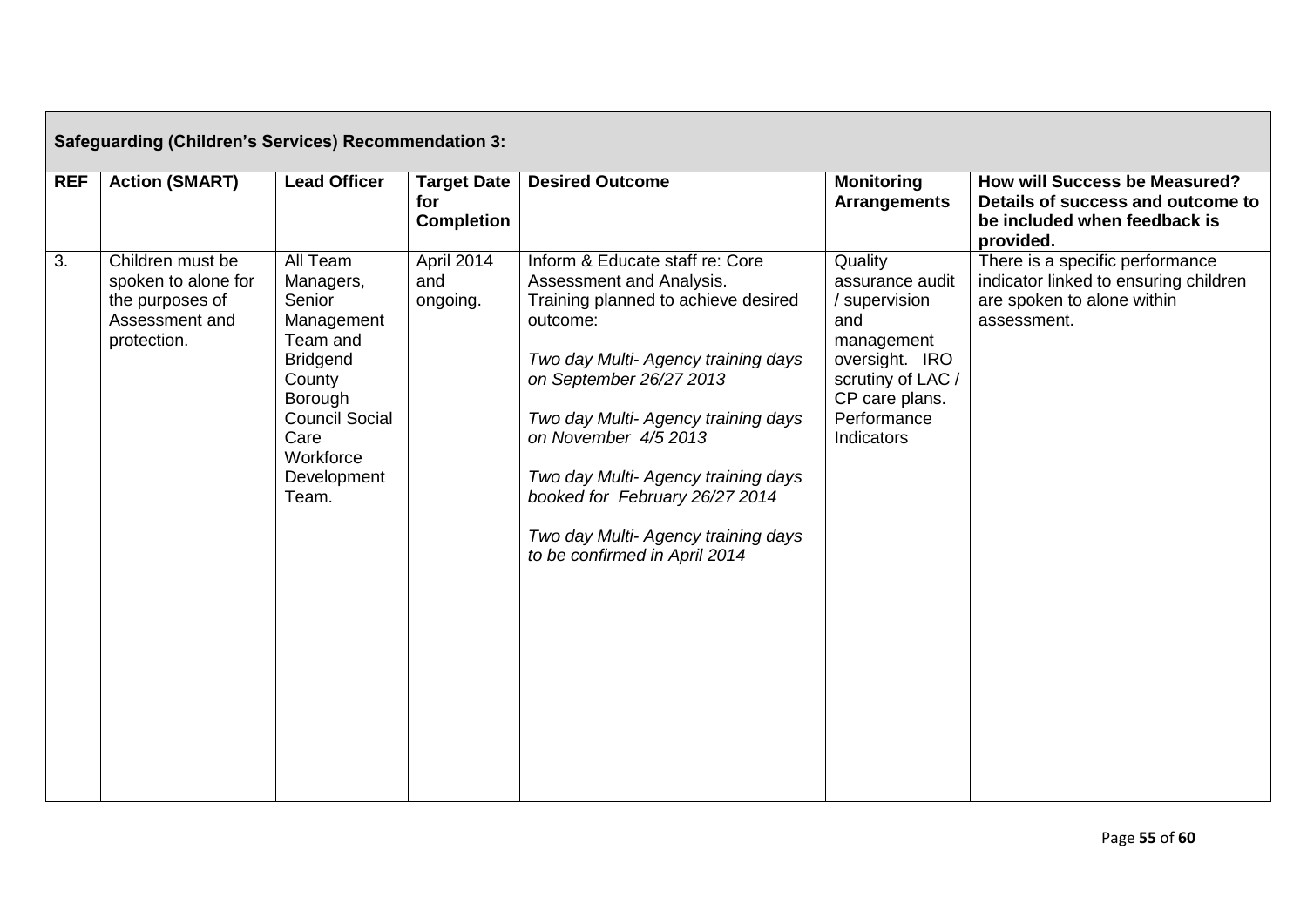|                | <b>Safeguarding (Children's Services) Recommendation 4:</b> |                                     |                                                |                                                                                                       |                                                                                                                     |                                                                                                                        |
|----------------|-------------------------------------------------------------|-------------------------------------|------------------------------------------------|-------------------------------------------------------------------------------------------------------|---------------------------------------------------------------------------------------------------------------------|------------------------------------------------------------------------------------------------------------------------|
| <b>REF</b>     | <b>Action (SMART)</b>                                       | Lead<br><b>Officer</b>              | <b>Target Date</b><br>for<br><b>Completion</b> | <b>Desired Outcome</b>                                                                                | <b>Monitoring</b><br><b>Arrangements</b>                                                                            | <b>How will Success be Measured?</b><br>Details of success and outcome to<br>be included when feedback is<br>provided. |
| $\overline{4}$ | Completion of a Risk<br>Assessment when<br>recommended      | $\overline{ICS}$<br>Project<br>Team | Implemented<br>2008 and<br>ongoing.            | To ensure children are protected<br>from harm by the completion of<br>an appropriate risk assessment. | Quality assurance<br>audit / supervision<br>and management<br>oversight. IRO<br>scrutiny of LAC /<br>CP care plans. | Quality assurance audits. Quality of<br>court reports within the Public Law<br>Outline process. CP / LAC process.      |
|                |                                                             |                                     |                                                | <b>ABMU Mental Health Recommendations</b>                                                             |                                                                                                                     |                                                                                                                        |
|                | <b>ABMU Mental Health Recommendation 1:</b>                 |                                     |                                                |                                                                                                       |                                                                                                                     |                                                                                                                        |
|                |                                                             |                                     |                                                |                                                                                                       |                                                                                                                     |                                                                                                                        |
| <b>REF</b>     | <b>Action (SMART)</b>                                       | Lead<br><b>Officer</b>              | <b>Target Date</b><br>for<br><b>Completion</b> | <b>Desired Outcome</b>                                                                                | <b>Monitoring</b><br><b>Arrangements</b>                                                                            | How will Success be Measured?<br>Details of success and outcome to<br>be included when feedback is<br>provided.        |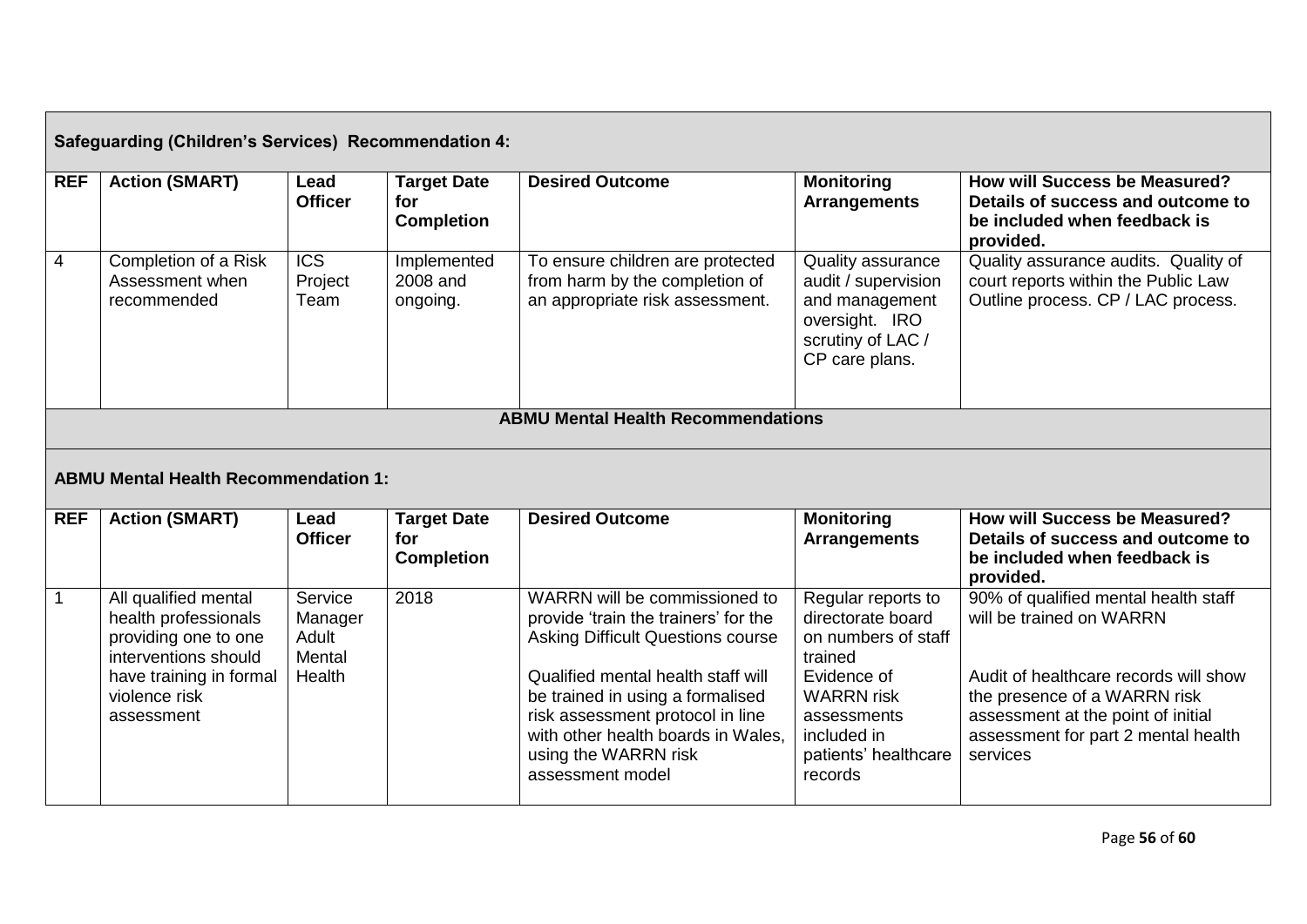| <b>ABMU Mental Health Recommendation 2:</b> |                                                                                                                                                                                                                                                            |                                                     |                                                |                                                                                                                                                                                                                                                                                                                                                                                                    |                                           |                                                                                                                                                                                                                                                                                                                                         |
|---------------------------------------------|------------------------------------------------------------------------------------------------------------------------------------------------------------------------------------------------------------------------------------------------------------|-----------------------------------------------------|------------------------------------------------|----------------------------------------------------------------------------------------------------------------------------------------------------------------------------------------------------------------------------------------------------------------------------------------------------------------------------------------------------------------------------------------------------|-------------------------------------------|-----------------------------------------------------------------------------------------------------------------------------------------------------------------------------------------------------------------------------------------------------------------------------------------------------------------------------------------|
| <b>REF</b>                                  | <b>Action (SMART)</b>                                                                                                                                                                                                                                      | Lead<br><b>Officer</b>                              | <b>Target Date</b><br>for<br><b>Completion</b> | <b>Desired Outcome</b>                                                                                                                                                                                                                                                                                                                                                                             | <b>Monitoring</b><br><b>Arrangements</b>  | How will Success be Measured?<br>Details of success and outcome to<br>be included when feedback is<br>provided.                                                                                                                                                                                                                         |
| $\overline{2}$                              | There will be domestic<br>violence pathways in<br>place for service users,<br>involving staff being<br>ask about<br>able to<br>domestic violence and<br>act to sign post people<br>to appropriate services<br>or alert appropriate<br>safeguarding bodies. | Lead<br>nurse,<br>domestic<br>violence<br>and abuse | December<br>2017                               | ABMU will be an early<br>implementation site for the Welsh<br>Government Ask and Act training<br>Ask and Act steering group will<br>manage and monitor policy and<br>pathways for signposting service<br>users where domestic violence is<br>a concern.<br>A range of training opportunities<br>will be provided to staff to support<br>awareness of domestic violence<br>and actions to be taken. | Reporting to<br>safeguarding<br>committee | Training needs analysis to be<br>completed.<br>An 'Ask and Act' policy will be<br>produced by the 'Ask and Act' steering<br>group<br>Statistics on numbers of staff<br>attending current domestic violence<br>will be collated and reported to the<br>'Ask and Act' steering group.<br>Ask and Act training to be rolled out in<br>2016 |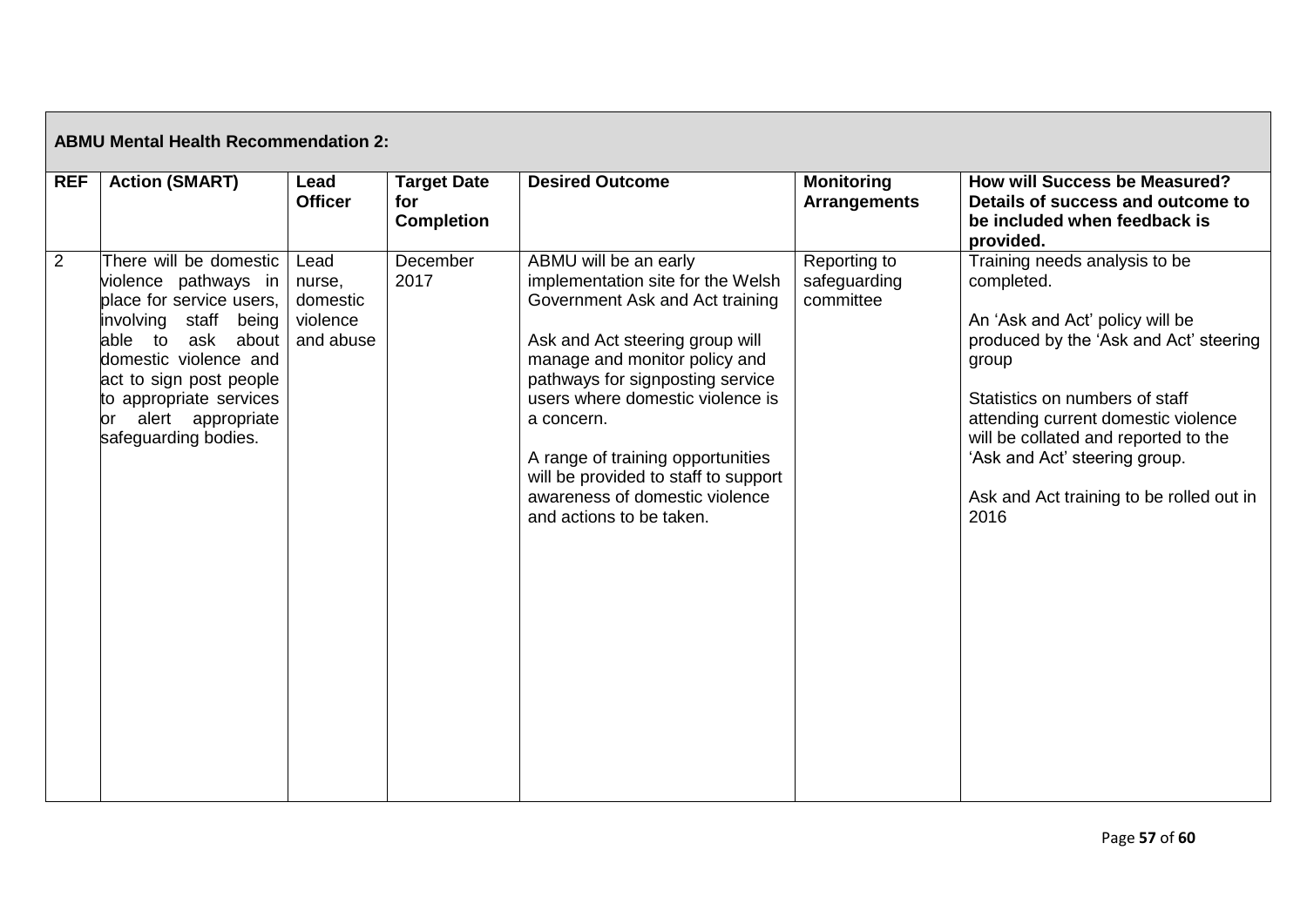| <b>ABMU Mental Health Recommendation 3:</b> |                                                                                                                                                                                   |                                                  |                                                |                                                                                                                                                                                                                                                                                            |                                                                   |                                                                                                                        |  |
|---------------------------------------------|-----------------------------------------------------------------------------------------------------------------------------------------------------------------------------------|--------------------------------------------------|------------------------------------------------|--------------------------------------------------------------------------------------------------------------------------------------------------------------------------------------------------------------------------------------------------------------------------------------------|-------------------------------------------------------------------|------------------------------------------------------------------------------------------------------------------------|--|
| <b>REF</b>                                  | <b>Action (SMART)</b>                                                                                                                                                             | Lead<br><b>Officer</b>                           | <b>Target Date</b><br>for<br><b>Completion</b> | <b>Desired Outcome</b>                                                                                                                                                                                                                                                                     | <b>Monitoring</b><br><b>Arrangements</b>                          | <b>How will Success be Measured?</b><br>Details of success and outcome to<br>be included when feedback is<br>provided. |  |
| 3                                           | For service users<br>presenting with<br>serious mental ill<br>health and domestic<br>violence, specialist<br>forensic mental health<br>consultation will be<br>available to staff | Clinical<br><b>Director</b>                      | September<br>2016                              | Health care records contain<br>rationale for decisions about<br>referral for specialist assessment<br>and consultation when serious<br>mental ill health and domestic<br>violence are identified.                                                                                          | Audit of healthcare<br>records and care<br>and treatment<br>plans | Quality audit of healthcare records and<br>care and treatment plans. Will show<br>compliance with standard.            |  |
| <b>ABMU Mental Health Recommendation 4:</b> |                                                                                                                                                                                   |                                                  |                                                |                                                                                                                                                                                                                                                                                            |                                                                   |                                                                                                                        |  |
| <b>REF</b>                                  | <b>Action (SMART)</b>                                                                                                                                                             | Lead<br><b>Officer</b>                           | <b>Target Date</b><br>for<br><b>Completion</b> | <b>Desired Outcome</b>                                                                                                                                                                                                                                                                     | <b>Monitoring</b><br><b>Arrangements</b>                          | <b>How will Success be Measured?</b><br>Details of success and outcome to<br>be included when feedback is<br>provided. |  |
| $\overline{4}$                              | The risk assessment<br>tool for mental health<br>will contain a section<br>on children and their<br>safeguarding needs                                                            | Service<br>Manager,<br>Adult<br>Mental<br>Health | September<br>2016                              | Risk assessment tools include<br>details of children living in the<br>household with service users<br>under part two of the Mental<br>Health Measure.<br>Details of where childcare cases<br>are signposted will be included in<br>the risk assessment tool<br>completed on service users. | Audit of risk<br>assessment tools.                                | Audit will show levels of compliance<br>with the standard.                                                             |  |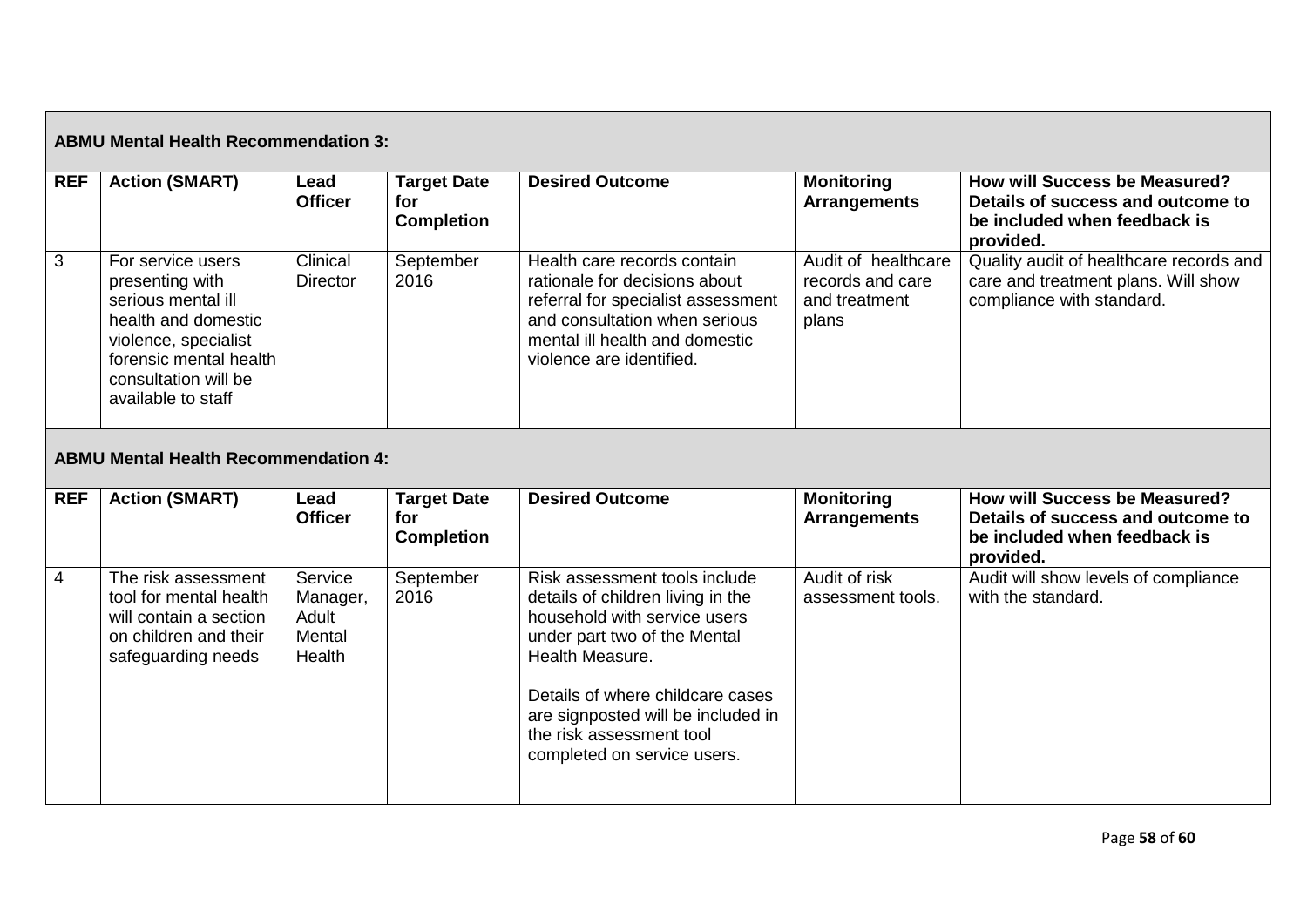| <b>ABMU Mental Health Recommendation 5:</b> |                                                                                                                                   |                                                  |                                                |                                                                                                                                                                                                                                                          |                                                                                                                                           |                                                                                                                                                                |
|---------------------------------------------|-----------------------------------------------------------------------------------------------------------------------------------|--------------------------------------------------|------------------------------------------------|----------------------------------------------------------------------------------------------------------------------------------------------------------------------------------------------------------------------------------------------------------|-------------------------------------------------------------------------------------------------------------------------------------------|----------------------------------------------------------------------------------------------------------------------------------------------------------------|
| <b>REF</b>                                  | <b>Action (SMART)</b>                                                                                                             | Lead<br><b>Officer</b>                           | <b>Target Date</b><br>for<br><b>Completion</b> | <b>Desired Outcome</b>                                                                                                                                                                                                                                   | <b>Monitoring</b><br><b>Arrangements</b>                                                                                                  | How will Success be Measured?<br>Details of success and outcome to<br>be included when feedback is<br>provided.                                                |
| $5\phantom{.0}$                             | Domestic violence<br>perpetrators will be<br>signposted to<br>appropriate services<br><b>ABMU Mental Health Recommendation 6:</b> | Service<br>Manager,<br>Adult<br>Mental<br>Health | September<br>2016                              | Evidence of signposting and<br>referral to appropriate services for<br>help in regards to reducing<br>domestic violence risk will be<br>contained in healthcare records<br>and risk assessment plans.                                                    | Audit of risk<br>assessment tools<br>and healthcare<br>records.                                                                           | Compliance with standard.                                                                                                                                      |
| <b>REF</b>                                  | <b>Action (SMART)</b>                                                                                                             | Lead<br><b>Officer</b>                           | <b>Target Date</b><br>for<br><b>Completion</b> | <b>Desired Outcome</b>                                                                                                                                                                                                                                   | <b>Monitoring</b><br><b>Arrangements</b>                                                                                                  | How will Success be Measured?<br>Details of success and outcome to<br>be included when feedback is<br>provided.                                                |
| 6                                           | Service users with<br>personality disorder<br>will be identified and<br>their needs reflected<br>in care and treatment<br>plans.  | Clinical<br><b>Director</b>                      | September<br>2016                              | Personality disorder awareness<br>training will be provided to staff<br>across the mental health<br>directorate.<br>A bid for funding for the<br>development of specialist<br>personality disorder services will<br>be submitted to Welsh<br>Government. | <b>Training dates</b><br>available for staff<br>Audit of care and<br>treatment plans<br>Review of progress<br>with service<br>development | Personality disorder related needs will<br>be included in care and treatment<br>plans.<br>Personality disorder services will be in<br>place or in development. |